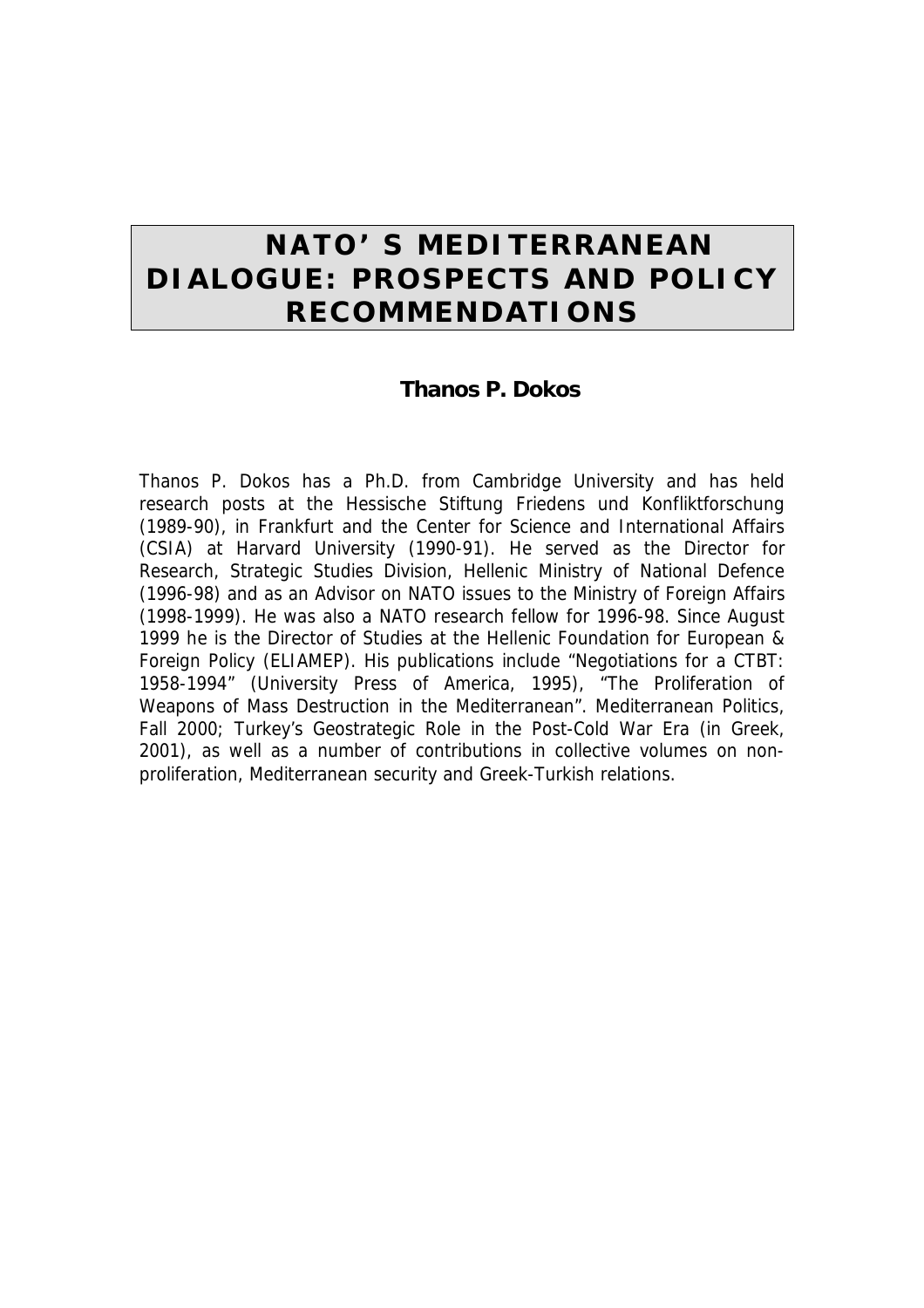#### **OUTLINE**

**Introduction** 

1. The emerging security environment in the Mediterranean

a. Characteristics of the post-Cold war and post-September 11 regional security environment

- b. Existing and emerging threats: an assessment
	- i. Regional conflicts

ii. Proliferation of weapons of mass destruction

- iii. Religious extremism
- iv. Migration

v. The need for political change and economic development: the challenges of globalization and modernization

vi. Transnational organized crime

c. The role of extra-regional powers

2. The Alliance's new Strategic Concept and its new role in the Mediterranean

- a. NATO's new role
- b. NATO and the Mediterranean: a threat assessment
- 3. Multilateral cooperation in the Mediterranean
	- a. Regional cooperation in the Mediterranean: Problems and prospects
	- b. NATO: A synopsis of activities of the Mediterranean **Dialogue**
	- c. Other cooperation initiatives: EU, WEU, OSCE

4. NATO and the Mediterranean in the 21st century: Future prospects, conclusions and policy recommendations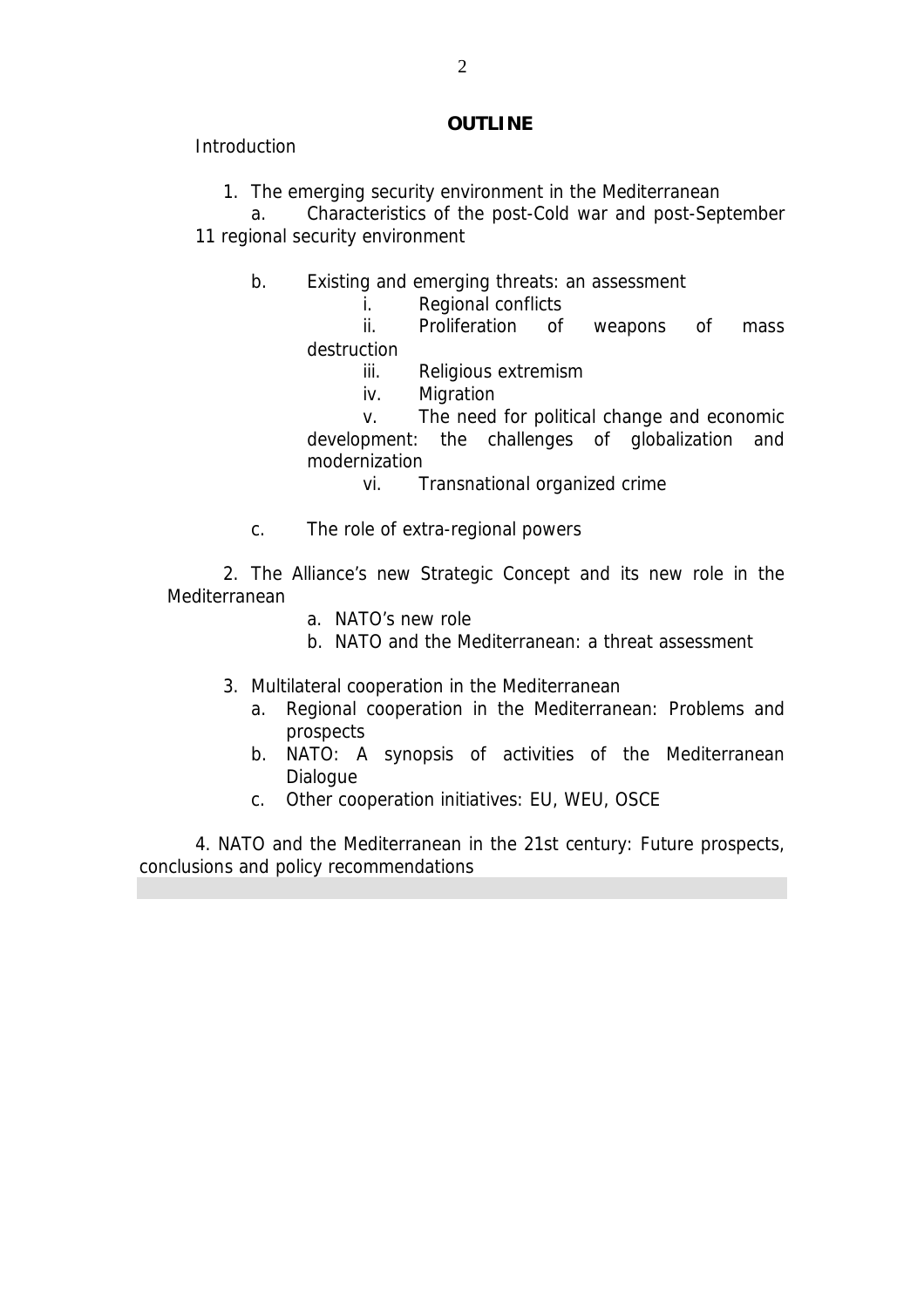## **ΝΑΤΟ' S MEDITERRANEAN DIALOGUE: PROSPECTS AND POLICY RECOMMENDATIONS**

### **Introduction**

 $\overline{a}$ 

In the post-Cold War period, NATO has ceased to act only as a shield against any external threat, and has assumed the added role of guarantor of stability in Europe. The view in certain quarters is that, in accordance with the Alliance's New Strategic Concept, the Mediterranean area could well become NATO's new raison d' etre.

The focus of research and analysis for this monograph will be on NATO's current and future priorities (i.e. interests, threats, and objectives) in the Mediterranean region and the available tools for dealing with the problems at hand. There will be less emphasis on the historical evolution of NATO's policy towards the Mediterranean, or on the views of NATO members and Mediterranean partners regarding the Mediterranean Dialogue of the Alliance. Since there exists significant research and bibliography on NATO's Mediterranean Dialogue, this study will synthesize a number of excellent works<sup>1</sup> in an effort to draw a short- and medium-term roadmap for the initiative.

There will also be a brief reference to security developments in the Mediterranean, including regional conflicts, the proliferation of weapons of mass destruction, and the full range of "soft" security problems (migration, economic underdevelopment, religious extremism, slow pace of democratization, lack of respect for human rights, transnational organized crime, etc.)

Research for this monograph was made possible by a NATO Institutional Research Fellowship (2000-2002). The author would like to express his gratitude to Professor Theodore Couloumbis for his valuable comments, as well as to NATO's Information Office, and especially Nicola de Santis, for the support provided to ELIAMEP's Mediterranean security activities.

<sup>1</sup> More specifically: Ian Lesser, Jerrold Green, Stephen Larrabee, Michele Zanini, *The Future of NATO's Mediterranean Initiative. Evolution and Next Steps,* RAND Corporation, Santa Monica 2000; Roberto Menotti, *NATO's Mediterranean Dialogue initiative: Italian Positions, Interests, Perceptions, and the Implications for Italy-U.S. Relations*, Final report, NATO Individual Research Fellowship 1997-1999; Richard Whitman, *Securing Europe's Southern Flank? A Comparison of NATO, EU and WEU Policies and Objectives*, Final report, NATO Individual Research Fellowship 1997-1999; Gareth Winrow, *The Role of NATO's Mediterranean Initiative*, Garland Publishing, Inc. New York and London, 2000.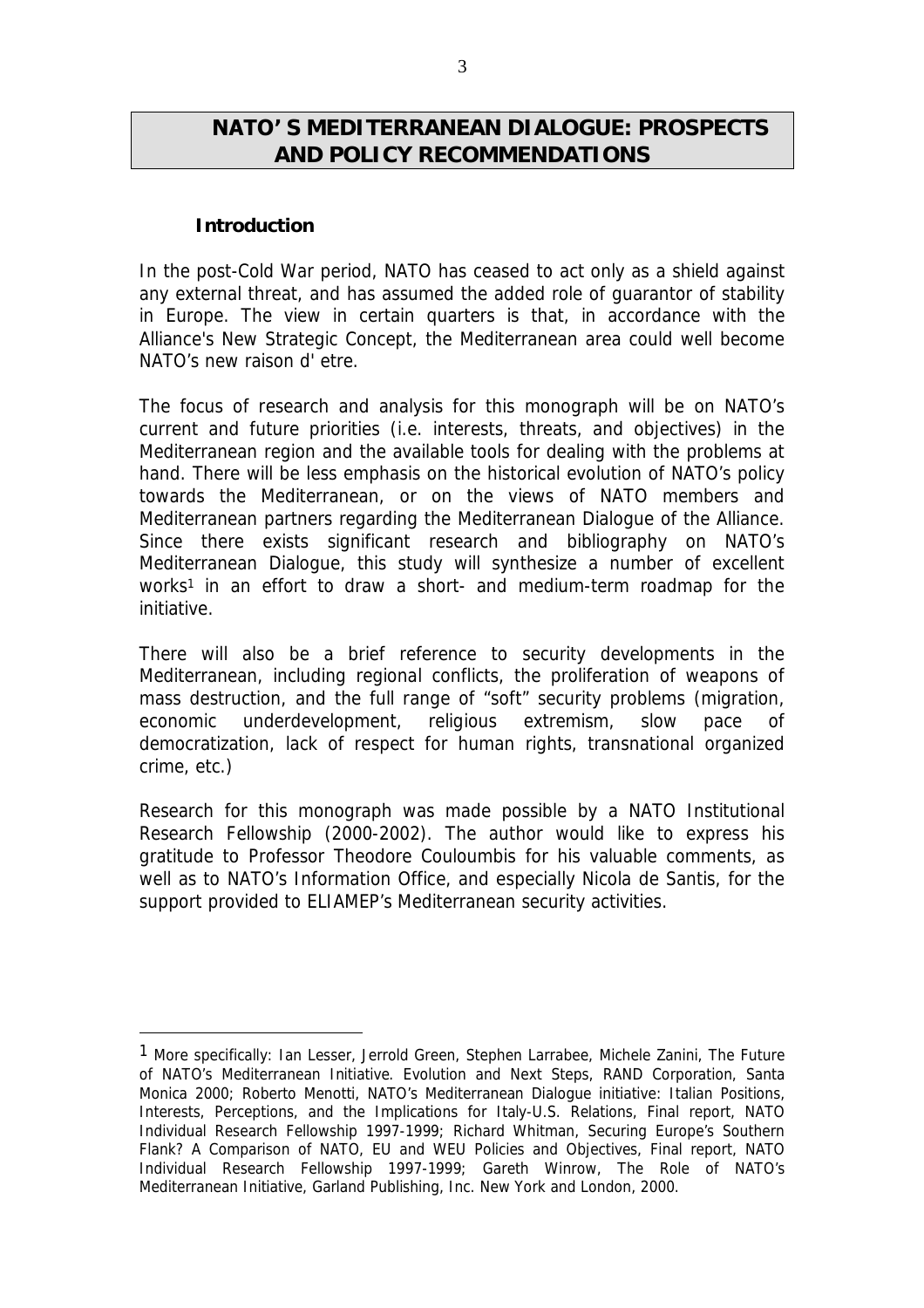# **1. The emerging security environment in the Mediterranean**

#### *a. Characteristics of the post-Cold war and post-September 11 regional security environment*

There is no single, agreed definition of the political and geographic boundaries of the Middle East. Some analysts argue that the most accurate way to describe this highly inclusive region would be to add to the inner core of the Middle East (North Africa, Turkey, Sudan, and the Horn of Africa), the Transcaucasus, west Central Asia and South Asia.<sup>2</sup> Others assert that the demise of the Soviet Union has also resulted in an expansion of the "Greater Middle East" itself, adding the Muslim lands of Central Asia to the region. By "Greater Middle East" one can define the huge area from North Africa through Egypt, Israel and the Tigris-Euphrates valley, through the Persian Gulf region into Turkey and on to the Caspian basin.<sup>3</sup>

For the purposes of this study, however, the Mediterranean will be geographically defined as including all littoral states, but excluding the Balkan states<sup>4</sup> (Albania and the states of former Yugoslavia). Although such a strict geographical definition of the Mediterranean would exclude Jordan, Mauritania and Portugal, these countries are participating, for political reasons, to various Mediterranean cooperation schemes/initiatives.

The Mediterranean is a region where the West in general, and EU countries in particular, have a number of vital interests,<sup>5</sup> including energy security<sup>6</sup> (from

<sup>2</sup> Geoffrey Kemp & Robert Harkavy, *Strategic Geography and the Changing Middle East*. Brookings Institution Press. Washington D.C., 1997, p. 15.

<sup>3</sup> Robert Blackwill & Michael Stuermer (eds.), *Allies Divided: Transatlantic Policies for the Greater Middle East,* The MIT Press, Cambridge, MA, 1997, p. 1.

<sup>&</sup>lt;sup>4</sup> There appears to be general agreement that the Balkans constitutes a different security sub-system. Indeed, it would be difficult to imagine a connection between crises in the Balkans and tensions in the Southern Mediterranean, as they would stem from different political and security issues (although events in Bosnia-Herzegovina had an impact on Arab/Muslim perceptions). (Roberto Aliboni quoted in Gareth Winrow, *The Role of NATO's Mediterranean Initiative*, Garland Publishing, Inc. New York and London, 2000, p. 4)

<sup>5</sup> According to a WEU report, "The Mediterranean Basin is a high priority for European security. This area merits particular attention from WEU, which has initiated a dialogue on security issues with certain non-WEU Mediterranean countries." (Para 100, WEU Council of Ministers, "*European security: a common concept of the 27 WEU Countries*", Madrid 14 November 1995). More recently, Javier Solana, High Representative for CFSP, pointed out that "…Within the same fold, the countries of the Balkans and the Southern Mediterranean shore deserve our outmost attention, because their political and economic evolution can have serious implications for our prosperity and even for our security." (Speech by Javier Solana, Forschungsinstitut der Deutschen Gesellschaft fur Auswartige Politik, Berlin 14 November 2000)

<sup>6</sup> "Most European countries are largely dependent for their supplies of energy and raw materials on countries whose political and economic stability over the medium term cannot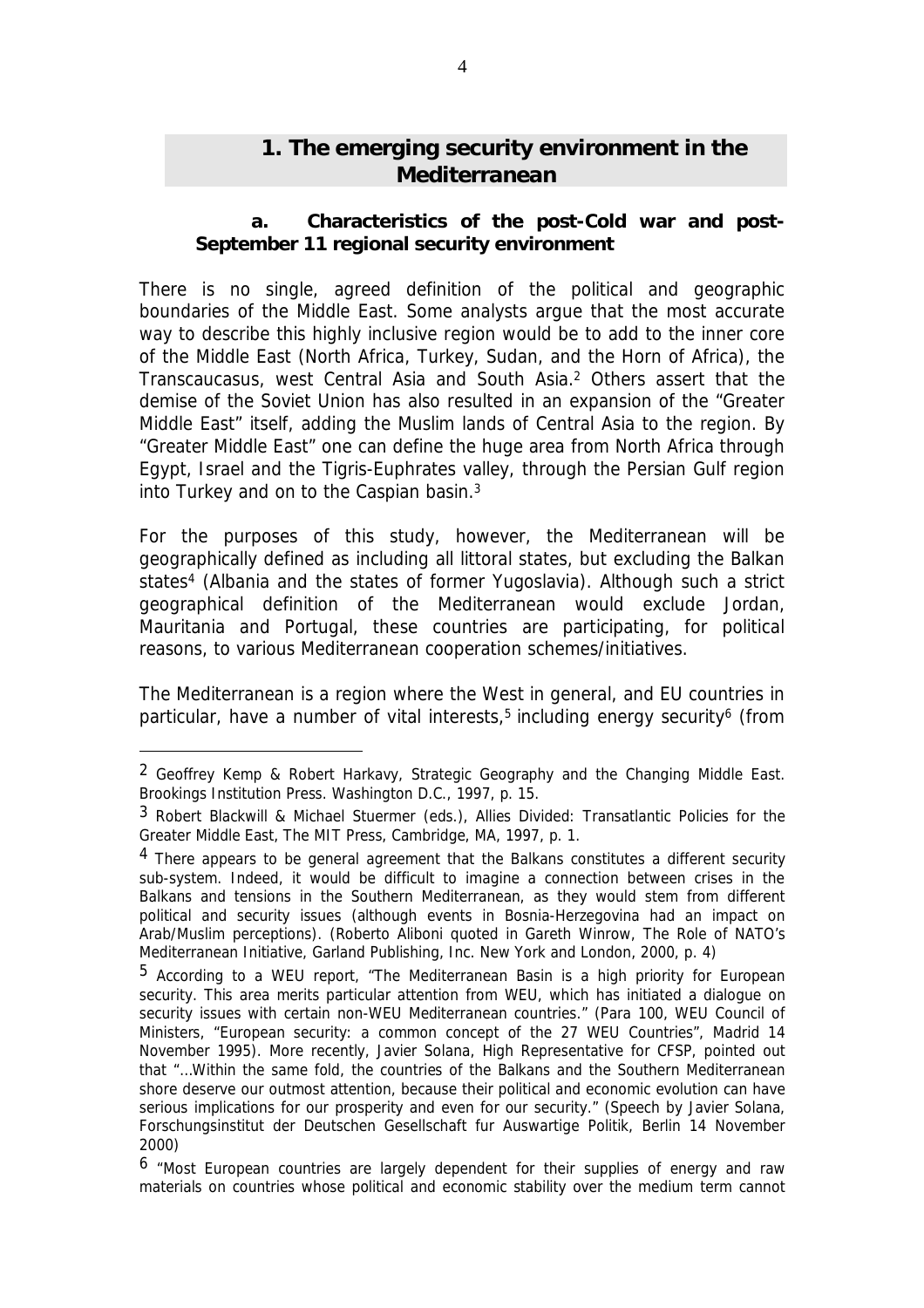North Africa and the Persian Gulf, and, in the near future, from the Caspian Basin)<sup>7</sup>, regional stability, containment of religious extremism, prevention of mass migration and the protection of Israel<sup>8</sup> and other friendly regimes.<sup>9</sup>

The energy dimension is extremely important. Oil and natural gas is and will continue to be a major factor in regional and international politics. The consensus view suggests that Caspian resources will provide an important new long-term source of energy for world markets<sup>10</sup>, although still less significant than other Middle Eastern sources and far from the transforming development that early analyses implied.<sup>11</sup> The U.S. and Europe will continue to depend largely on the Persian Gulf and North Africa for much of their energy supplies.<sup>12</sup>

be taken for granted...In the event of a major crisis, the disruption of those supplies is a distinct possibility and maritime transport routes could be vulnerable. The flow of gas and oil to European markets through reliable pipeline and maritime routes hold great political and strategic significance." Paragraph 26, WEU Council of Ministers, "*European security: a common concept of the 27 WEU Countries*", Madrid 14 November 1995

 $\overline{a}$ 

According to a House of Lords report, "The Mediterranean Basin is the source of many intranational and international conflicts, and while it would appear that the EU has little interest in intervening on the ground, few southern Mediterranean states can be regarded as stable." House of Lords, European Union, Ninth Report, 14 March 2001, p. 5.

<sup>7</sup> In the short-term, there is no realistic alternative to Persian Gulf oil to meet increased world supply. Approximately 2/3 of the world's proven oil and 1/3 of its natural gas reserves are situated in the Persian Gulf. If the estimated reserves of the Caspian Basin are added to these figures, the respective percentage for reserves goes higher, perhaps 70% for oil and over 40% for natural gas. For this reason, the "Gulf-Caspian Energy Ellipse" is one of the most significant geostrategic realities of our time. The greater Middle East and its energy resources may now be the strategic fulcrum and prize in the emerging arena of world politics. What is of special relevance are the growing energy needs of Asia, including China, India and Southeast Asia, and the fact that will all have to compete with Europe and North America for greater Middle East energy supplies. (Kemp-Harkavy, pp. xiii & 111)

 $8$  This is perceived by the U.S. as a vital interest; probably less so for the European states who have adopted a more balanced approach to the Israeli-Palestinian conflict.

<sup>9</sup> To the above list of interests, one may add the safety of Western civilians living and working in the southern Mediterranean (often in the oil and gas industries).

10 Developments in the south of the Mediterranean can directly affect the stability and wellbeing of European members of the Alliance through disruption of energy imports and trade. Much of Europe's and the West's energy supplies are imported from the region: 65% of its oil and natural gas imports pass through the Mediterranean on approximately 3,000 ships daily; 30% of Italy's oil is imported from Libya and 32% of its natural gas from Algeria; France, Germany, Greece, Spain, Turkey and the UK all import oil from Libya, while Algerian natural gas is exported to Belgium, France, Portugal and Spain; 74% of Spain's natural gas needs, 50% of Italy's and 29% of France's were imported from the Maghreb states in 1996. Trade in the other direction amounted to \$6 billion in European exports to Algeria in 1996, or 67% of its imports; with 69% of Tunisia's imports, 66% of Libya's and 57% of Morocco's also coming from Europe in 1996. (Nicola de Santis, "The Future of NATO's Mediterranean Initiative", *NATO Review*, Spring 1998, p. 33)

11 Ian Lesser, *NATO Looks South. New Challenges and New Strategies in the Mediterranean*, RAND Corporation, Santa Monica, CA, 2000, p. 20.

<sup>12</sup> They will however be joined by the likes of China and India that will need to satisfy their growing energy demands and therefore access to these areas will remain a high foreign policy priority. (Stephen Calleya, "Regional Security Challenges in the Mediterranean" in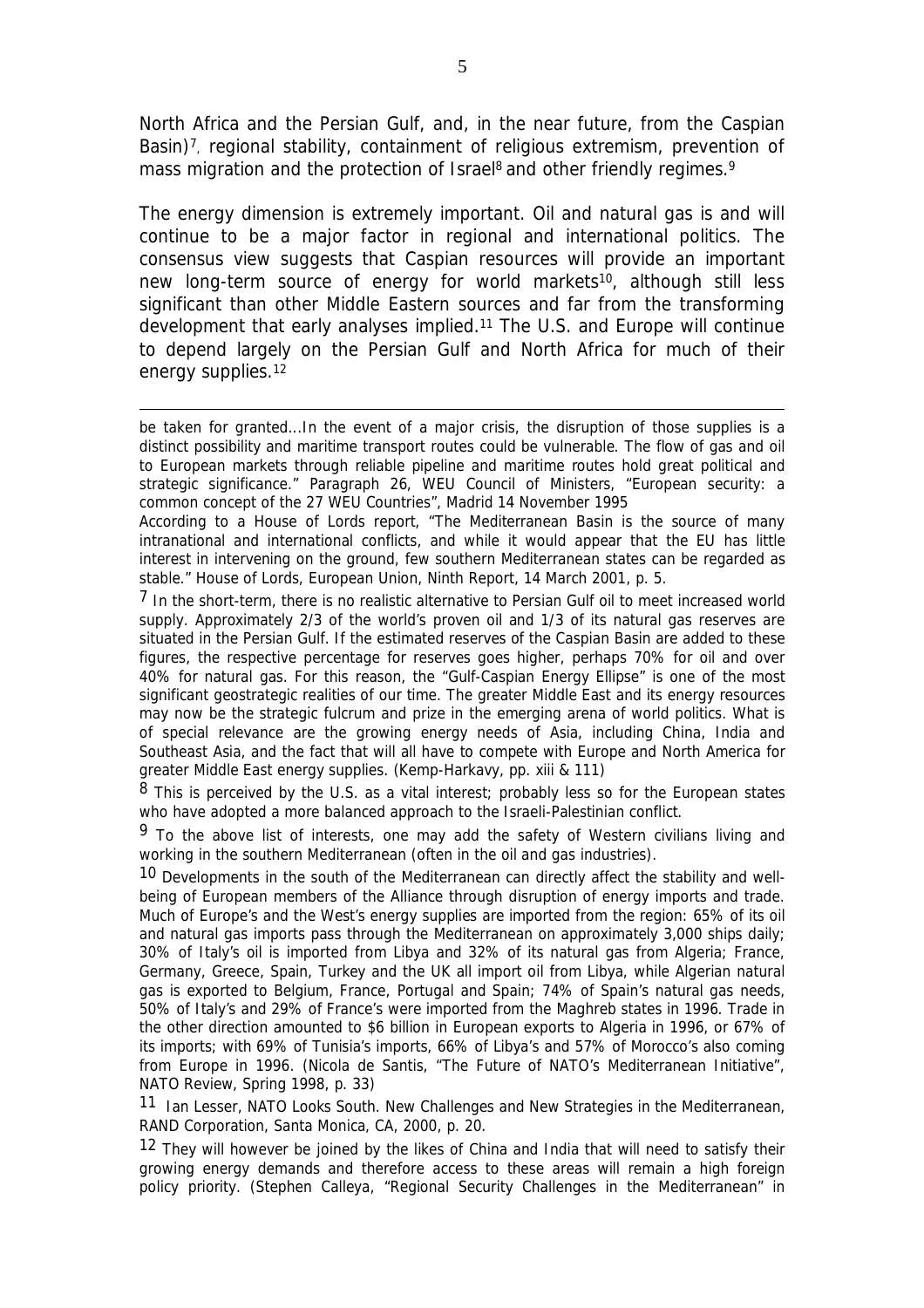The West covers a significant share of its energy needs from Middle East and North African sources, and therefore, has a strong incentive for securing the continuous supply of energy products.<sup>13</sup> The critical geopolitical issue affecting the West is whether the Middle East will be a stable supplier of oil and gas exports at market driven prices. This is not easy to predict in a region that has many interregional and internal conflicts, serious economic problems, and major demographic problems. There is concern that even without an immediately discernible threat, an extended period of instability or conflict in oil- or gas-producing regions in North Africa and the Middle East might pose a threat to the energy supplies of Europe. On the other hand, the Middle East is so heavily dependent on the income from energy exports that few –if anynations will voluntarily limit their export revenues.<sup>14</sup>

It is argued that, with growing levels of European dependence on gas from the southern periphery, it would not be surprising if NATO in the 21st century were compelled to plan for operations to restore the flow of gas from farflung and unstable regions.<sup>15</sup>

In describing the regional security environment, the following points are worth keeping in mind:

1. As a result of two "cataclysmic" changes, the end of the Cold War and the collapse of the Soviet Union, the Mediterranean, the Middle East and much of their surrounding regions have been placed in the midst of a rapid geopolitical evolution, without, however, a clear direction. There is an "arc or triangle of crisis",<sup>16</sup> extending from the Balkans, to Central Asia/Transcaucasus and the Middle East. Several regimes in the Mediterranean/Middle East are or could be soon faced with a legitimacy crisis (for example: Algeria, Palestinian Authority, Saudi Arabia, etc.). The short- and long-term consequences of the September 11, 2001, terrorist attacks against the US on relations between the EU (and the Western world in general) and the Arab/Islamic world, as well as on perceptions between the two sides, are expected to be far-reaching. However, because of the many uncertainties at this stage of transition, a prognosis of consequences would be extremely difficult and probably premature.

Stephen Blank (ed.), *Mediterranean Security Into the Coming Millenium*, Strategic Studies Institute, Carlisle, PA, 1999, p. 106)

<sup>13</sup> The Mediterranean countries provide 24% of the total EU member state energy imports, 32% of the imports of natural gas, and 27% of oil imports. Europe is linked to supply from the region via the Transmed pipeline carrying Algerian gas to Italy, via Tunisia, and the Maghreb-Europe pipeline to carry Algerian gas, via Morocco, to Spain and Portugal. An electricity interconnection has also been on stream between Morocco and Spain since 1995. (Whitman, p. 26)

<sup>14</sup> Anthony Cordesman, *Transnational Threats from the Middle East: Crying Wolf or Crying Havoc?* Strategic Studies Institute, Carlisle, PA, 1999, p. 221.

 $15$  Lesser, p. 21.

<sup>16</sup> Some analysts have used the term "arc of social tension".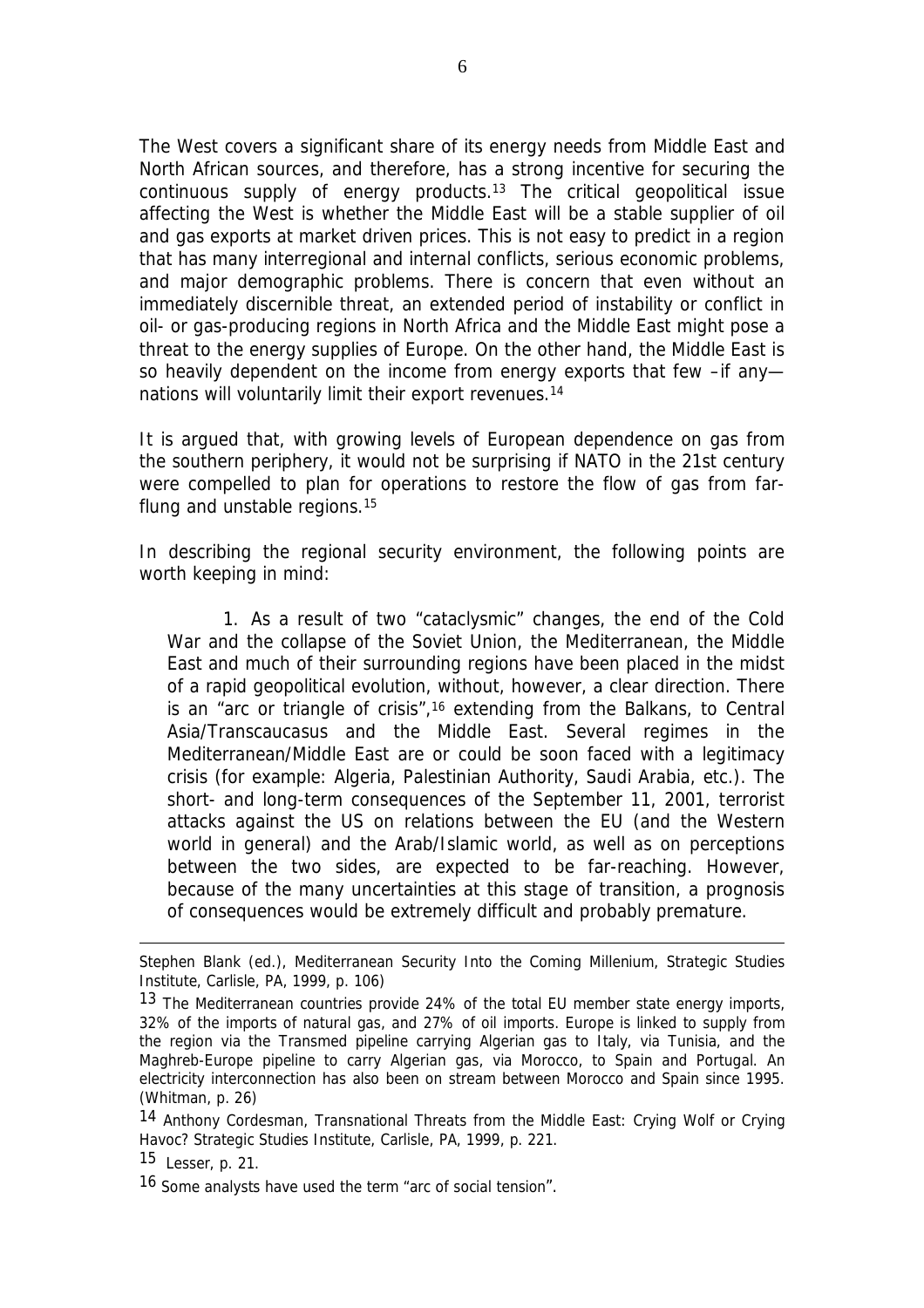2. The area stretching from the Western Sahara to Central Asia and the Gulf, and the Mediterranean itself, contains a sizable number of flashpoints capable of imposing demands on Allied diplomacy and military power.<sup>17</sup> Although the Palestinian-Israeli conflict and the future of Iraq stand out as the most important outstanding issues, fluidity, instability, multiple sources of insecurity and continued change and evolution are the predominant characteristics of the Mediterranean security environment. Accordingly, increasing stability in this region should be a high priority for Europe and the U.S.<sup>18</sup>

3. There are diverging views on the strategic unity of the Mediterranean. In this context, is Fernand Braudel's prediction, that "The fate of the whole Mediterranean will be a common one" correct? Does the Mediterranean constitute a single 'regional security complex'<sup>19</sup> or is it actually a matter of overlapping, interwoven regions and security subsystems, for instance, the Middle East, the Balkans, and Transcaucasus? Given the differences in religion and culture and the diversity of political systems, does it make sense to study the Mediterranean (for purposes of research) as a single entity? Is there a common denominator for the countries in the region, apart from geographical proximity and problems, such as environmental ones, which are common to all?

While a few analysts claim that a regional security complex is emerging, the great majority argues that the region is highly heterogeneous.<sup>20</sup> At a minimum, two regional sub-systems can be identified: Eastern Mediterranean (Mashreq), with predominantly "hard" security problems, and Western

<sup>17</sup> Lesser, p. 3.

<sup>18</sup> According to a RAND study, "Traditional distinctions and barriers across the Mediterranean are breaking down and being reshaped by a wide and diverse set of demographic, political and economic forces. European, North African and Middle Eastern security are intersecting in new ways, blurring old strategic distinctions that have guided past policy and creating new challenges for Western policy... The emerging geopolitics of energy supply illustrate how the Middle Eastern and European environments are increasingly interwoven". (R. Asmus, S. Larrabee, I. Lesser, "Mediterranean Security: New Challenges, New Tasks", *NATO Review*, No. 3, May 1996, pp. 25-26)

<sup>19</sup> For an analysis of particular regions, Barry Buzan's methodological approach seems particularly useful. He uses the concept 'regional security complex' -- an empirical phenomenon with historical and geopolitical roots -- which he defines as a group of states whose chief security concerns are so closely linked and interwoven that the problems of national security they face cannot be examined separately, country by country. (Barry Buzan, People, *States and Fear. An Agenda for International Security Studies in the Post-Cold War Era*. New York, 1991, p. 194)

 $20$  It has been observed that although the Mediterranean may be regarded as a "geographic entity", this did not make the Mediterranean "a political or strategic whole". Other analysts argue that today's Mediterranean may be seen as a vital crossroads open to influences and exchanges, but they also tend to stress that the Mediterranean has become a "frontier" separating different worlds. According to Stephen Calleya, the Mediterranean "is a frontier separating different political, economic, military and cultural forces". (Winrow, p. 3 & 7)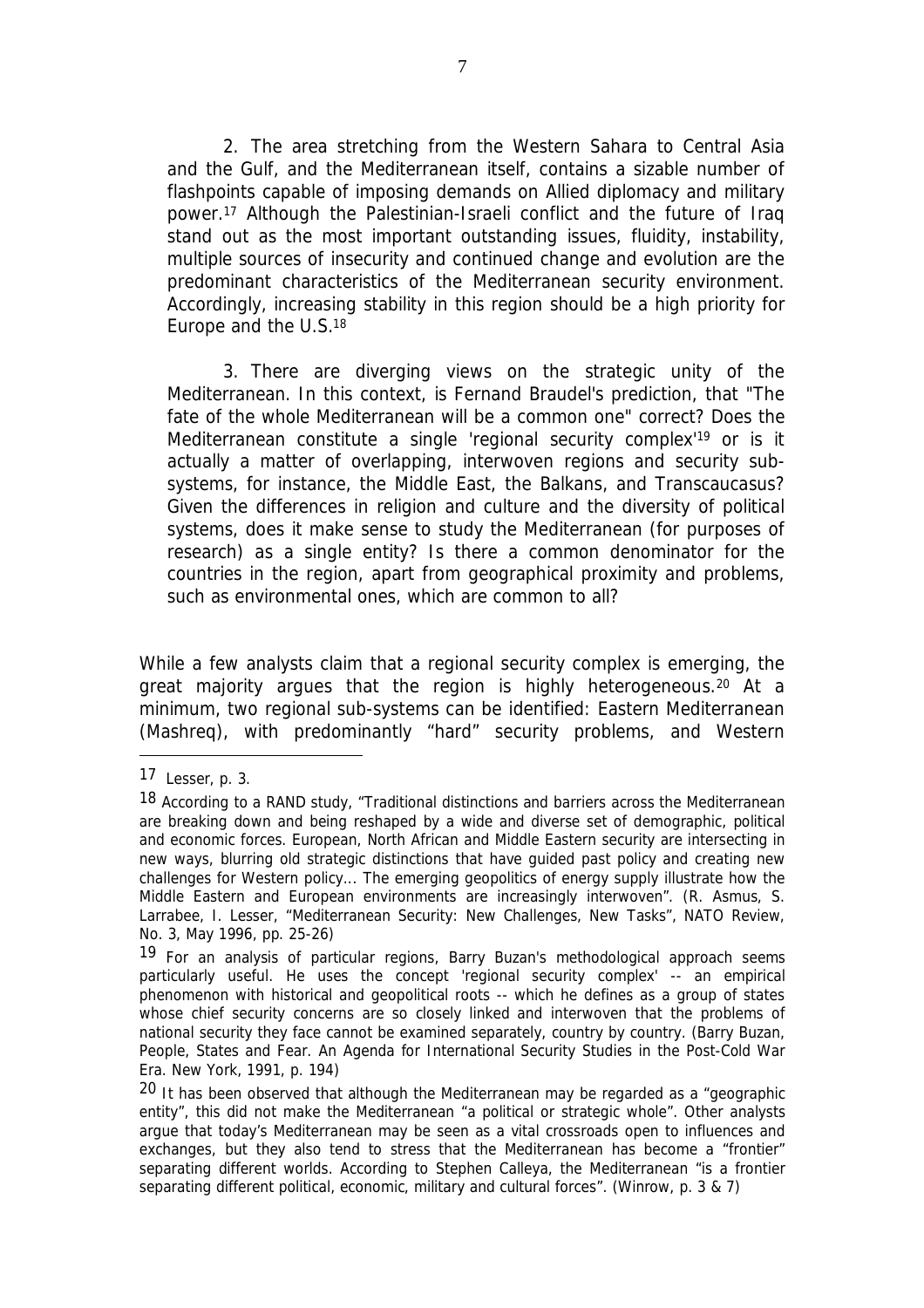Mediterranean (Maghreb), with "soft" security problems.<sup>21</sup> Still others describe the Mediterranean as a multi-fragmented region.<sup>22</sup>

In any case, it is difficult to examine the Mediterranean, from a security perspective, in complete isolation from developments in the surrounding regions of Transcaucasus/Central Asia, the Balkans, the Black Sea and the Middle East, including the Persian Gulf.

4. The traditional definition of security in military terms (hard security) is inadequate. Economic, social, demographic and environmental problems (soft security) have a considerable impact on national security and political stability.<sup>23</sup> Therefore, a broader concept of security should be adopted. Most security challenges and problems in the Mediterranean are of a non-military nature and therefore cannot be dealt with military means;<sup>24</sup>

5. However, military issues still have a considerable impact on regional stability. The strategic environment on Europe's periphery is characterized by numerous actual and potential flash points for conflict and crises that may demand a Western response.<sup>25</sup> The character of military capabilities, including

<sup>21</sup> There is a bifurcation of views within the Alliance on Mediterranean security. For U.S. policy-makers the primary focus is the Eastern Mediterranean. In contrast, European policymakers focus primarily on the Western Mediterranean. (Richard Whitman, *Securing Europe's Southern Flank? A Comparison of NATO, EU and WEU Policies and Objectives*, Final report, NATO Individual Research Fellowship 1997-1999, p. 6) In the Western Mediterranean "the prosperous Northern littoral faces immigration pressures, and possibly energy supply problems from the South, whose states and societies are confronted by enormous difficulties of economic, social and political development. They are not coping with those, and there will be an impact upon Europe from the internal problems of Morocco, Algeria or Libya". (William Hopkinson, *Enlargement: A New NATO*, Chaillot Papers, WEU Institute for Security Studies, Paris, October 2001, p. 15)

<sup>22</sup> According to Roberto Menotti, "The Mediterranean region is not unitary, let alone cohesive. This is true from the political, economic and cultural points of view. The Mediterranean basin comprises a large number of national actors belonging to various subregional complexes, linked by a series of interacting rivalries, animosities and highly competitive relationships. Of course, alignments and alliances are also present and sometimes well established. In other words, the basin is practically a patchwork of sub-regional complexes showing little coherence". (Roberto Menotti, *NATO's Mediterranean Dialogue initiative: Italian Positions, Interests, Perceptions, and the Implications for Italy-U.S. Relations*, Final report, NATO Individual Research Fellowship 1997-1999, p. 25)

<sup>&</sup>lt;sup>23</sup> A development recognised explicitly even in NATO's new Strategic Concept. According to Article 21, "The Alliance is committed to a broad approach to security, which recognises the importance of political, economic, social and environmental factors in addition to the indispensable defence dimension."

 $24$  According to an IFPA study, "At least in the near-term, the majority of the Mediterranean region's security challenges will remain rooted in socio-economic problems ill-suited for NATO to address directly". (Institute for Foreign Policy Analysis, *Southern Region Workshop on TMD, Counter-Proliferation Planning and Security Collaboration in the New Era,* November 1995, p. v)

<sup>25</sup> According to former CINCSOUTH, Admiral Lopez, "the next war could grow out of a number of explosive factors: economic difficulties, water shortages, religious fanaticism, immigration, you name it. There are many different forces of instability, and they all seem to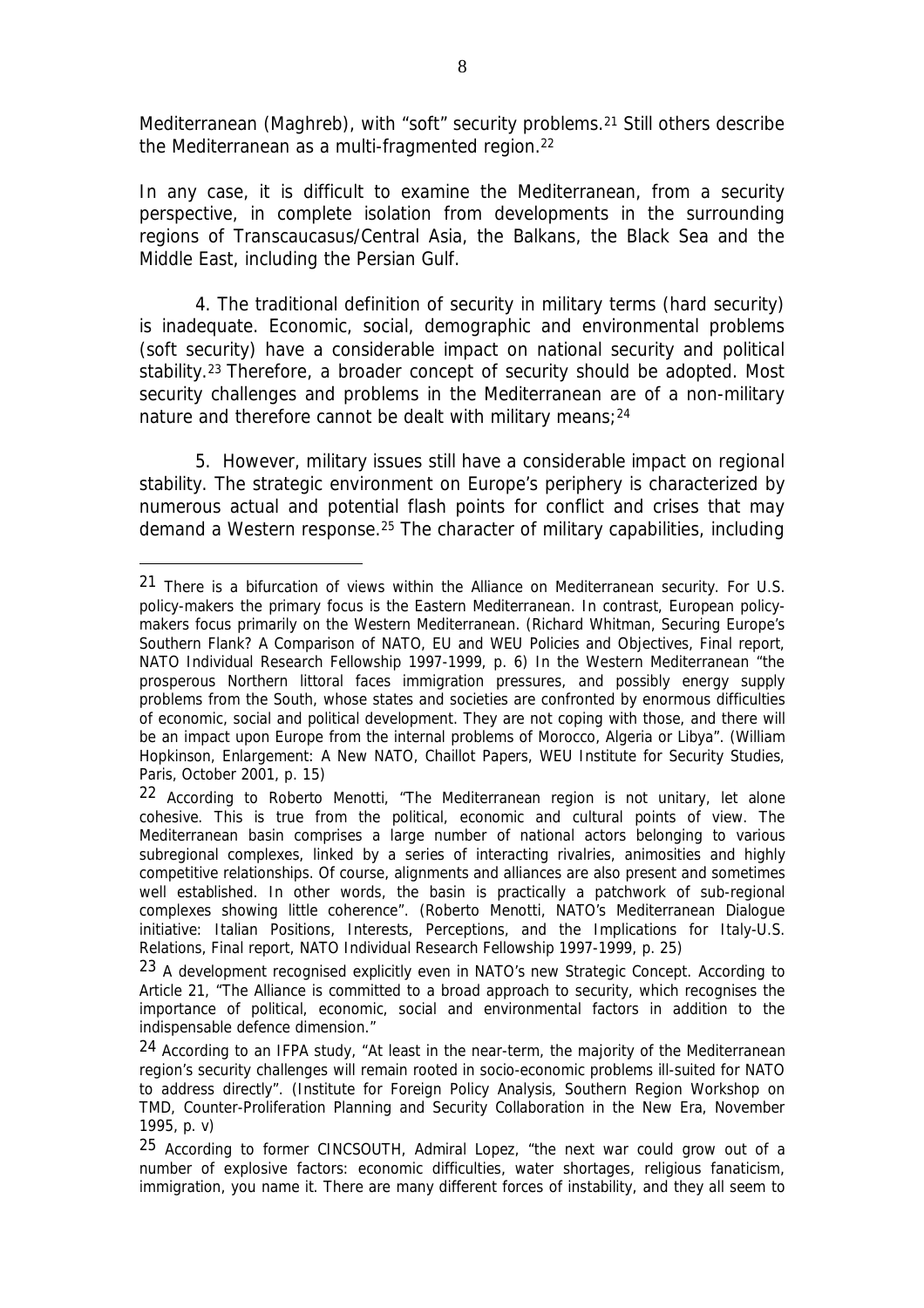weapons of mass destruction (WMD) (nuclear, biological and chemical weapons) and missiles, on Europe's periphery will be a key strategic issue in the overall evolution of relations between Muslim and Arab states and the West.<sup>26</sup>

6. Most security problems in the Mediterranean will be largely transnational,<sup>27</sup> in the sense that they will affect the security of many states and their resolution will require the co-operation of many states (governments, as well as other societal components). According to one school of thought<sup>28</sup>, today and for the foreseeable future, the main sources of friction between the North and the South (and this "friction" would probably manifest itself mainly across the Mediterranean, which is a major "faultline") will be problems of migration, religious extremism (fundamentalism), environmental pollution, trade and raw material issues, lack of democracy and respect for human rights, etc. There is another school of thought (best exemplified by Samuel Huntington's theory on the "Clash of Civilizations"), which argues that Islam constitutes at least as grave a threat to the West as the one posed in the past by communism (see, for instance, the statement of then General Secretary of NATO, Willi Claes, in February 1995).<sup>29</sup>

7. There is consensus among security thinkers and planners in NATO (and the EU) that that the threat to European security in the region is not derived from the malevolent use of state power directed against Western Europe but rather from the partial, or full, collapse of the existing political authorities in the southern and eastern Mediterranean.<sup>30</sup>

In addition to the consequences of September 11, 2001, there is a plethora of recent developments which have, or will have in the near future, a significant

30 Whitman, p. 2.

be prevalent in the southern region". (William Drozdiak, "Is NATO's Southern Flank Exposed?", *International Herald Tribune*, 20 May 1997)

<sup>26</sup> Ian Lesser & Ashley Tellis, *Strategic Exposure: Proliferation Around the Mediterranean.* RAND, Santa Monica, 1996, p.3.

<sup>27</sup> The transnational dimension of Mediterranean security is becoming more prominent as Europe and the Middle East become more interdependent in political, economic and military terms. (Ian Lesser, Jerrold Green, Stephen Larrabee, Michele Zanini, *The Future of NATO's Mediterranean Initiative. Evolution and Next Steps,* RAND Corporation, Santa Monica 2000, p. 19) Indeed, the north and the south are becoming more interconnected through various economic, social and political ties…However, it is argued that "It is far too early, though, to speak of a "Euro-Mediterranean region". A clearly identifiable Mediterranean region has yet to emerge with its own particular agenda and measure of autonomy". (Winrow, p. 224)

<sup>&</sup>lt;sup>28</sup> For instance, Joseph Nye, Paul Kennedy, Ian Lesser, Shireen Hunter, Barry Buzan, Bishara Khader, and others.

<sup>29</sup> However, with respect to the danger posed by Moslem fundamentalist movements within the region, NATO apparently has not endorsed the view that Western and Islamic cultures are diametrically opposed and thus destined for conflict. Rather, it was emphasized that "to the extent Islam is seen as a threat, it is only so when it falls to the context of religious extremism and is utilized by radical groups to justify their own respective agendas". (Institute for Foreign Policy Analysis, p. V)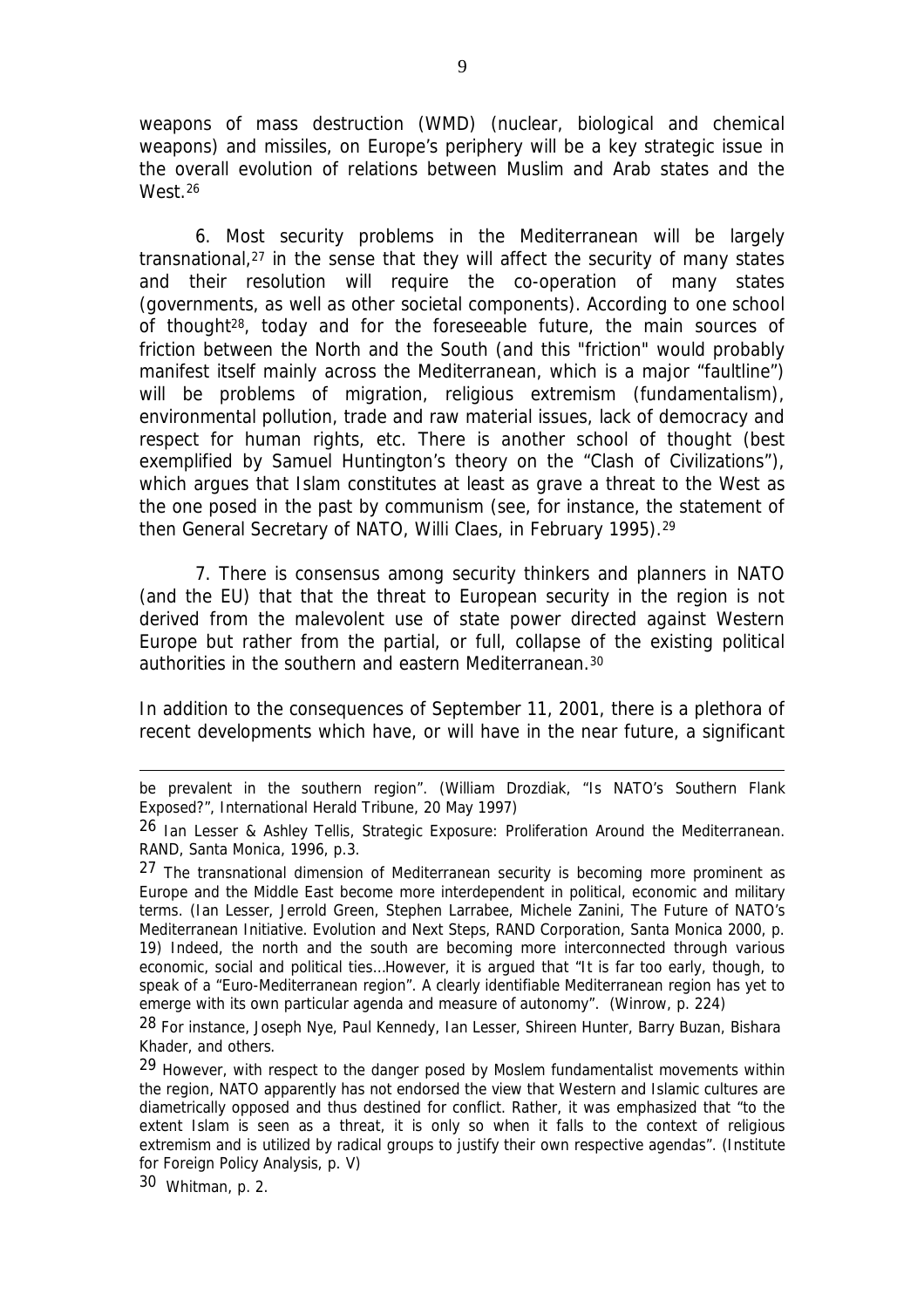impact in international and/or regional stability. Such developments include EU and NATO enlargement, EU's Common Foreign and Security Policy (ESDP) and the creation of a European Rapid Reaction Force, occasional U.S. flirtations with unilateralism and its impact on the Transatlantic relationship, burden-sharing in the context of NATO and the gap in military capabilities between the two pillars of the Alliance, the Israeli-Palestinian conflict, American policy towards Iraq and the future of that country, U.S. relations with Saudi Arabia and Washington's new policy on the "Axis of evil"<sup>31</sup>, Russia's new relationship with NATO and the US, new asymmetric threats in NATO's southern flank and general concern about the South as zone of instability in a region of vital interest for the West.

In closing this section, it should be said that the Mediterranean and Southern Europe have in the past fulfilled the roles of both bridge and barrier. Many historians have addressed themselves to the question whether the Mediterranean unites or divides, from a cultural, economic or strategic point of view. The events of recent years have made this question a particularly urgent one. The answer will depend on how relations develop between Europe (and the West as a whole) and the Islamic world, and also on the success of attempts to modernise the Mediterranean South.

# *b. Existing and emerging threats: an assessment*

There is a long list of problems and existing or potential threats to regional security and stability in the Mediterranean and the Middle East, including:

• the slow or negative economic growth in the southern shore;

• the demographic explosion in many countries and the "threat" of mass migration to European countries;

• the spread of Islamic radicalism (different versions of radicalism/fundamentalism are supported and funded by Saudi Arabia or promoted by Iran);

• the proliferation of weapons of mass destruction and of sophisticated conventional weapons;

- the lack of democratization and of respect for human rights;
- the scarcity of water resources;
- transnational organized crime;

 $\overline{a}$ 

• the pollution of the Mediterranean as a potential threat to the economies of Mediterranean states and to the quality of life of their people;

• the continued existence of regional conflicts.

*Some of the above problems have a synergistic effect (see diagram 1 below).* 

<sup>31</sup> In his January 2002 State of the Union message, Bush included Iran with North Korea and Iraq as part of the "axis of evil" against which extreme vigilance was required.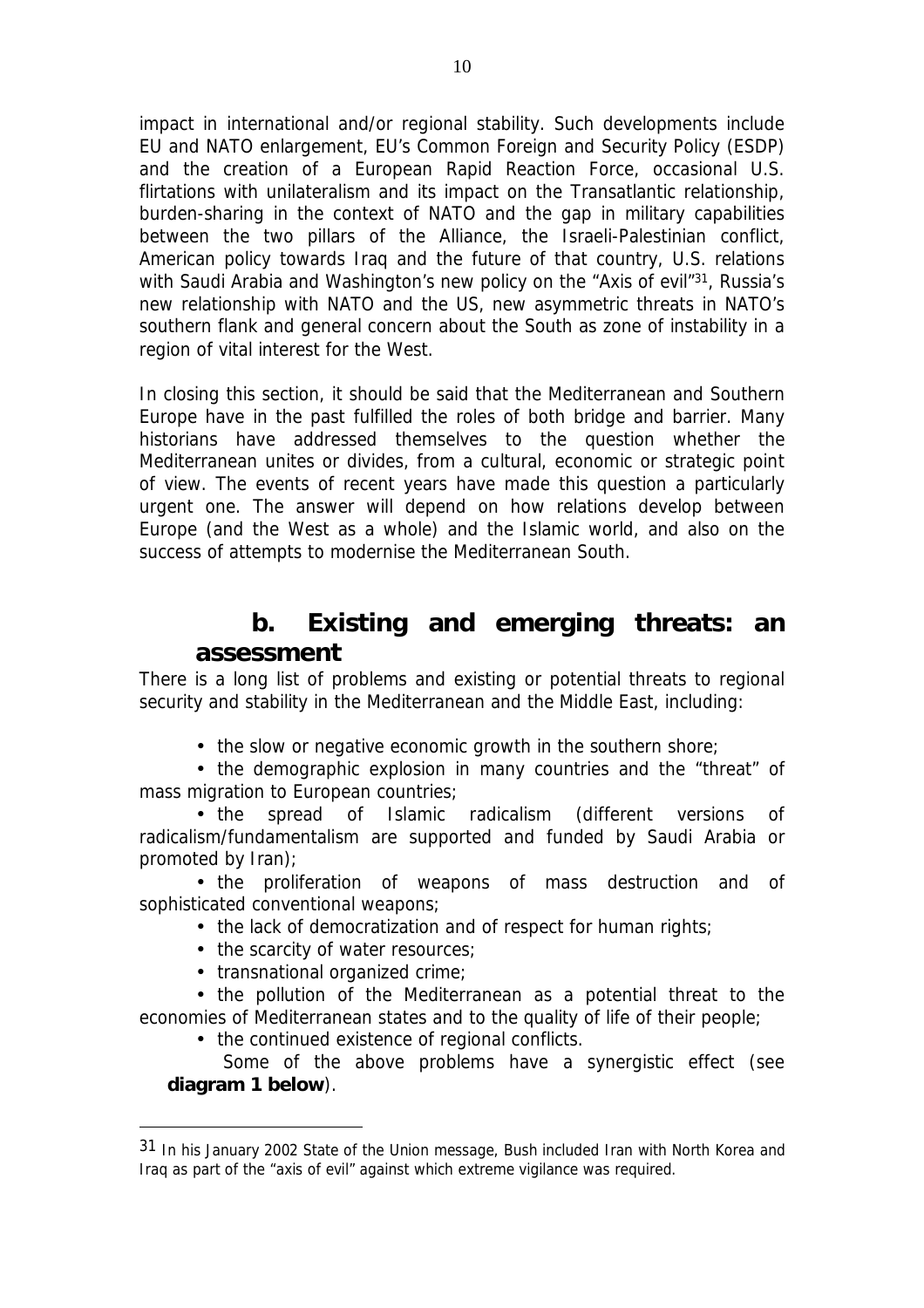

# **i. Regional conflicts**

The Mediterranean basin contains several crises and potential crises capable of producing conventional, cross-border conflicts.<sup>32</sup>

The single most important conflict is the **Israeli-Palestinian** one. Indeed, the latest –since September 2000-- deterioration of relations between Israelis and Palestinians (and the resulting –hopefully temporary-- deadlock in the peace process) is greatly complicating efforts for regional cooperation in the Mediterranean, at both the bilateral and multilateral levels. Many analysts and officials believe that as long as there is no settlement of the Palestinian problem, prospects for multilateral cooperation in the Mediterranean will remain rather poor.

Since the early 1990s, the civil war in **Algeria** has driven concerns about the stability of societies facing demographic, economic, and political pressures across the region, and particularly in the western and central Mediterranean. Algeria in the first half of the 1990s was seen as emblematic of the challenge posed by radical Islamic movements to established regimes. Much violence appears tied to power struggles within the government and the security

<sup>32</sup> Lesser, p. 26.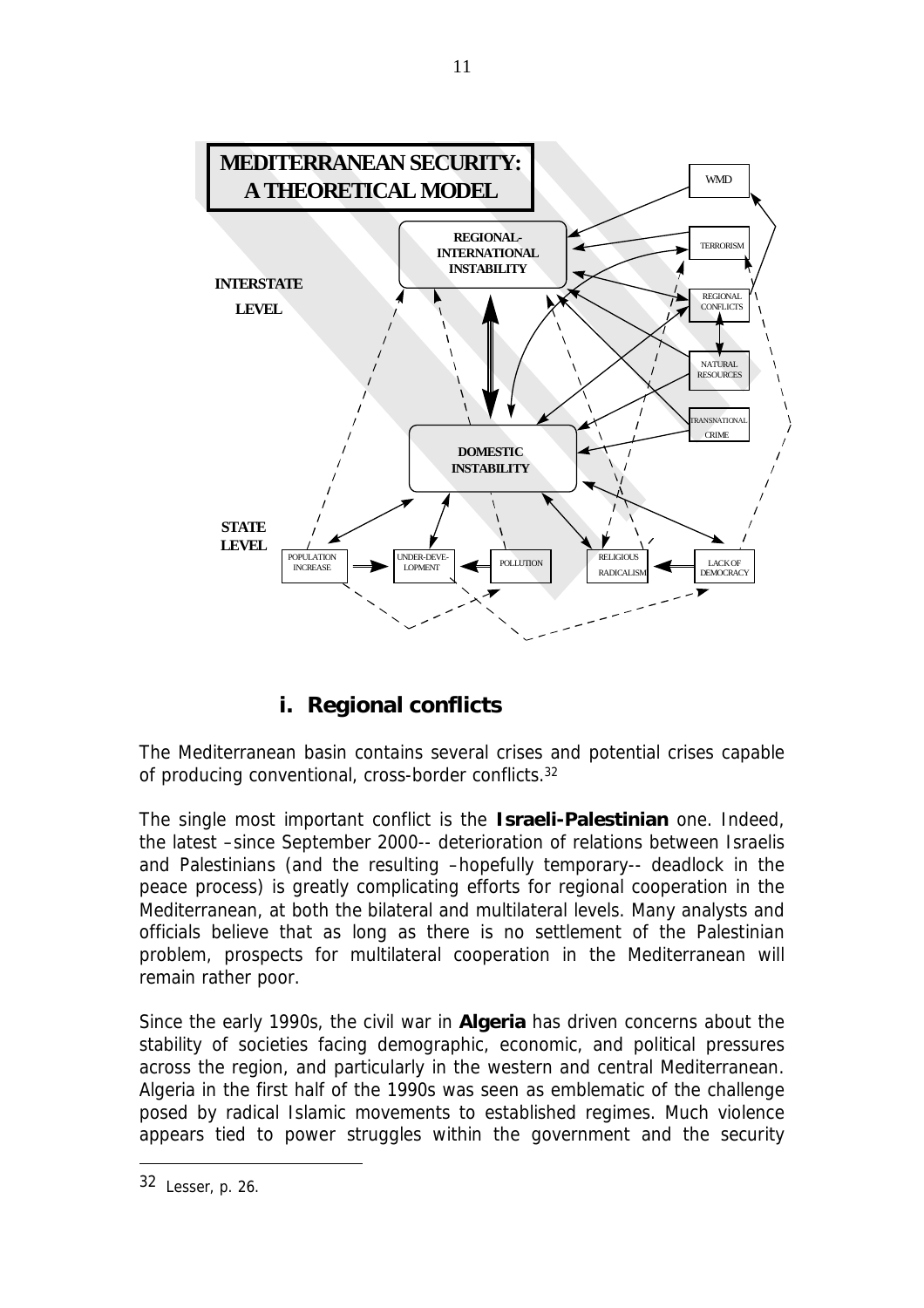establishment, as well as within the Islamist opposition. Vendettas and economic terrorism also appear to play roles.<sup>33</sup>

**Greek-Turkish relations** have considerably improved. Overall, the two countries are much better off today in terms of bilateral relations than they were two or three years ago. Having said that, it should be emphasized that there has been no progress so far in resolving, or even addressing, the fundamental differences between the two countries (probably intentionally in recognition of the extreme difficulty of the task). This rapprochement –by installments- has had a very low cost as neither side had to give up its vital interests. The next phase, however, will involve a more difficult and complicated undertaking. Much will depend on efforts for a settlement in the Cyprus problem and the Turkish reaction to the recent accession of the Republic of Cyprus to the EU, without prior settlement of the Cyprus conflict. It is safe to assume, however, that the two sides –Greece and Turkey— will try to avoid a spillover of their rivalry into various Mediterranean cooperation fora.<sup>34</sup>

## **ii. Proliferation of weapons of mass destruction**

As "proactive counterproliferation" officially became the central element in the new national security policy of the U.S., counterproliferation actions will constitute a key element of major international conflicts in the first decades of the 21st century.

One of the most important geostrategic phenomena of the past decade has been the extraordinary diffusion of war-making capabilities from the developed North to the developing South. In the eyes of some proliferant states, possessing NBC weapons would not only add to their regional stature, but would also offer an asymmetrical counter to the West's massive superiority in conventional forces.

In the Eastern Mediterranean and the Middle East, a number of countries are assumed to possess varying levels of NBC-weapons capabilities. Reasons for concern include the fact that NBC weapons have been used in the past, the region's geographic proximity to Europe and the vital interests of the West

<sup>33</sup> Against this background, policymakers and observers around the Mediterranean focused on the potential for large-scale refugee flows, interruptions of increasingly important flows, and the spillover of radical Islam elsewhere in North Africa. (RAND, 2000, p. 7)

<sup>34</sup> See, for example: Thanos Dokos, "How to Establish Mutual Military and Political Reliability" in M. Aydin & K. Yfantis (eds.), *Escaping from the Security Dilemma in NATO's Southeastern Flαnk,* Frank Cass Publishers, London 2003; also, Thanos Dokos & Panayotis Tsakonas, "Continuity and Change in Greek-Turkish Relations" in C. Kollias & G. Gulnuk-Senesen (eds.), *Greece and Turkey in the 21st Century: Conflict or Cooperation. The Political Economy Perspective*, forthcoming, 2003.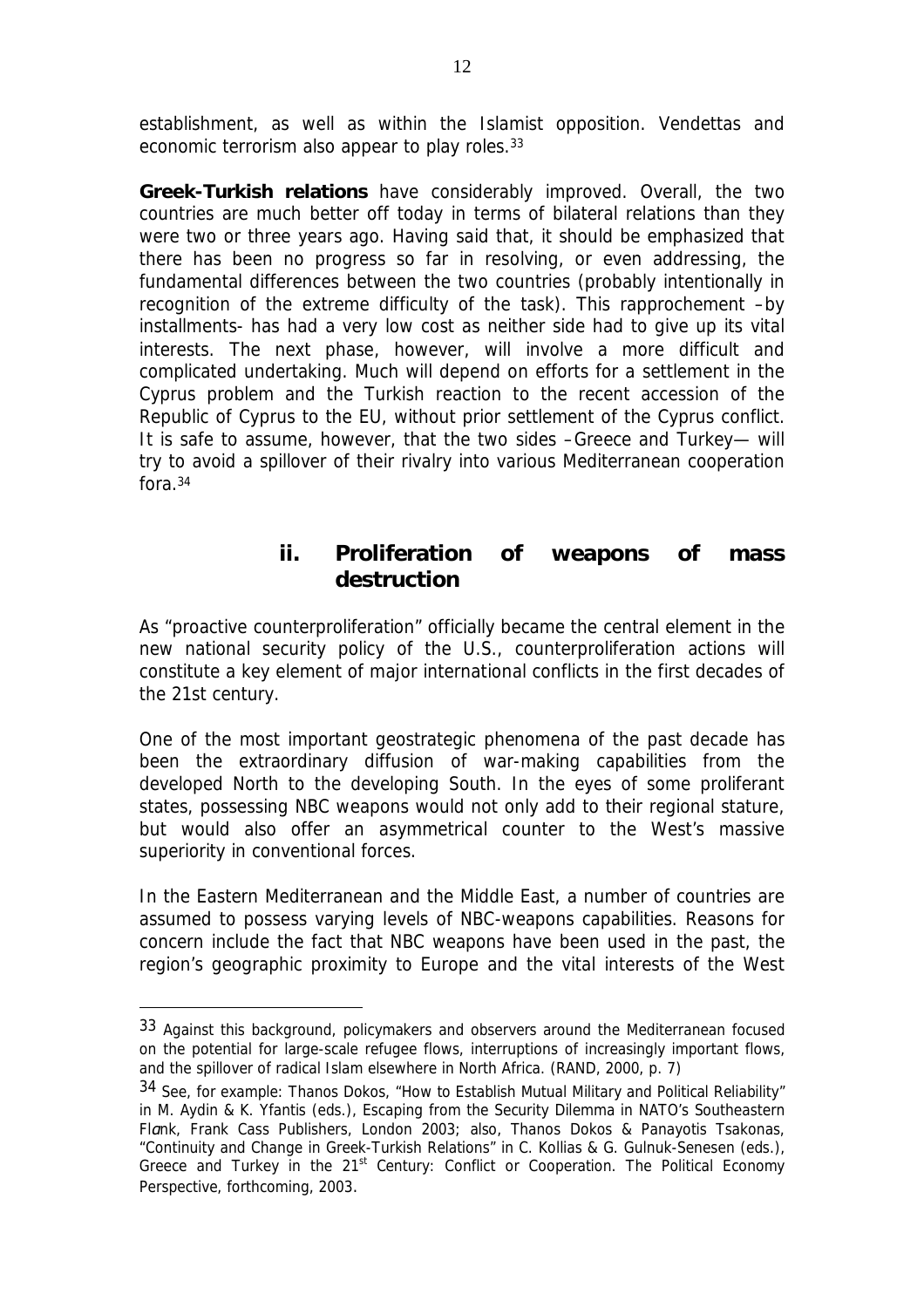(which is prepared, under certain circumstances, to use force to protect them), the multiplicity of conflicts and other security problems and the general instability in the region (including the spread of religious extremism).

Proliferation is perceived by the Alliance as both a political and a military threat that could undermine NATO's ability to conduct essential defence missions, both in regional conflicts beyond its borders and in protecting Alliance territory and populations. Although there is no consensus between allies on the immediacy of the problem and the most effective means of response, there is agreement that NATO should act to protect against the growing threat. Such a threat could take any of the following three forms:

> (a) threats against Alliance territory where NATO populations would be at risk;

> (b) threats to the ability of Alliance members to intervene in regions of vital interest where an NBC-armed adversary could threaten NATO's ability to deploy forces and conduct combat operations; and

> (c) threats to missions, such as peacekeeping and humanitarian operations, in which NATO forces would be involved.

(d) NBC terrorism.

 $\overline{a}$ 

## **iii. Religious extremism**

In a number of Mediterranean countries, there has been an increase in popular support for radical Islamic movements.<sup>35</sup> The possibility that such movements might seize power in various countries in the Mediterranean and the Middle East is a source of concern for a number of Western analysts and officials who see Islam and the West as fundamentally incompatible.<sup>36</sup> Although it is becoming less and less likely that an extremist Islamist movement will take over in a country of the region, Islam remains a very important element of those countries' political, economic, social and cultural systems.<sup>37</sup>

<sup>35</sup> After the collapse of communism, the Soviet Empire and the Soviet Union itself, and the start of the process of democratisation in these areas, Islam became perhaps the most powerful transnational force in the world, with more than a billion believers. As already mentioned, Muslims form the majority in 45 countries from Africa to Southeast Asia, while there are numerically important communities in the USA, the former Soviet Union and Western Europe (in the latter, the total number comes to over six million).

<sup>36</sup> For the Western world, which for many years had grown accustomed to a bipolar international system monopolised by U.S.-Soviet rivalry for global influence and domination (a rivalry which in many circles was regarded in a rather Manichean manner as a struggle between 'good' and 'evil'), there was great temptation to invent a new global ideological threat to fill the "threat vacuum" that emerged after the fall of communism.

<sup>37</sup> Islam as a political force in the Muslim world will play an important role in shaping relations between Europe and the southern Mediterranean countries. The Islamist movements are the main opposition to the regimes in the region, and their influence is expected to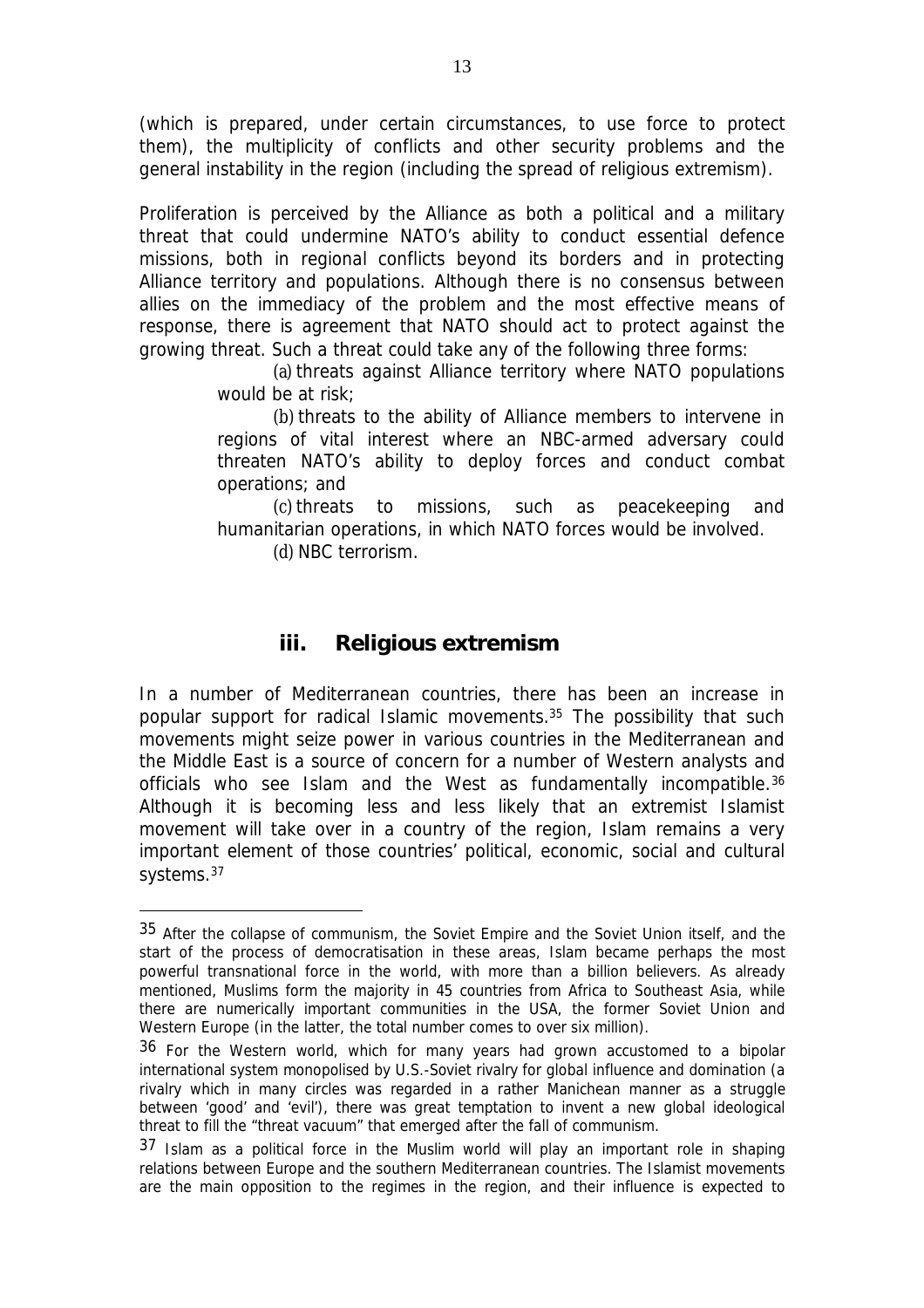The "confrontational" line of thinking is best exemplified by the theories of Harvard professor Samuel Huntington, who argues that culture and cultural identities, which at the broadest level are civilisational identities, are shaping the patterns of cohesion, disintegration and conflict in the post-Cold War world and the most important distinctions among peoples are not ideological, political or economic, but cultural.<sup>38</sup>

It is argued that, "perhaps the greatest challenge facing the West and NATO is how to deal with the role of Islam and nationalism along the Mediterranean littoral. The Mediterranean has long been a centre of conflict –and cooperation—along 'civilisational' lines. The first Cold War was the centurieslong confrontation between the Ottoman Empire and the West. Today, the Islamic factor is playing a key role in the Mediterranean security equation. Not, as some might argue, as a result of an inevitable "Clash of Civilisations", but rather as a leading force for change, perhaps violent change, within key states, and as one among many new cleavages on Europe's periphery."<sup>39</sup>

The majority of analysts and experts disagree with Huntington's analysis. Fouad Ajami, for example, finds Huntington wrong in underestimating the tenacity of modernity and secularism in the Middle East and elsewhere in the Third World, and downplays the threat to the West represented by traditionalist movements in Egypt, Algeria, Iran, Turkey and India, among others. Ajami sees Western values and culture as having been totally and irretrievably internalised in these areas, and further sees Huntington as having underestimated the continuing power of the nation-state.<sup>40</sup> Shireen

 $\overline{a}$ 

39 R. Asmus, S. Larrabee, I. Lesser, "Mediterranean Security: New Challenges, New Tasks", *NATO Review*, No. 3, May 1996, p. 28.

 $40$  According to a RAND study, "It has become fashionable to see political Islam as a key driver of internal and external challenges around the southern and eastern shores of the Mediterranean. Islam is indeed likely to be a continuing and significant force in the political evolution of many states in the region, and a factor in foreign and security policy orientations. But it would be unwise to dismiss the power of nationalism as a key motivating factor in the behavior of states, with or without an Islamist component. It is arguable that developments as disparate as the crisis in Algeria and the rise to power of Turkey's Refah Party have been driven as much by nationalism as Islam". (S. Larrabee, J. Green, I. Lesser & M. Zanini, *NATO's Mediterranean Initiative: Policy Issues and Dilemmas,* RAND, Santa Monica, September 1997, p. 6)

increase in the 21st century. The Arab and Mediterranean experience leads to the conclusion that disgruntlement felt by an increasing part of the "marginalised" in developing countries will fuel social conflict which will shape the world in the 21st century.

<sup>38</sup> According to Huntington, "The balance of power among civilisations is shifting: the West is declining in relative influence; Asian civilisations are expanding their economic, military, and political strength; Islam is exploding demographically with destabilising consequences for Muslim countries and their neighbours; and non-Western civilisations generally are reaffirming the value of their own cultures...The West's universalist pretensions increasingly bring it into conflict with other civilisations, most seriously with Islam and China; at the local level fault line wars, largely between Muslims and non-Muslims, generate "kin-country rallying" and the threat of broader escalation. (Samuel Huntington, *The Clash of Civilizations and the Remaking of World Order,* Simon & Schuster, New York, 1996, p. 20-21)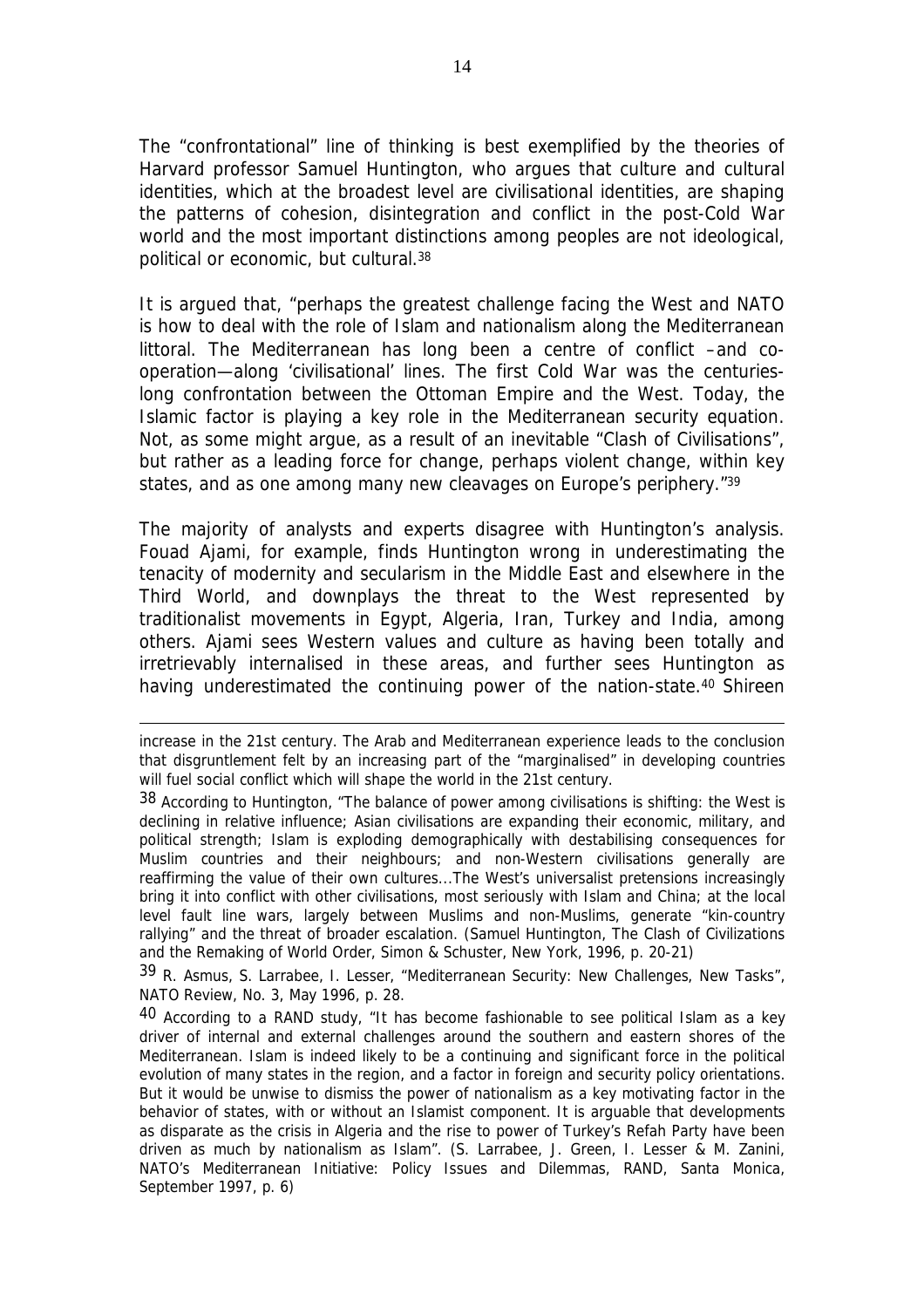# 15 **ΜΑJOR MEDITERRAΝΕΑΝ COUNTRIES DEMOGRAPHIC CHARACTERISTICS OF**

|                        | <b>Population (mil.)</b> |       | <b>Annual Growth</b> |         | <b>Fertility</b> |      |
|------------------------|--------------------------|-------|----------------------|---------|------------------|------|
|                        |                          |       | Rate                 |         | Rate             |      |
| <b>COUNTRY</b>         | 1960                     | 2000  | 2025                 | 1960-91 | 1991-            | 2000 |
|                        |                          |       |                      |         | 2000             |      |
| <b>GREECE</b>          | 8,3                      | 10,5  | 10,2                 | 0,6     | 0,2              | 1,4  |
| <b>FRANCE</b>          | 45,7                     | 58,8  | 60,8                 | 0,7     | 0,4              | 1,8  |
| <b>ITALY</b>           | 50,2                     | 58,1  | 56,2                 | 0,5     | 0,1              | 1,3  |
| <b>SPAIN</b>           | 30,5                     | 39,6  | 40,6                 | 0,8     | 0,2              | 1,2  |
| <b>PORTUGAL</b>        | 8,8                      | 9,9   | 10,1                 | 0,4     | 0,1              | 1,3  |
| Mediterranean          | 143,5                    | 176,7 | 177,9                |         |                  |      |
| <b>North</b>           |                          |       |                      |         |                  |      |
|                        |                          |       |                      |         |                  |      |
| <b>MOROCCO</b>         | 11,6                     | 31,7  | 47,5                 | 2,6     | 2,3              | 3,1  |
| <b>ALGERIA</b>         | 10,8                     | 32,7  | 51,8                 | 2,8     | 2,7              | 3,3  |
| <b>TUNISIA</b>         | 4,2                      | 9,8   | 13,4                 | 2,2     | 1,9              | 3,1  |
| <b>LIBYA</b>           | 1,3                      | 6,4   | 12,9                 | 4,0     | 3,4              |      |
| <b>EGYPT</b>           | 25,9                     | 64,8  | 93,5                 | 2,3     | 2,1              | 3,0  |
| <b>TURKEY</b>          | 27,5                     | 68,2  | 92,9                 | 2,4     | 2,0              | 2,8  |
| <b>SYRIA</b>           | 6,4                      | 17    | 34                   | 3,3     | 3,3              | 5,5  |
| Mediterranean<br>South | 87,7                     | 230,3 | 346,0                |         |                  |      |

Source: Human Development Report, World Development Report

Hunter argues that Huntington greatly underestimates the significance of ethnic, linguistic, and other distinctions within a particular civilisational cluster.<sup>41</sup> John Esposito, among others, offers a countering view, insisting that most Islamic movements are not necessarily anti-Western, anti-American or anti-democratic, and that *it is a mistake by Westerners to interpret Islam as a monolith, rather than a complex and diverse realm (*emphasis added*)*. 42

## **iv.Migration**<sup>43</sup>

<sup>41</sup> According to some of his detractors, Huntington "conflates ethnicity with civilisation, assuming that all Muslims, for example, are part of a vast ethnic group whose primordial values lead them inevitably to persecute heretics, veil women and establish theocratic regimes. (Shireen Hunter, *The Future of Islam and the West: Clash of Civilizations or Peaceful Coexistence*? Praeger Publishers, Westport, Connecticut, 1998, p. 6)

<sup>42</sup> Kemp-Harkavy, p. 7.

<sup>43</sup> See for example, paragraph 59 of WEU Council of Ministers, "European security: a common concept of the 27 WEU Countries", Madrid 14 November 1995: "Problems associated with uncontrolled or illegal migration have grown considerably in recent years. As such, it has become an issue relevant to European stability and security…

<sup>♦</sup> massive displacements of persons in particular as a consequence of internal upheavals or armed conflicts in areas adjacent to our countries

<sup>♦</sup> illegal migration can pose a threat to internal security and affect law and order in our societies."

Other analysts, however, are adopting a different view on this matter. According to Alvaro Vasconcelos, "Migration is not a security problem, even in the softer realms, and should indeed be decisively decoupled from security concerns". (Alvaro de Vasconcelos, *Europe's Mediterranean Strategy. An asymmetric equation*, IEEI, 1999, p. 6)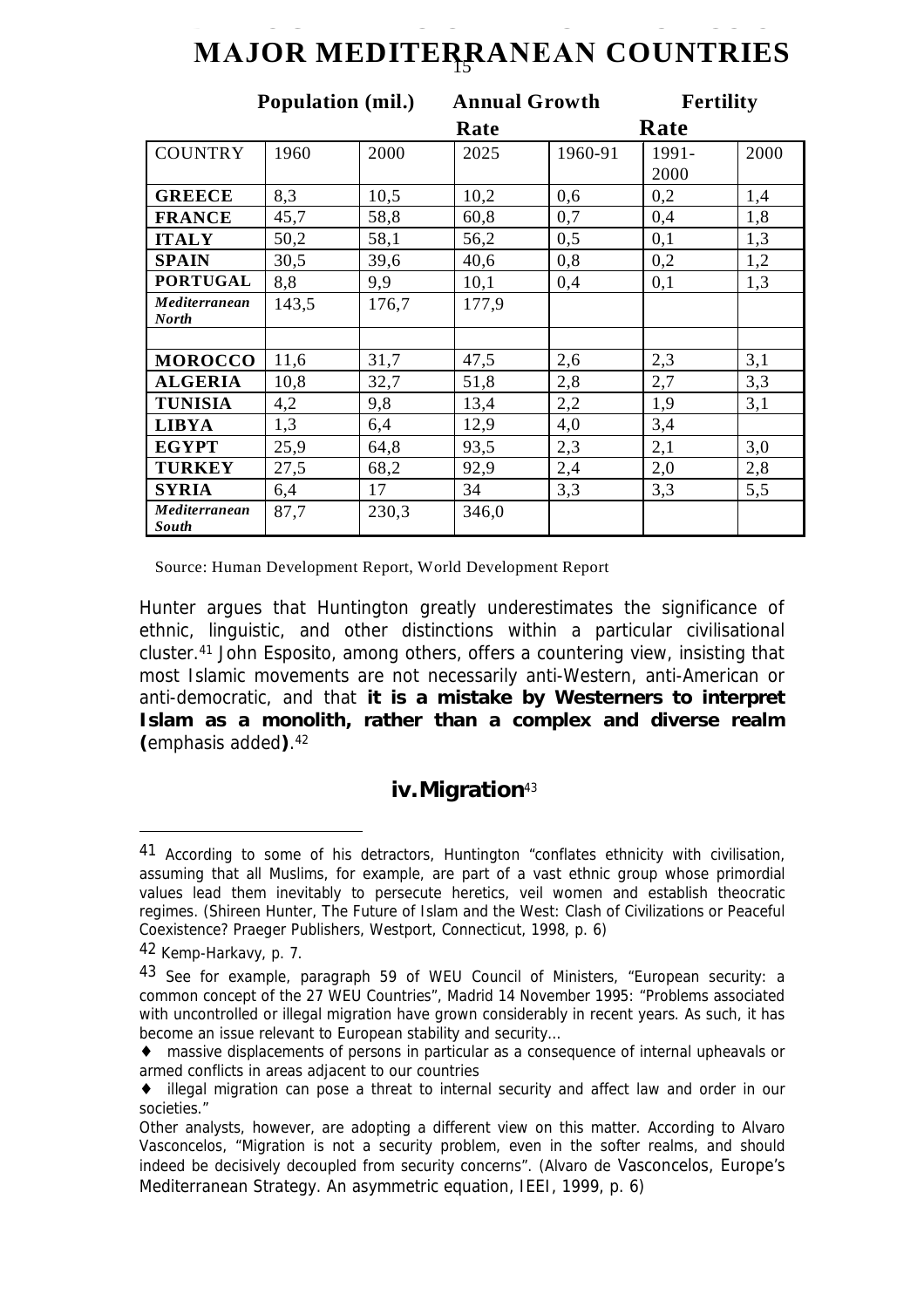The EU member-states are home to approximately five million immigrants from the Mediterranean non-members, especially from North Africa. Illegal movement of people is greatly facilitated by the proximity of North Africa to Alliance member states: there are only 12 km between the Maghreb and Europe across the Strait of Gibraltar and 150 km between Italy and Tunisia. There are also significant numbers of Iraqi Kurds, Afghans and other immigrants traveling via Turkey and landing into EU territory through Greece's archipelago of islands and its long coastline.

The population in North Africa and the Middle East is projected to double from 240 million in the early 1990s to almost 500 million by the year 2020.<sup>44</sup> There is agreement that demographic pressures of this magnitude are producing relentless urbanisation, social and economic strains, and a steady stream of migrants seeking jobs and social services (a process which starts well to the south of the Maghreb and affects societies on both sides of the Mediterranean).<sup>45</sup> These pressures, together with more visible economic inequalities between "haves" and "have-nots" are also threatening the political stability of states around the Southern Mediterranean.<sup>46</sup>

European analysts have been concerned about the potential for disastrous refugee flows, although to date, there has been little effect on the flow of legal and illegal migrants across the Mediterranean.<sup>47</sup> Migration will remain a central and highly politicized issue for most European countries, mostly for domestic political reasons. The irony is that, given the general aging of European populations, within 25 years, Europe will be significantly labourshort by 56 million workers, according to German demographers, or by one-

<sup>44</sup> Winrow, p. 100.

<sup>45</sup> One witnesses the appearance of demographic and technological faultlines on various parts of the planet such as the Mediterranean, the Rio Grande, Central Asia, China -- between the coastal areas and the hinterland between rapidly burgeoning populations, young, poor in resources, capital, and education on the one hand and technologically inventive, demographically stable, and increasingly nervous, rich societies on the other.

Another aspect of the demographic issue needs very careful attention. Certain societies are becoming extremely "youthful" (60% of the population of Kenya is under the age of 15) and others increasingly geriatric (20% of the population of Sweden is over the age of 65). Demographic growth is dramatically one-sided. At the same time, the wealth of the planet, its capital, scientists and research centres are to be found in countries with slow to zero rate of population increase. In the future, this can only cause severe friction between the 'haves' and 'have-nots'. (Matthew Connelly & Paul Kennedy, "Must It Be the Rest Against the West?" *The Atlantic Monthly*, December 1994, pp. 78-79; Ivan Head, "South-North Dangers", *Foreign Affairs*, Summer 1989, pp. 76-78)

<sup>46</sup> Larrabee, Green, Lesser & Zanini (1997), p. 2.

<sup>47</sup> More specifically, there was concern that that the establishment of some form of Islamist government in a particular state in North Africa will trigger a mass migration from that state to Europe or to another neighboring Arab state. It would seem that only the Westernized and wealthy ruling and financial elites would seek to flee the country. Some businessmen would remain in the hope of playing an influential commercial role for the new government. The majority, being the poorer sections of society, would presumably also stay, in the belief that Islam could address their grievances. (Lesser, p. 12; Winrow, p. 103)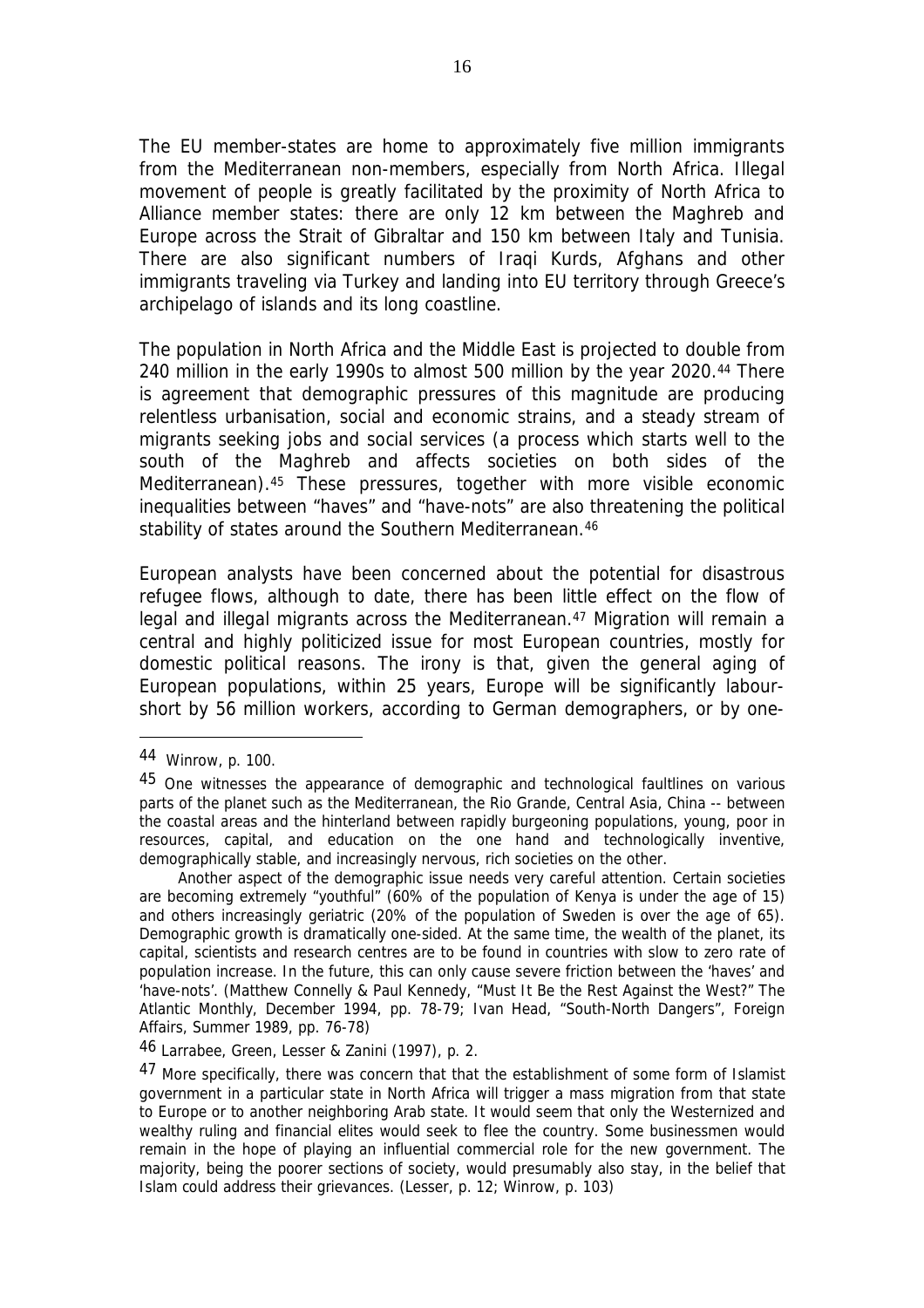third of the labour force, according to French sources. It has been argued that youth from the Maghreb in search of work could compensate for Europe's increasingly aging population.<sup>48</sup> Nonetheless, European states, in the short term, are not prepared to encourage inward migration.<sup>49</sup>

# **v. The need for political change and economic development: the challenges of globalization and modernization**

The slow or negative economic growth in the southern shore of the Mediterranean is at the source of many security problems in that region. The economic problems that governments in North Africa and the Middle East have to confront are serious and manifold. In many cases, the transition from what was largely a state-controlled-and-planned economy to one based more on the free market is proving to be a painful experience (as was the case in Eastern Europe and the Balkans).<sup>50</sup>

To become internationally competitive, the economies of Mediterranean Arab countries will have to distance themselves from government controls and central planning and adopt strategic increases in exports and privatization. Liberalizing the economy in this way will affect the internal political situation in the country (as in the former Soviet Union and China). If the non-oilproducing countries of the Mediterranean and the Middle East do not modernize their economies, they will be marginalized economically, and this will have serious negative consequences both for domestic and regional stability. Existing social divisions will be exacerbated and will be targeted by extremist Islamist groups who will attempt to overthrow the existing order of things, threatening pro-Western regimes.<sup>51</sup>

<sup>48</sup> Winrow, p. 101.

<sup>49</sup> George Joffe, "Mediterranean security: The Social, Political and Economic Dimensions" in Simon Serfaty et. al., *Transatlantic Approaches to the Mediterranean. Impact of the New NATO on North and South Perspectives*, CSIS Occasional Reports in European Studies, May 1999, p. 30.

<sup>50</sup> Winrow, p. 97.

<sup>51</sup> The problem of political legitimacy and internal stability will be closely tied to demographic and economic trends across the region. From Morocco to Turkey, attempts at economic reform and the emergence of a more dynamic private sector are widening the gap between the "haves" and the "have-nots", with potentially destabilizing consequences. Reforms aimed at promoting longer-term prosperity and encouraging foreign investment may well reinforce stability over the longer-term, but the shorter-term political risks are substantial, especially where dissatisfaction with the existing political order is already widespread. Rising expectations will be difficult to meet and could prove to be a powerful source of political change in countries where the established political class proves incapable of promoting a better distribution of wealth and opportunity. (Lesser, Green, Larrabee & Zanini, RAND, 2000, p. 7)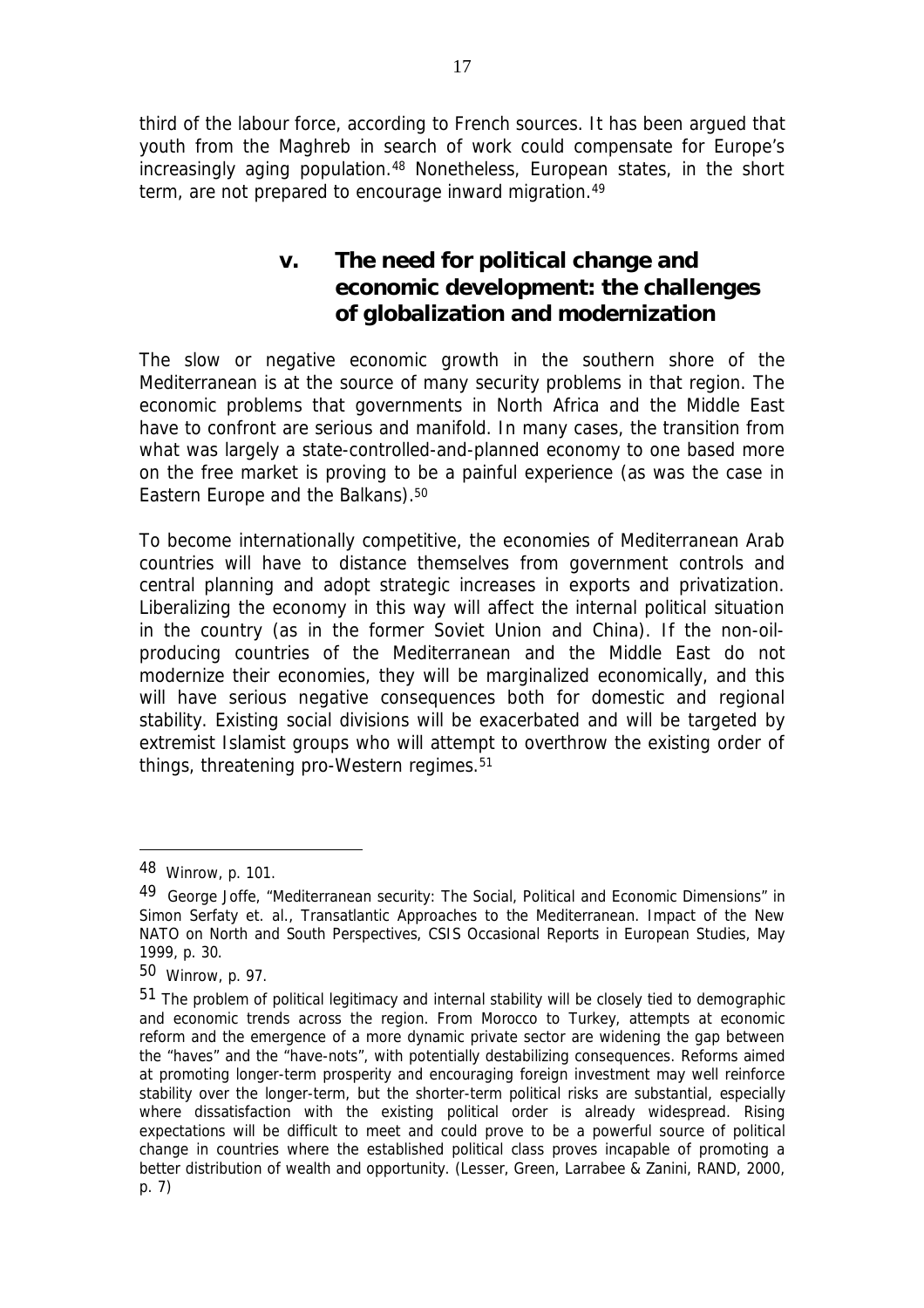There is an almost linear relationship between economic prospects for the future and demographic growth<sup>52</sup>, which leads to increased unemployment and immigration (both internal and external). The liberalization of the economy is expected to have a short-, and perhaps medium-term, negative impact on the majority of the population in the countries of the region, increasing social instability. Low living standards are in fact one of the main causes of the rise in the influence of Islamic movements.

There is a serious democratic deficit in almost every country in the south of the Mediterranean. It can be argued, however, that there are signs of a gradual process of democratization in some states in the Middle East and in North Africa. Clearly, the process of democratization is still in its infancy in most instances. As it will be discussed below, this creates a dilemma for Western governments. It has be argued that they should not attempt to interfere in the internal affairs of Arab states in the name of democracy, as this would most probably only result in a popular backlash against the West. <sup>53</sup>

### **vi. Transnational organized crime**

In the view of an increasing number of experts and government officials, transnational organized crime is a challenge to national sovereignty and a threat to international stability. Narcotics and transnational organized crime are major problems for the West, but the Middle East is only one region supplying drugs. It is all too apparent that drugs are a global commodity, and that less-developed countries will provide an adequate supply of narcotics as long as developed countries pay for them.<sup>54</sup> Europe's drug problem is fuelled in part by narcotics grown in the Middle East or traveling through the region. Some 75% of Europe's hashish comes from Morocco, and 75% of its heroin is smuggled or processed through Turkey along the "Balkan Route".<sup>55</sup> Increased flows of narcotics may be witnessed as failed economies seek any way of increasing exports.

<sup>52</sup> Given the rate of demographic growth in southern Mediterranean countries, a constant growth of at least 6-7% will be required in the coming 30 years or so only to maintain current standards of living.

<sup>53</sup> Ruling elites in the Arab world are determined to remain in power. The legitimacy of their rule may be increasingly challenged by public less willing to tolerate economic and social inequalities. There are demands in some quarters for popular participation in decision-making and for politicians to be held more accountable for their actions. Ruling Arab elites are realizing that they must listen to the opinion of their publics. (Winrow, p. 12 & 93)

<sup>54</sup> Cordesman, p. 15.

<sup>55</sup> Cordesman, p. 20.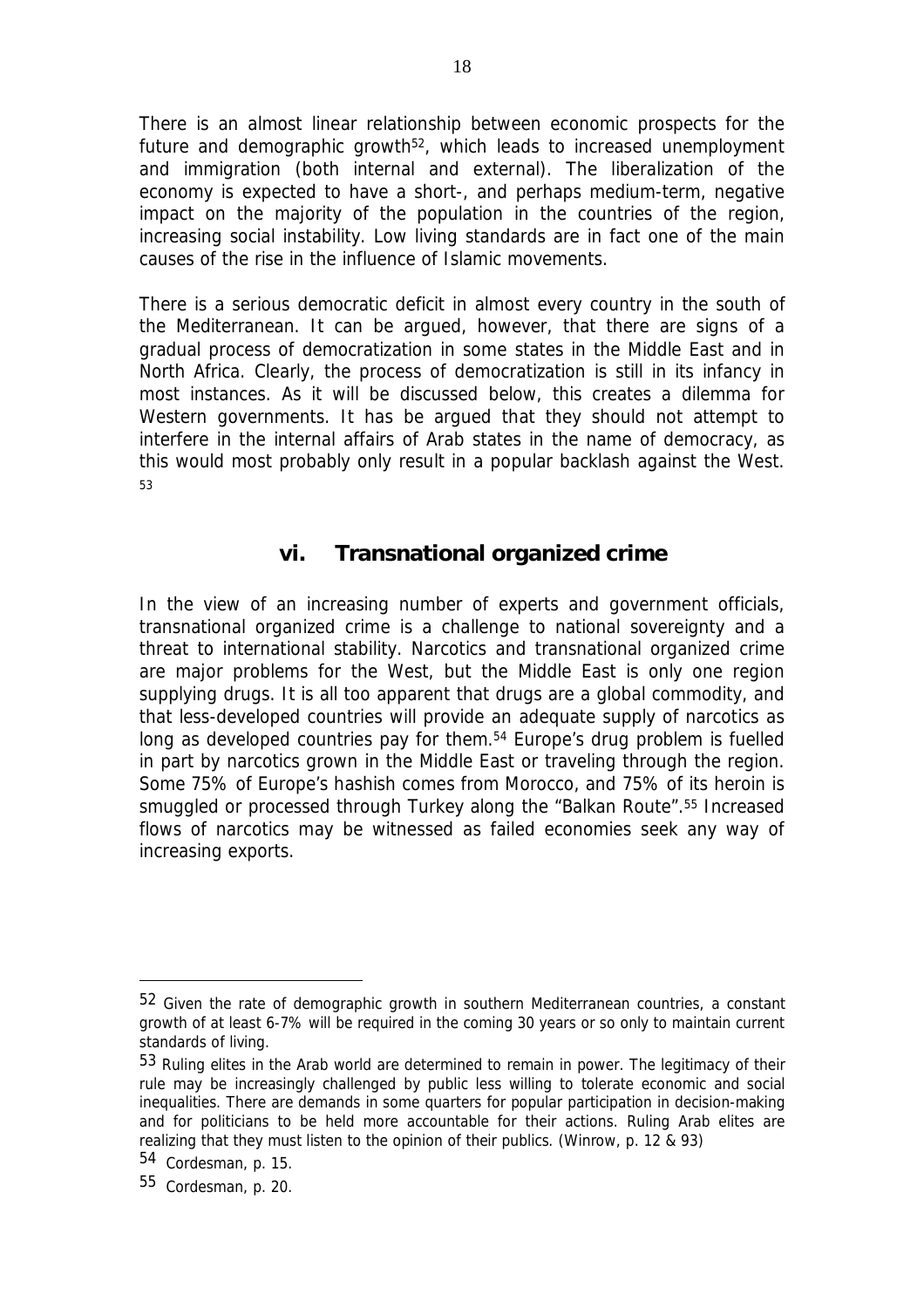There are also problems related with (transnational) organized crime56, including money-laundering activities.<sup>57</sup> It is argued that there is also an important nexus among Mediterranean terrorist activities, drug, women and children trafficking, and transnational crime.<sup>58</sup>

19

#### *c. The role of extra-regional powers*

Since the end of the Cold War the Mediterranean has been in search of a new balance of power. The level and nature of American involvement in the Mediterranean will continue to play an important role in shaping the strategic environment in the region in the next decades. In political terms, although not in geographic, the U.S. is a Mediterranean power, and its political and military presence was not merely a phenomenon born of the circumstances of the Cold War.<sup>59</sup>

The prevailing view among the ranks of American strategic analysts (one adopting Admiral Mahan's way of thinking) is that the Mediterranean is important because of its proximity to crisis regions. The role of the U.S. in the Middle East and the Mediterranean will be one of balance maintenance -- and easy access to the Mediterranean is essential for that purpose (The Mediterranean Sea thus has been restored to its role of 'lifeline' with the Indian Ocean, which it had at the time of the British Empire).<sup>60</sup> There are other views, however, of the region's strategic role.<sup>61</sup> The "power-projection" model views that southern periphery as a logistical anteroom to critical regions beyond the Mediterranean basin –above all, the Gulf and the Caspian.<sup>62</sup>

<sup>56</sup> Alessandro Politi, *European Security: The New Transnational Risks*, Chaillot Papers 29, October 1997, WEU Institute for Security Studies, Paris, p. 35.

<sup>57</sup> *Strategic Survey 2001-2002*, IISS, London, 2002, pp. 53-56.

<sup>58</sup> Lesser, p. 25.

<sup>59</sup> John Holmes (ed.), *Maelstrom: The United States, Southern Europe and the Challenges of the Mediterranean*, Cambridge, Mass., 1995, p. 7.

<sup>60</sup> Holmes, p. 219; Graham Fuller & Ian Lesser, *A Sense of Siege. The Geopolitics of Islam and the West*, Boulder, 1995, p. 1.

<sup>61</sup> According to a RAND study, "When senior U.S. policy-makers think of the Mediterranean, they think first and foremost of the Eastern Mediterranean, above all Greece and Turkey as well as the Black Sea region. They also see the Mediterranean as the stepping-stone to both the Middle East and the Persian Gulf. In contrast, European policy-makers, especially in countries like France and Spain, think first and foremost of the Western Mediterranean, especially the Maghreb. This bifurcated view –and the division of labour that has flawed from it— no longer makes sense for either the U.S. and Europe. The European, Middle Eastern, Southwest Asian and even the Central Asian strategic spaces are increasingly beginning to overlap and intersect in new ways, rendering obsolete the traditional compartmentalised view of various sub-regions of the Mediterranean as well as the explicit or implicit division of labour among key countries that had evolved regarding these regions". (R. Asmus, S. Larrabee, I. Lesser, "Mediterranean Security: New Challenges, New Tasks", *NATO Review*, No. 3, May 1996, p. 29)

<sup>62</sup> Lesser, p. 45.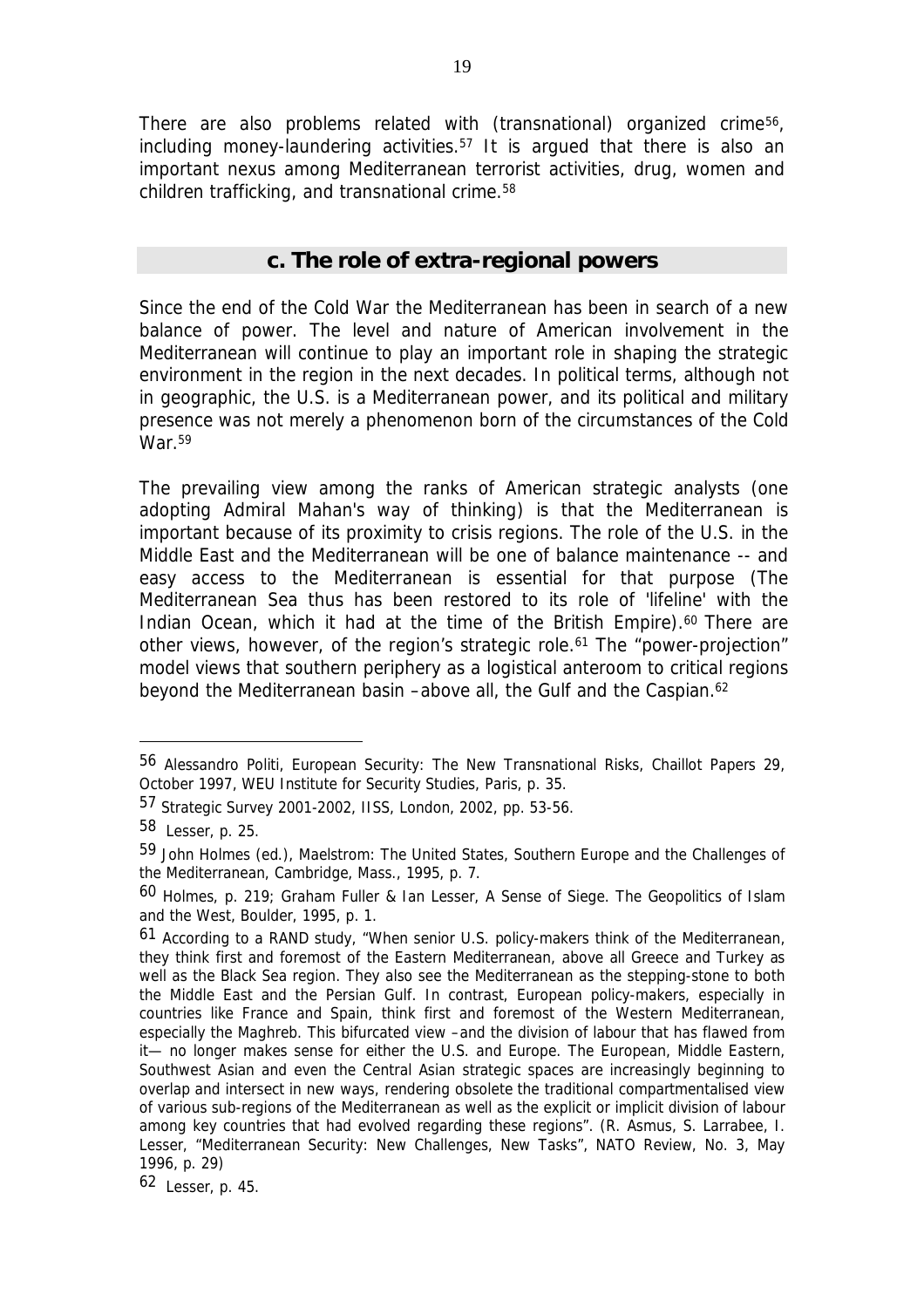Russia, although not a Mediterranean power by reasons of geography, is attempting to restore and extend political and economic relations with countries of the Mediterranean South and to play a more substantial role there. Although there was concern that a change of leadership in Moscow –a more nationalistic leader-- could lead to increased sales of armaments to the Mediterranean and the Middle East, a more active naval presence and diplomatic involvement in the region, such fears have not been realized with Vladimir Putin. The only serious complaint of the West, concerning Russia's Mediterranean and Middle Eastern policy is about its "nuclear cooperation" with Iran.

The role of the European countries is, of course, of particular importance. The countries of the Mediterranean North -- all member-states of the EU and NATO-- comprise a fairly homogenous group of states with common security structures, a common political culture and cultural identity (although this does not mean that differences or disagreements on various issues do not exist).<sup>63</sup>

For historical and geographic reasons, relations between European countries and the Mediterranean reflect an informal division of labour whereby Spain directs her attention to North-west Africa (Western Sahara, Morocco), Italy focuses on Libya and the Eastern Mediterranean, France on Algeria and the Lebanon, and Greece on Cyprus and Turkey.<sup>64</sup> Historically, France has played the part of intermediary between Western Europe and the Maghreb<sup>65</sup>, and greatly influences Northern European perceptions of Mediterranean issues.<sup>66</sup>

In the last years of its existence, the Western European Union has been noticeably active in trying to create a European defence role and it is becoming clear that its principal field of action is the Mediterranean.<sup>67</sup> The military forces being created for the WEU (EUROFORCE and EUROMARFORCE)

<sup>63</sup> There is no unified western, European or southern European approach to, and concept of, the Mediterranean (Andres Ortega, "Relations with the Maghreb" in Holmes, p. 43) This state of affairs is likely to continue, with a limited convergence of views on matters of foreign policy. (George Joffe, "Political Institutions and Political Culture in the Mediterranean Region", IAI, 1992, p.1; See, also, Dimitri Constas, "Southern European Countries in the European Community" in Holmes, p. 143-145)

<sup>64</sup> Thanos Veremis in Aliboni, *Southern European Security in the 1990s*, London 1992, p. 33. However, the colonial past of France, Italy and Spain remains a stumbling block to their relations with the Maghreb countries.

<sup>65</sup> Margaret Blunden, "Insecurity in Europe's Southern Flank", *SURVIVAL*, Summer 1994, p. 139.

<sup>66</sup> Furthermore, one must agree with Roberto Aliboni that "neither France nor other Mediterranean European Union member countries can on their own create the necessary climate for smooth, effective co-operation between the North and the South of the Mediterranean. Something of this nature could only come about at the EU level. Drafting a European security policy for the Mediterranean (the 'communiterization' of Mediterranean security problems) would in fact strengthen national security for the southern members of the EU." (Aliboni, p.13)

<sup>67</sup> Graham Fuller & Ian Lesser, *A Sense of Siege: The Geopolitics of Islam and the West,* Westview Press, Boulder, 1995, p. 63.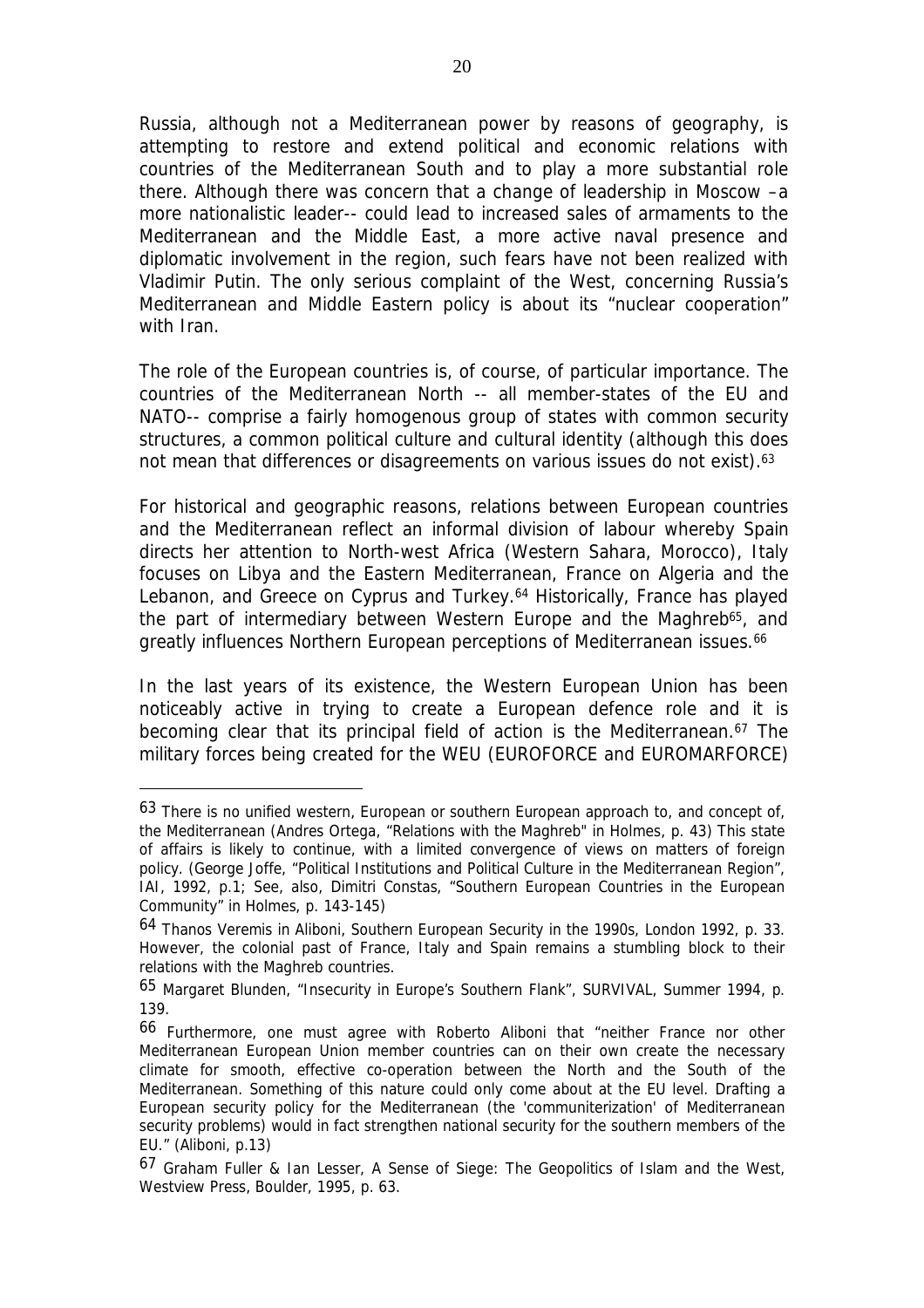can be used for humanitarian and rescue missions, peace-keeping operations (including missions to impose peace), and crisis management.<sup>68</sup>

It would also be useful to present briefly what has been decided so far in the context of the CFSP, the agreed tasks and missions of the European Rapid Reaction Force and the timetable for the implementation of those decisions.

At the European Council (Helsinki, 10-11 December 1999) it was decided that "…cooperating voluntarily in EU-led operations, Member states must be able, by 2003, to deploy within 60 days and sustain for at least 1 year military forces of up to 50,000-60,000 persons capable of the full range of Petersberg tasks." There was also a discussion of the strategic context in which the EU's CFSP must operate and it was agreed that "In today's strategic environment, we face new risks such as ethnic and religious conflict, inter- and intra-state competition for scarce resources, environmental damage, population shifts. Europe needs to be able to manage and respond to these, including by intervening to prevent crises escalating into conflicts. This may require operations across the full Petersberg spectrum:

- ♦ humanitarian and rescue tasks;
- ♦ peacekeeping tasks; and,

♦ tasks of combat forces in crisis management, including peacemaking (referred to as peace enforcement by some nations)."

The document also dealt with some key planning assumptions, including the geographical area to be covered. It was agreed that "We should plan on the basis that within the agreed range of missions, the most demanding will occur in and around Europe. Forces should also be available and able to respond to crises world wide, albeit as lesser scale."<sup>69</sup>

At the European Council in Laaken (14-15 December 2001), the EU heads of state agreed that the "eleventh of September has brought a rude awakening. The opposing forces have not gone away: religious fanaticism, ethnic nationalism, racism and terrorism are on the increase, and regional conflicts, poverty and underdevelopment still provide a constant seedbed for them." The EU countries also declared the operational capability of the Common European Security and Defence Policy<sup>70</sup> (problems regarding EU-NATO relations have been resolved in principle).

Another interesting trend is the (relative) strengthening of national capabilities of power projection within the establishment of rapid intervention forces by France, Italy and Spain and, more generally speaking, the air-naval

<sup>68</sup> WEU Assembly, *Security in the Mediterranean*, 1993, p. 32.

<sup>69</sup> Annex, European Council, Helsinki, December 4-5, 1999.

<sup>70</sup> According to Stelios Stavridis, there are at least three serious problems for CFSP: (a) all EU defence budgets are on the decline; (b) there is very little chance of a real common European defence procurement policy; (c) a supranationalisation of defence is unlikely. Stelios Stavridis, "Militarising the EU: the Concept of Civilian Power Europe Revisited", *The International Spectator*, Vol.XXXVI, No.4, October-December 2001, p. 97.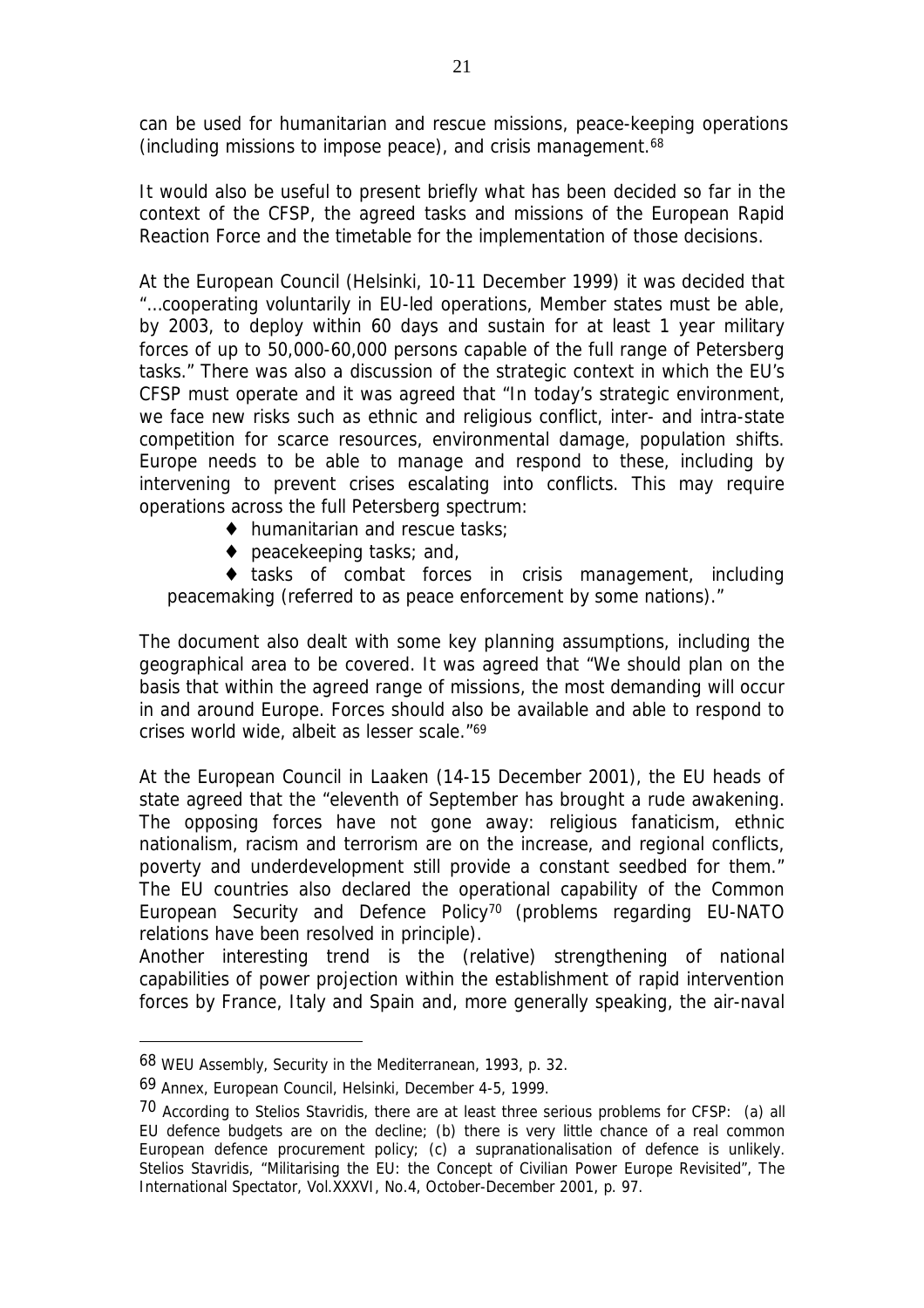orientation and reinforcement of Southern European military doctrines and instruments (e.g. the French, Italian and Spanish carriers). European policies toward military force projection in the Middle East will be largely determined by U.S. strategic choices. The current de facto division of labor –the Americans take the lead in military operations, the Europeans provide qualified support and a minority military contribution—reflects current capabilities; it does not necessarily serve as a guide for future intentions.71

Finally, as it will be discussed below, one also needs to address the issue of perceptions regarding the establishment of European military formations, in addition to the psychological consequences of the events of September 11, 2001. A priority task for the EU is to provide detailed, constantly updated information on the reasons for establishing forces such as the European Rapid Reaction Force. Such an exchange of information, to be accompanied by a frank dialogue on proliferation and terrorism issues might also greatly facilitate intelligence and police cooperation to combat terrorism in general (and prevent NBC terrorism).

#### *The Role of Perceptions*

The role and significance of perceptions should not be underestimated. According to Alvaro Vasconcelos, "Security perceptions are a decisive component of Mediterranean security in the north-south and south-north direction alike. In the minds of a number of European publics, political Islamism –identified with terrorism, and at its worse confusingly identified with Islam itself –tends to replace the defunct Soviet threat as the number one enemy, potential at its best".<sup>72</sup>

Certain institutional developments since the end of the Cold War -- the strengthening of the WEU –now merged with the EU--, the activities of the OSCE, the expansion of the EU, the creation of the North Atlantic Cooperation Council (NACC) and movements towards a CFSP<sup>73</sup> have strengthened the impression of the Mediterranean South slowly and systematically being isolated and excluded.<sup>74</sup> On a conceptual level, the aims of these organizations have been perceived by some analysts as coinciding with a divisive cultural line (according to Huntington). On a more practical

<sup>71</sup> Francois Heisbourg, "The United States, Europe and Military Force Projection" in Blackwill and Sturmer, p. 291.

<sup>72</sup> Vasconcelos, p. 3.

<sup>73</sup> Indeed, the process of change and adjustment of the Western/European security organizations is regularly monitored by Arab governments and analysts. (Roberto Aliboni, *Security Cooperation in the Mediterranean: Perceptions and Notions in Mediterranean and Arab Countries*, Conference organized by IEEI on "Building the Euro-American partnership in the Mediterranean", Oporto, 22-23 June 1998, p. 3)

<sup>74</sup> As Edgard Pisani, President of the Institute of the Arabic World has stated, "While Europe is being unified, the Mediterranean is being fragmented, and while we are drawn by Eastern Europe, we sense the South as a threat". (Azzouz Kerdoun, *La Securite en Mediterranee*, Paris, 1995, pp. 154-155)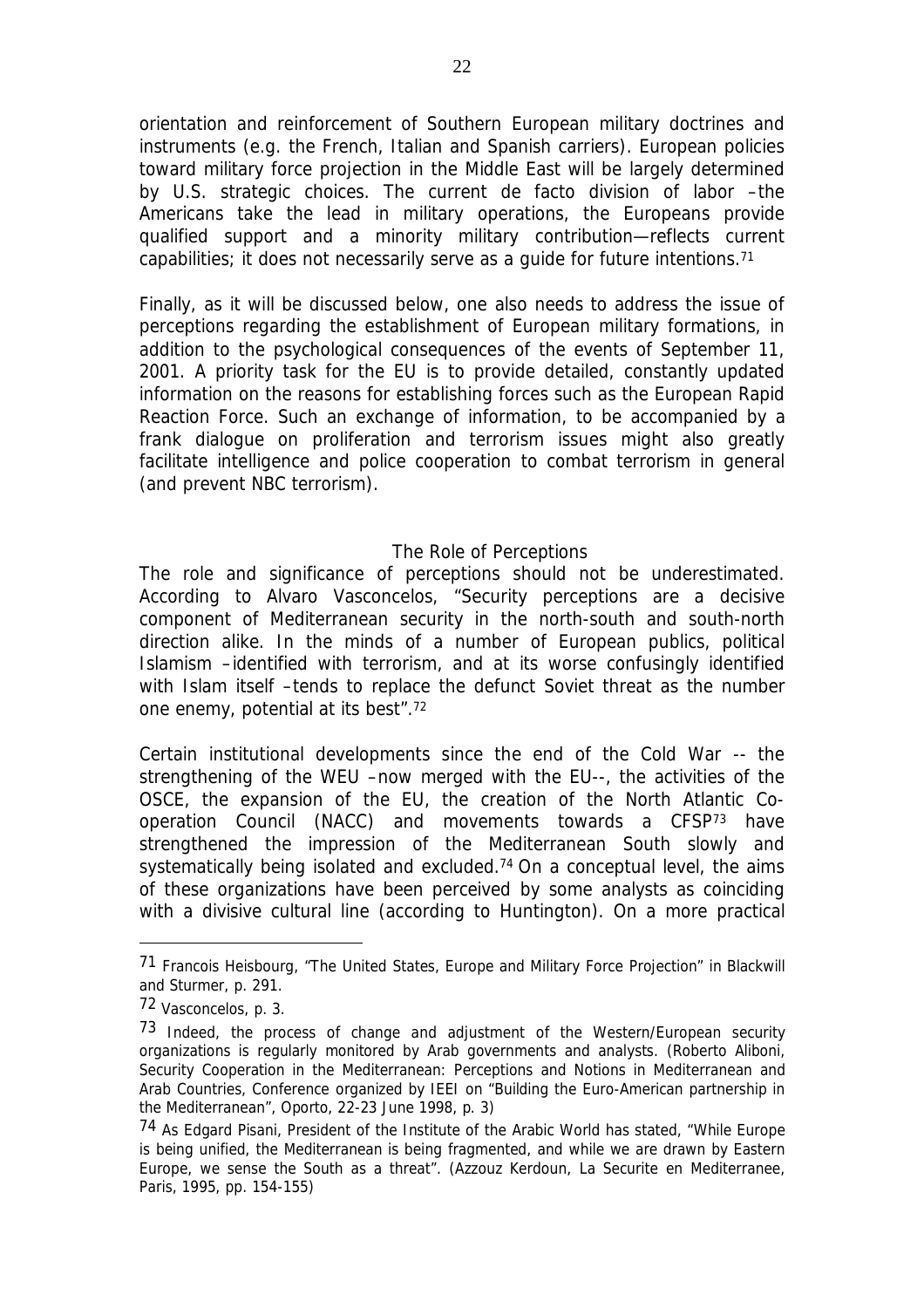level, European investments in Central and Eastern Europe have served to increase fears about the marginalisation of North Africa.

NATO suffers from a serious image problem in the Mediterranean Dialogue countries. The general public in those countries views NATO as a Cold War institution in search of a new enemy. An example of misperceptions between the northern and the southern Mediterranean countries is Arab reactions regarding the establishment of EUROFOR & EUROMARFOR.<sup>75</sup> Western (NATO and EU) countries must make it clear to the countries of the Mediterranean that the creation of a CFSP or various military developments inside NATO should not be perceived by these countries as a potential threat.<sup>76</sup> The concerns southern Mediterranean states have been to a certain extent justified.<sup>77</sup>

It should also be emphasized that a uniform and commonly accepted definition of security on the two sides of the Mediterranean is still lacking. The absence of a common political vocabulary and approach to security hinders the progress of a security dialogue with the Mediterranean countries and often contributes to misperceptions and misunderstandings on both sides.<sup>78</sup> Additional work is necessary in this context.<sup>79</sup>

One also needs to understand and address partner countries' perceptions regarding the establishment of NATO military formations or other NATO actions and statements, in addition to the psychological consequences of the

<sup>75</sup> When the creation of a rapid reaction force for possible action in North Africa and the Middle East is planned, one should try to imagine how the creation of an equivalent Arab or Islamic force to deal with "emergencies" in Europe would appear to Europeans.

<sup>76</sup> An urgent task for the EU is to provide detailed, constantly updated information on the reasons for establishing forces such as the European Rapid Reaction Force, as well as those answerable to WEU (FAWEU) –such as EUROFOR & EUROMARFOR, formed by France, Italy, Spain and Portugal in the framework of the WEU— which continue to be a source of concern to the countries in the south. As argued in a 1996 WEU Assembly Report, "If these forces are to carry out Petersberg-type missions (humanitarian and rescue tasks, peacekeeping and peace-enforcement missions, prevention of armed conflict, etc.) without excluding military operations under Article V of the modified Brussels Treaty, the southern countries may well speculate as to whether such missions are in anticipation of possible conflict between North and South or, on the contrary, whether the southern countries could benefit from the assistance of these forces should the need arise and even take part in their activities". (Martin Lipkowski, "Security in the Mediterranean Region". Working Paper, Political Committee, Assembly of the WEU, October 1996, p. 28)

<sup>77</sup> WEU, 1993, p. 19. Edward Mortimer, *European Security after the Cold War*, Adelphi Paper No. 271, IISS, London, 1992, p.37. The international system tends by its very nature to cause insecurity and suspicion, and the moment a pattern of hostility is established, each side will view the other as an enemy and will assume the worst about his behaviour. (Barry Buzan, *People, States & Fear: An Agenda for International Security Studies in the Post-Cold War Era*, 2nd Edition, London, 1991, p. 228)

<sup>78</sup> Lesser, Green, Larrabee & Zanini, RAND, 2000, p. 84.

<sup>79</sup> Promoting greater understanding of each other's positions and concerns has been one of the main objectives of the Euro-Mediterranean Security Commission (EuroMeSCo), which has provided, since its creation, a forum for the exchange of ideas and arguments on such issues.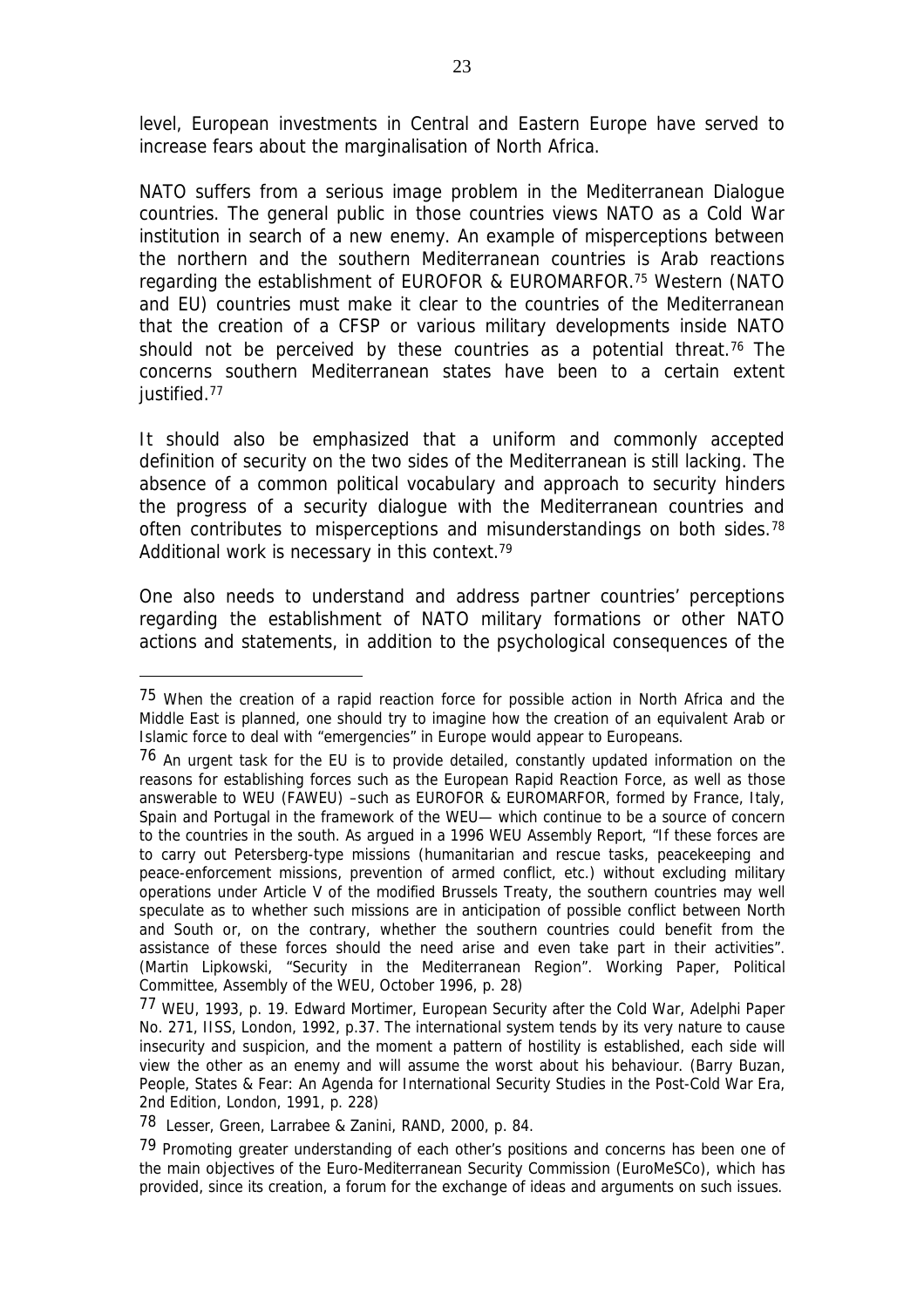events of September 11, 2001. For instance, Secretary-General Claes' statement about a "threat from the south", has influenced the way Arab governments and their peoples view the north. The Arab public, in general, is very suspicious and critical of Europe and the U.S.<sup>80</sup> and suspects that the West is seeking to interfere in the internal affairs of Arab states and impose alien values on their societies.<sup>81</sup> Most Arab governments, more aware of the need to maintain close economic and political ties with the EU and the U.S., at the same time have to take into account the feelings and concerns of their peoples.

<sup>80</sup> The view exists that the South is a 'piece of property', which the North of right dominates. To lend legitimacy to this attitude, an ideological base has been formed which describes the South as a threat because of the population explosion, high unemployment, the failure of attempts to democratize and modernize, unbridgeable religious and cultural differences and general instability. These opinions have provoked reactions and a wave of anti-western feeling in the South.

<sup>81</sup> There is an additional reason why the West should adopt very sensible policies vis-à-vis the Mediterranean and the Middle East. Many Muslims believe that they are facing a new 'campaign' by the West, spearheaded by the issues of human rights, democratisation and economic liberalisation. They believe that they have already seen this phenomenon before in the 18th century with the attempt to spread Christianity and in the 19th century with the West's cultural mission -- the "white man's burden". Muslims regard this 'campaign' by the West as hypocritical. Moreover, the Islamic world feels besieged by the West in a large number of vital issues: political, military, economic, social, and cultural and this leads to the emergence of anti-Western sentiment. Typically, they will point out that, whenever any Arab leader, even a tyrant like Saddam Hussein 'rebels' against the West, the first instinctive reaction of the people in Muslim countries is to applaud him and to support him, regardless of his real aims and intentions or the crimes he has carried out against his people. Indeed, Muslim memories of Western domination are more recent and hence far more fresh than Western recollections of the siege of Vienna. These Muslims are also concerned about the dilution and possibly the disappearance of their civilisation under the influence of what Bernard Lewis has characterised as "the seductive allure" of Western civilisation. (Shireen Hunter, *The Future of Islam and the West*, CSIS, Washington D.C., 1998, p. 12; Fuller & Lesser, p. 38)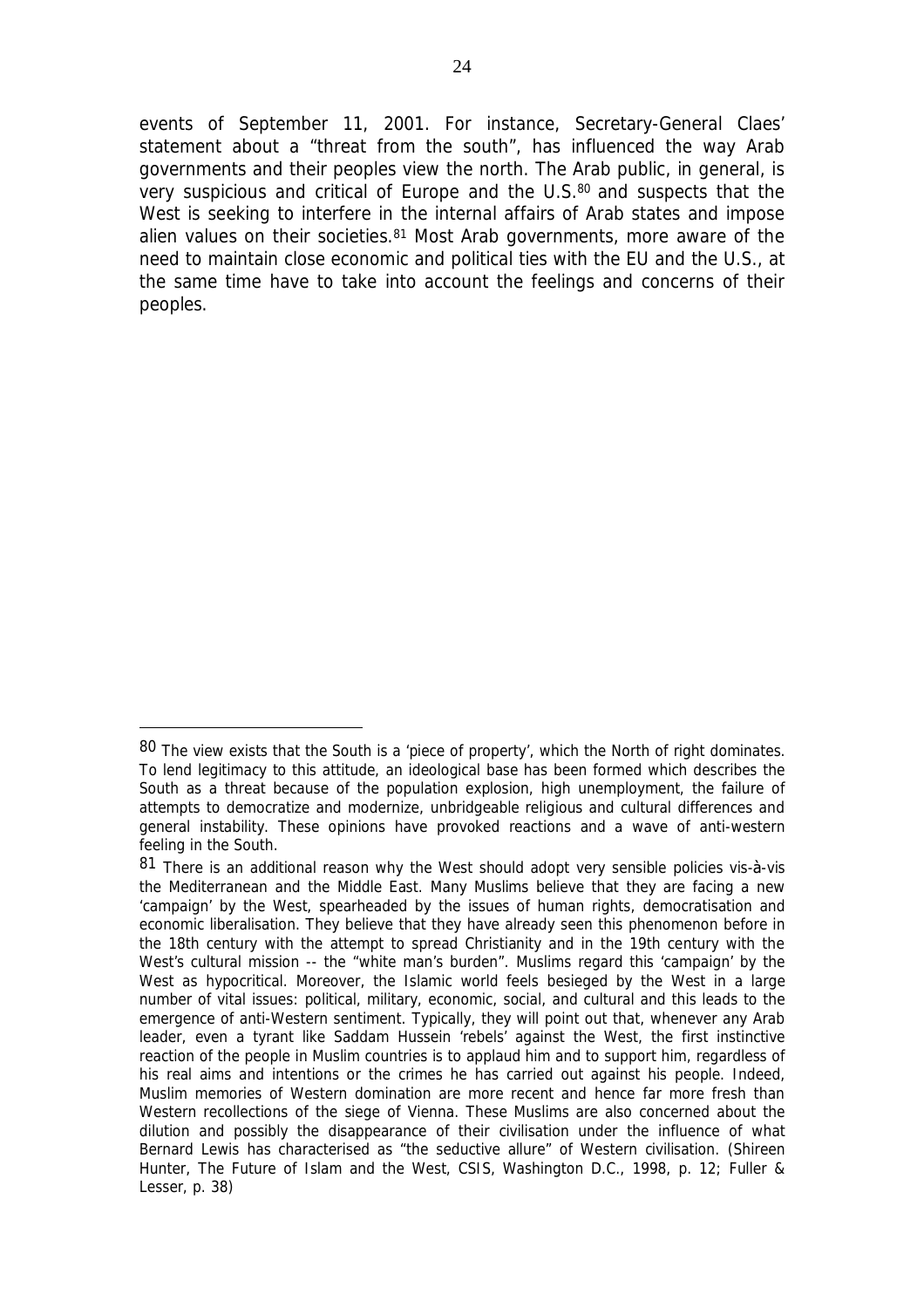# *2.* **The Alliance's new Strategic Concept and its new role in the Mediterranean**

### *a. NATO's new role in the post-Cold War era*

The post-Cold war strategic thinking of NATO countries has evolved from the pre-eminence of territorial defence to the predominance of security interests. Concomitantly, the dominant concern is the management of crises and conflicts that are deemed to put at stake relevant security interests within the Euro-Atlantic area.<sup>82</sup> The new Strategic Concept reflects this changing balance between collective defence and crisis response. It notes that that Alliance forces must be able to carry out a full range of missions. At the same time, these forces must also be able to contribute to conflict prevention and non-Article V crisis response operations (Paragraph 14).

In the 1990s, many analysts and officials felt that NATO was faced with the dilemma "out of area or out of business". Even today, no clear consensus exists within the Alliance on exactly how far NATO's geographic scope extends. NATO's expanded scope for action, its willingness to act in some cases without a UN mandate -- one of the most divisive issues within the Alliance--, and its emphasis on the need to enhance its power-projection capabilities could intensify concerns in the Middle East and North Africa about NATO's purposes and objectives, stimulating fears that NATO is now more likely to intervene in these regions. 83

It is argued that the war in Kosovo may prove to be both the first and the last NATO war. Instead, coalitions of the willing endorsed by the NATO political structure, using NATO-committed military assets (which means principally U.S. assets for any significant effort), and employing some, but not all, elements of NATO military structure are likely to be the option of choice in the future.<sup>84</sup>

Particular emphasis is placed on deployability, mobility, and survivability of forces and their ability to operate beyond NATO's borders (Paragraphs 53b and 53d). DCI aims at increasing interoperability and enhancing the Alliance's capability for power projection. While such a reorientation is necessary to allow NATO to handle the new risks it may face in the coming decades, this adjustment could create the impression in some Middle East and North African countries that NATO is trying to become a global policeman.<sup>85</sup>

<sup>82</sup> Vasconcelos, p. 4.

<sup>83</sup> Lesser, Green, Larrabee & Zanini, RAND, 2000, p. 20 & 22.

<sup>84</sup> Simon Serfaty et. al, *Transatlantic Approaches to the Mediterranean. Impact of the New NATO on North and South Perspectives*, CSIS Occasional Reports in European Studies, May 1999, p. 7.

<sup>85</sup> Lesser, Green, Larrabee & Zanini, RAND, 2000, p. 22.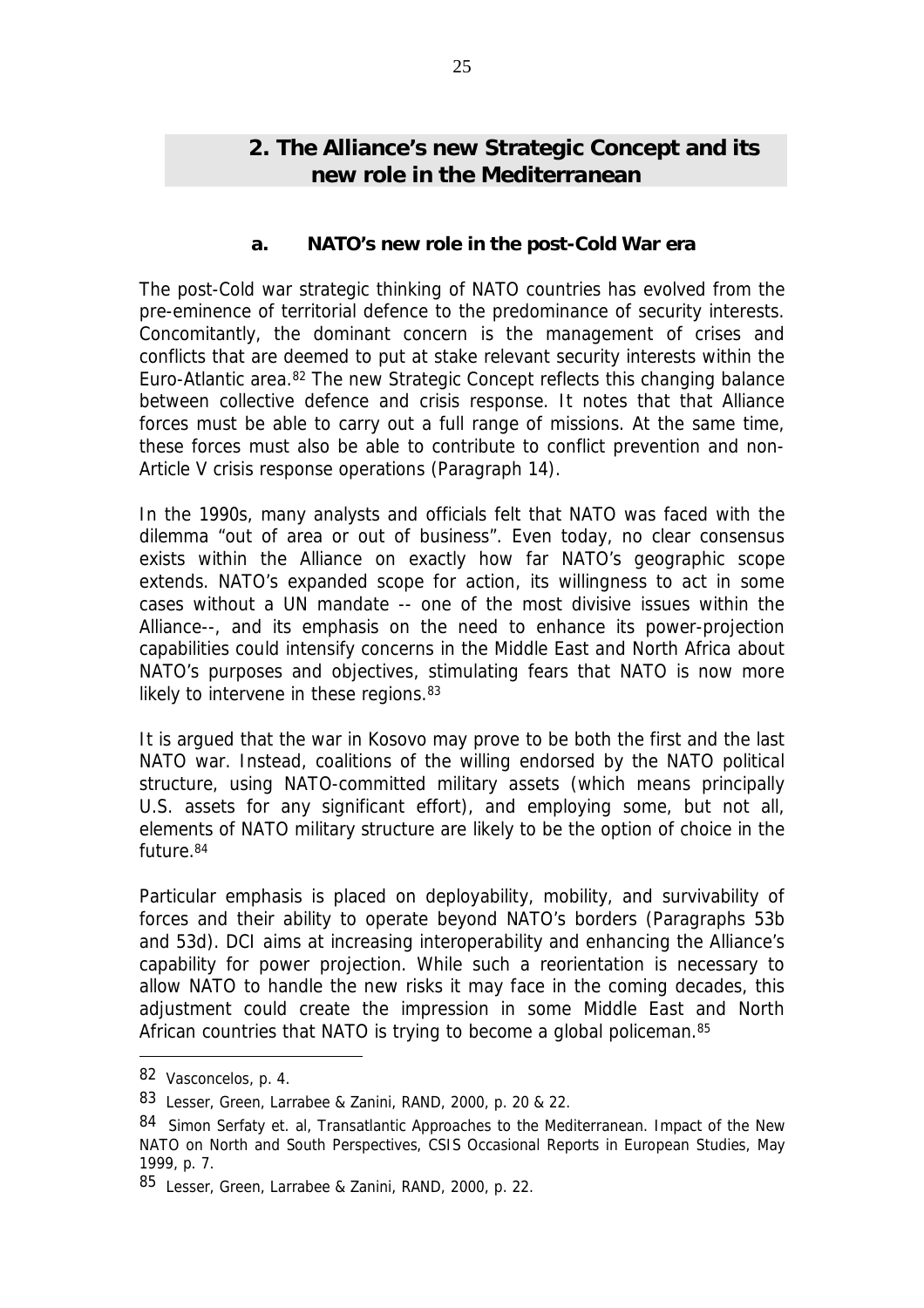*b. NATO and the Mediterranean: A threat assessment*  Although the Balkans are not fully stable, NATO's attention will increasingly be shifting towards the Mediterranean and the Middle East (including the Persian Gulf), especially after the events of 11 September 2001. According to the new (1999) Strategic Concept,

"The Mediterranean is an area of special interest to the Alliance. Security in Europe is closely linked to security and stability in the Mediterranean. NATO's Mediterranean Dialogue process is an integral part of NATO's cooperative approach to security. It provides a framework for confidence building, promotes transparency and cooperation in the region, and reinforces and is reinforced by other international efforts. The Alliance is committed to developing progressively the political, civil and military aspects of the Dialogue with the aim of achieving closer cooperation with, and more active involvement by, countries that are partners in this Dialogue." (Article 38 of the 1999 NATO Strategic Concept)

Almost all of the risks<sup>86</sup> referred to in the Alliance's New Strategic Concept are present in a more or less acute form in those regions (although those risks are much more indirect and ambiguous).<sup>87</sup> NATO's increased attention is demonstrated, among other, by its new Command Structure (with the

<sup>86</sup> Virtually every trend and potential risk becomes a "threat" when it is carried to logical extremes. Most potential threats do not materialize, particularly in the draconian form often used by strategic analysts. It is all too easy to transform low-level risks into broad indictments of all Arabs, all Persians, or all of Islam. These kinds of indictments are little more than racism. They ignore the fact that the overwhelming majority of the people in the region have no interest in violence and that Islam is a powerful force for both morality and stability. The problem, therefore, is to put regional threats in the kind of perspective where it is possible to examine possibilities without confusing them with probabilities. (Cordesman, p. 11)

<sup>87 &</sup>quot;Notwithstanding positive developments in the strategic environment and the fact that large-scale conventional aggression against the Alliance is highly unlikely, the possibility of such a threat emerging over the longer term exists. The security of the Alliance remains subject to a wide variety of military and non-military risks, which are multi-directional and often difficult to predict. These risks include uncertainty and instability in and around the Euro-Atlantic area and the possibility of regional crises in and around the Euro-Atlantic area, which could evolve rapidly. Some countries in and around the Euro-Atlantic area face serious economic, social and political difficulties. Ethnic and religious rivalries, territorial disputes, inadequate or failed efforts at reform, the abuse of human rights, and the dissolution of states can lead to local and even regional instability. The resulting tensions can lead to crises affecting Euro-Atlantic stability, to human suffering, and to armed conflicts. Such conflicts could affect the security of the Alliance by spilling over into neighbouring countries, including NATO countries, or in other ways, and could also affect the security of other states." (Article 20 of the 1999 NATO Strategic Concept)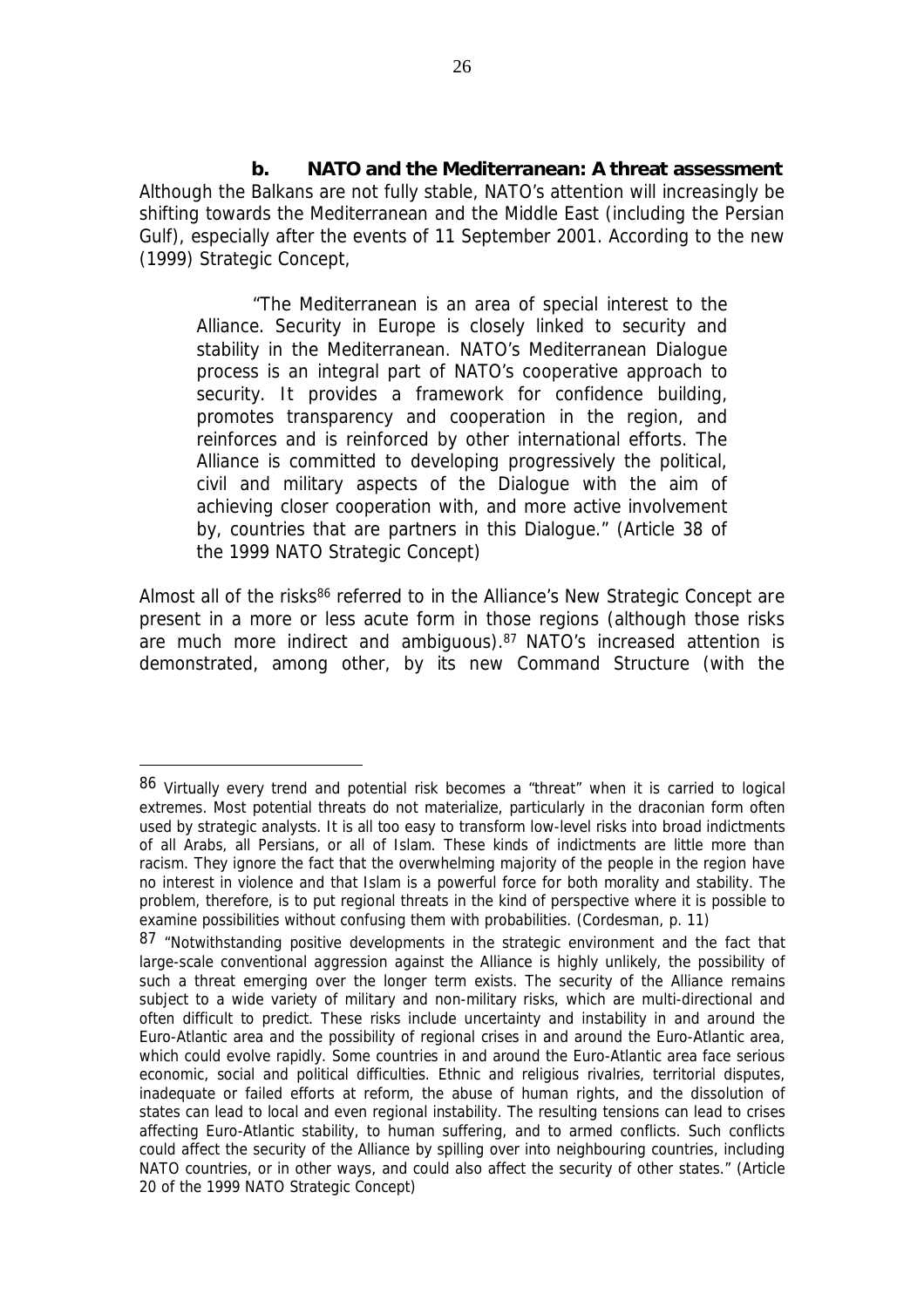emphasis on the Southern Flank)<sup>88</sup>, the Mediterranean Dialogue<sup>89</sup> and the debate on current programmes and future deployment of Theater Missile Defences (TMD). More specifically, there are two dimensions of NATO's Mediterranean strategy:

(1) *Core objectives and related defence planning*: it involves NATO's military presence the region, military exercises and, in the not-too-distant future, a theater missile defence (TMD);<sup>90</sup>

(2) *Multilateral cooperation*: in February 1995 an institutionalized dialogue was launched in Brussels between NATO and the ambassadors of Egypt, Jordan, Morocco, Israel, Mauritania, Tunisia, with the more recent addition of Algeria)<sup>91</sup>

#### *A military threat assessment*

 $\overline{a}$ 

From a military point of view, Mediterranean states vary widely. Some, such as Algeria (and, to a lesser extent, Lebanon), confront serious internal security problems. Others are unimportant from a military point of view (for example, Tunisia, Malta and Cyprus). Some are involved in disputes with neighbouring countries and have strong military forces at their disposal, but with a limited radius of action and limited ability to increase their strength (Israel<sup>92</sup>, Syria, Greece and Turkey). Other states also possess strong armed forces, but have no particular enemies (Italy, Spain). Finally, France is in a category of her own as a Mediterranean superpower.

### **TABLE II: Military forces of selected countries in the Mediterranean and the Middle East**

<sup>88</sup> RC South covers approximately 1.5 million square miles from the Strait of Gibraltar to the northeastern coast of Turkey on the Black Sea and from the North African littoral to the Alps and Crimea.

<sup>89</sup> The Alliance operates in an environment of continuing change. Developments in recent years have been generally positive, but uncertainties and risks remain which can develop into acute crises. …its increased political and military partnership, cooperation and dialogue with other states, including with Russia, Ukraine and Mediterranean Dialogue countries. Article 12 of the 1999 NATO Strategic Concept

 $90$  The Alliance would also need to shape the security environment and contain new security risks, especially those of a transregional character, such as WMD and missile proliferation, spillovers of terrorism and political violence and threats to energy security, and to plan for various scenarios of regional uncertainty dealing with disastrous refugee flows and civil emergencies will be part of this hedging dimension, as will anticipating and preparing for humanitarian interventions. (Lesser, p. 57-58)

<sup>91</sup> Kerdun, p.130; Frederick Bonnart, "What does NATO propose to be doing South of the Mediterranean?', *International Herald Tribune*, 17 February 1995; J. Green, F.S. Larrabee & I. Lesser, "NATO is looking South and Mideast Peace Stands to Gain", *International Herald Tribune*, 19 January 1996.

<sup>92</sup> Because of its nuclear arsenal and ballistic-missile capability, Israel has a longer-range power projection capability.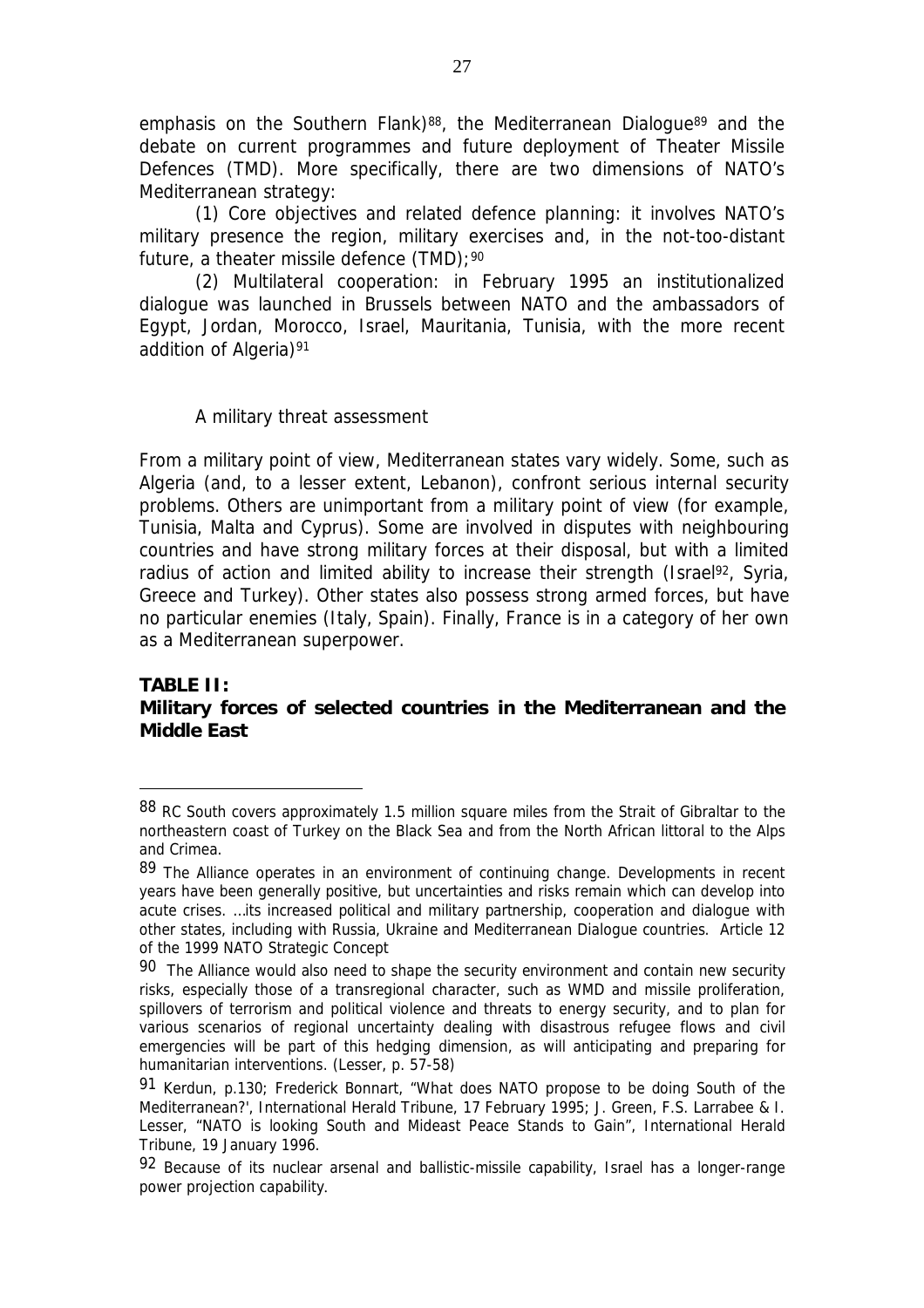| expenditures<br>aircraft<br>surface<br>capabilities<br>to-surface<br>ent<br>es<br>combatants<br>missiles 93<br>(2000)<br>$\overline{2}$<br>124,000<br>176<br>Algeria<br>\$3 bn<br>3<br>NPT,<br>--<br>--<br><b>CWC</b><br>\$2.9 bn<br>580<br>11<br>4<br>443,000<br>Egypt<br>Alleged<br>$-$<br><b>CBW</b><br>(S) | Defence | Manpower | Combat | Major | Submarin | <b>NBC</b> | Surface- | Disarmam |
|----------------------------------------------------------------------------------------------------------------------------------------------------------------------------------------------------------------------------------------------------------------------------------------------------------------|---------|----------|--------|-------|----------|------------|----------|----------|
|                                                                                                                                                                                                                                                                                                                |         |          |        |       |          |            |          |          |
|                                                                                                                                                                                                                                                                                                                |         |          |        |       |          |            |          | treaties |
|                                                                                                                                                                                                                                                                                                                |         |          |        |       |          |            |          |          |
|                                                                                                                                                                                                                                                                                                                |         |          |        |       |          |            |          |          |
|                                                                                                                                                                                                                                                                                                                |         |          |        |       |          |            |          | NPT, BWC |
|                                                                                                                                                                                                                                                                                                                |         |          |        |       |          |            |          |          |
|                                                                                                                                                                                                                                                                                                                |         |          |        |       |          | capability |          |          |
| 3<br>3<br>\$12 bn<br>513.000<br>283(less<br>NPT,<br>Alleged<br>Under<br>Iran                                                                                                                                                                                                                                   |         |          |        |       |          |            |          |          |
| <b>CBW</b><br>than $2/3$ in<br>BWC,<br>developm                                                                                                                                                                                                                                                                |         |          |        |       |          |            |          |          |
| <b>CWC</b><br>service)<br>capability<br>ent                                                                                                                                                                                                                                                                    |         |          |        |       |          |            |          |          |
| $Iraq^{94}$<br>$$1.4$ bn?<br>375.000<br>Probable<br>Small<br>316 (only<br>--                                                                                                                                                                                                                                   |         |          |        |       |          |            |          | NPT (?), |
| 50% in<br><b>NBC</b><br><b>BWC</b><br>number                                                                                                                                                                                                                                                                   |         |          |        |       |          |            |          |          |
| service)<br>capability                                                                                                                                                                                                                                                                                         |         |          |        |       |          |            |          |          |
| $\overline{3}$<br>3<br><b>YES</b><br>\$9.5 bn<br>163,500<br><b>Israel</b><br>446<br>Nuclear                                                                                                                                                                                                                    |         |          |        |       |          |            |          | CWC(S)   |
| weapons,                                                                                                                                                                                                                                                                                                       |         |          |        |       |          |            |          |          |
| Alleged                                                                                                                                                                                                                                                                                                        |         |          |        |       |          |            |          |          |
| <b>CBW</b>                                                                                                                                                                                                                                                                                                     |         |          |        |       |          |            |          |          |
| capability                                                                                                                                                                                                                                                                                                     |         |          |        |       |          |            |          |          |
| $\overline{2}$<br>1<br>$$1.2$ bn<br>76,000<br>372<br><b>NO</b><br>Libya<br>Alleged                                                                                                                                                                                                                             |         |          |        |       |          |            |          | NPT, BWC |
| <b>CBW</b><br>(unknown                                                                                                                                                                                                                                                                                         |         |          |        |       |          |            |          |          |
| operational<br>capability                                                                                                                                                                                                                                                                                      |         |          |        |       |          |            |          |          |
| status)<br>$\mathbf{1}$<br>95                                                                                                                                                                                                                                                                                  |         |          |        |       |          |            |          |          |
| \$1.7 bn<br>198,500<br><b>NO</b><br><b>NO</b><br>Morocco<br>--                                                                                                                                                                                                                                                 |         |          |        |       |          |            |          | NPT, BWC |
| (S)<br><b>CWC</b>                                                                                                                                                                                                                                                                                              |         |          |        |       |          |            |          |          |
| $\overline{2}$<br>\$775 million<br>215,000<br>589<br>SCUD-C,<br>Syria<br>NPT,<br>Alleged<br>$-$                                                                                                                                                                                                                |         |          |        |       |          |            |          |          |
| <b>CBW</b><br>$M-9$                                                                                                                                                                                                                                                                                            |         |          |        |       |          |            |          | BWC (S)  |
| capability                                                                                                                                                                                                                                                                                                     |         |          |        |       |          |            |          |          |

Source: *The Military Balance 2001-2002*, IISS

The assessment of military forces in southern Mediterranean countries leads to the conclusion that, for the present and the foreseeable future, the EU countries (or NATO for that matter) are not confronted with a military "threat from the South". States around the Mediterranean have neither the capability, nor the intention to threaten militarily the territory and populations of EU countries.<sup>95</sup>

Besides, the possibility of a state unifying the Arab nations, thus combining the mineral wealth of the Arab peninsula and the Sahara with the dynamic human resources of North Africa and the Middle East, and using it to create a military machine which will threaten Europe is very slight indeed.<sup>96</sup> This is owing to the absence of credible leadership in the Arab world.

<sup>93</sup> With a range of more than 300km.

<sup>94</sup> After the war and occupation of Iraq by the Coalition forces, the figures have changed. Furthermore, it should be assumed that there is no longer an Iraqi NBC-threat (it is interesting, however, that weapons of mass destruction have not yet been discovered).

<sup>95</sup> As Gareth Winrow rightly argues, "the distinction between risks, potential threats, and actual threats is not clear-cut. Capability is easier to ascertain than intention. And, of course, intentions can always change". (Winrow, p. 141)

<sup>96</sup> Mortimer in Peter Ludlow (ed.), *Europe and the Mediterranean*, London, 1994, p. 108.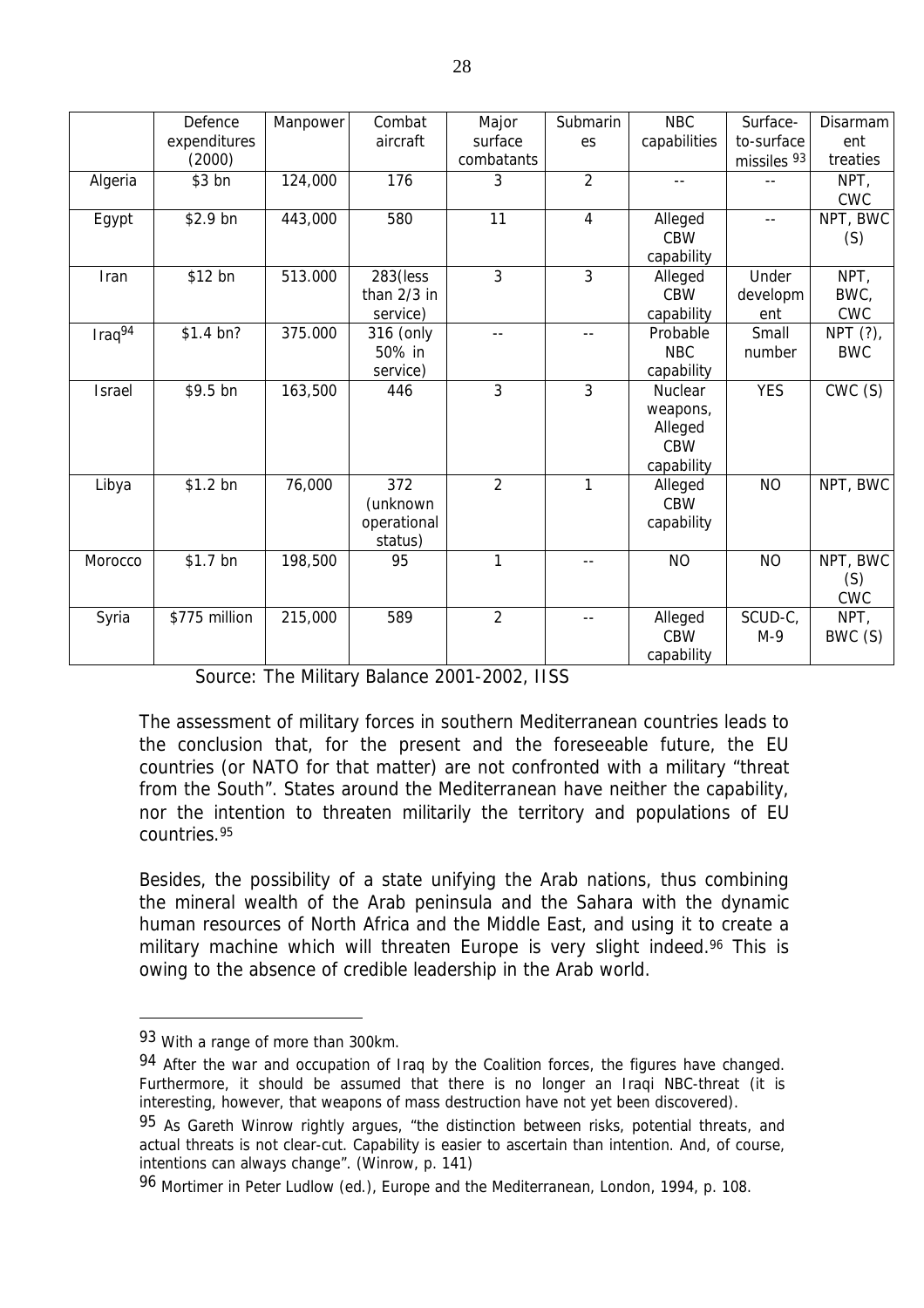A lack of cohesion characterizes the South as a whole, not only the Mediterranean. It has no common ideology beyond a very generalized feeling of annoyance at the inequality between North and South. There is no system of alliances among the countries of the South (except for the Movement of Non-aligned Countries, which could be described as a very loose political alliance, and which in any case has ceased to play any real role). On the contrary, many of these states regard each other, and not the countries of the North, as their more immediate and dangerous rivals. Furthermore, for the foreseeable future, security agendas in the south will be driven to a considerable extent by internal security concerns or potential conflicts with neighbouring countries. Indeed, the arms race in the Middle East is motivated primarily by "intraregional concerns".

Informal discussions with government officials and academics in southern European countries, as well as academic studies lead to the following conclusion: although there are frequent references and a rather extensive debate (especially after the terrorist attacks of 11 September 2001) on new risks and challenges (mostly of a transnational nature such as religious extremism, illegal mass migration, terrorism, organized crime, proliferation of weapons of mass destruction, etc.)<sup>97</sup> to Western security, and it is accepted that most of those risks originate in the southern shores of the Mediterranean and the Middle East, there is very little if any official reference, either in a national or European level, to threats coming from the South.

Regarding the threat assessments of Southern European countries, there are general and vague statements on instability and transnational problems in the Mediterranean, without naming any specific country in the South. Unofficially, some concern is expressed because southern EU countries perceive themselves as having vital interests in the Mediterranean (including energy security and the prevention of illegal mass migration). Positions at the EU level are equally vague. It is not clear whether this is intentional in order to allow freedom of maneuver or because of the inability of EU members to agree on a clear specific policy and course of action vis-à-vis the Mediterranean.

There is strong concern, however, about the proliferation of weapons of mass destruction.<sup>98</sup> Because of the so-called "war against international terrorism"

<sup>97</sup> See for instance references to instability in the Mediterranean and asymmetric threats in the 1999 and 2001 *White Paper* of the Hellenic Ministry of National Defence, without reference, however, to specific countries.

<sup>98</sup> In 1994 the WEU published a paper, which argued that missile proliferation among "regional adversaries" in North Africa and the Middle East posed a genuine threat to Europe, and advocated a European missile defence as a way to combat this. (Ian Kenyon, Mike Rance, John Simpson, Mark Smith, *Prospects for a European Ballistic Missile Defence System*, Southampton Papers in International Policy, No. 4, Southampton, 2001, p. 19) In 1995, the WEU Council of Ministers agreed that "The proliferation of weapons of mass destruction and of their delivery means, in certain countries of this region, is also a cause for concern for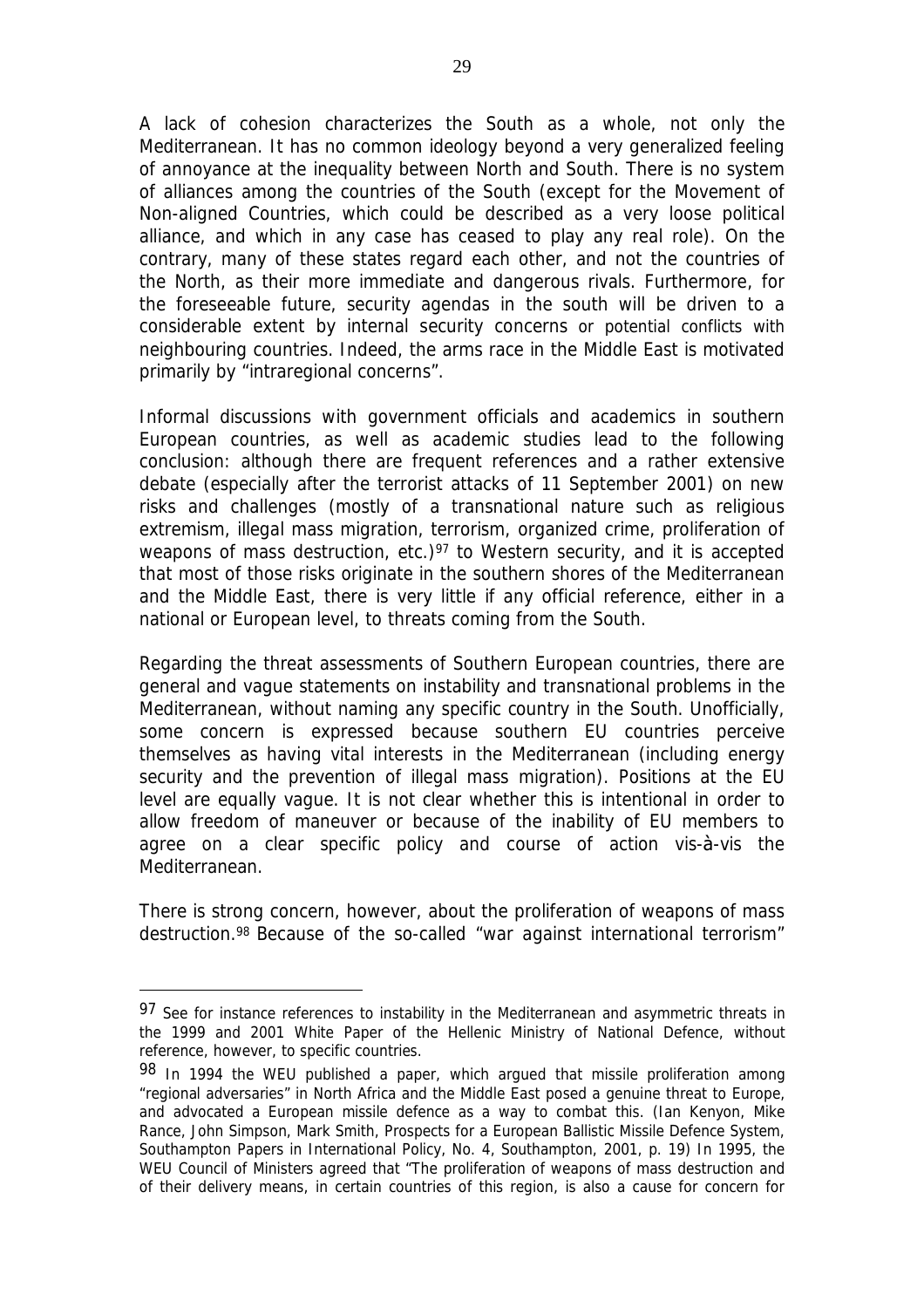launched by the United States, with the support of European countries, and by extension of NATO, the Alliance is expected to devote a significant share of its efforts and (rather limited) funds in dealing with the proliferation threat. In this context, both offensive and defensive options will be examined in greater detail.

There is an institutionalized discussion in the context of a NATO<sup>99</sup>, as well as a debate at the national level in various European countries.<sup>100</sup> The proliferation threat against European countries should be conceived of as a mid- to long-term threat that –under certain circumstances-- might be avoided altogether by political changes in the countries concerned, by the intensification of institutional contacts, economic co-operation (mainly in the form of investment and development assistance from the West) and by the development of good neighbourly relations. The question, however, is whether one can rely solely on political-diplomatic means or whether these should be complemented by military preparations,<sup>101</sup> mainly in the form of theatre missiles defenses (TMD).<sup>102</sup>

regional stability and European security." (WEU Council of Ministers, *European security: a common concept of the 27 WEU Countries*, Madrid 14 November 1995, paragraph 105)

 $\overline{a}$ 

99 According to Article 56 of NATO's Strategic Concept, "The Alliance's defence posture against the risks and potential threats of the proliferation of NBC weapons and their means of delivery must continue to be improved, including through work on missile defences. As NATO forces may be called upon to operate beyond NATO's borders, capabilities for dealing with proliferation risks must be flexible, mobile, rapidly deployable and sustainable. Doctrines, planning and training and exercise policies must also prepare the Alliance to deter and defend against the use of NBC weapons. The aim in doing so will be to further reduce operational vulnerabilities of NATO military forces while maintaining their flexibility and effectiveness despite the presence, threat or use of NBC weapons."

100 For example, French defence planning has undergone a "southward reorientation" to take account of WMD in developing states since the Defence White Paper of 1994. The French Senate Report of June 2000 accepted that long-range missile capabilities would emerge in the Middle East at some point in the future, but, like Britain, France places greater faith in the deterrent power of its nuclear weapons against small "rogue states" than does the U.S. (Kenyon, et. al, p. 6)

101 History also appears to indicate that, just as European states prefer to use political criteria in assessing security threats, they also display a clear preference for deploying political and diplomatic, rather than military, responses when threats are seen to exist. Kenyon, et. al, p.8

102 Thanos Dokos, "The Proliferation of Weapons of Mass Destruction in the Mediterranean: The Threat to Western Security", *Mediterranean Politics*, Vol.5, No.3, Autumn 2000, p.112. According to Therese Delpech, "To the U.S., which had for decades learned to live with its vulnerability vis-à-vis Moscow, the idea of having to reckon with possible attacks from Tehran, Pyongyang or Baghdad is intolerable, not just because of the random, unpredictable nature of the threat, but because of its highly asymmetrical character. Since many states involved in ballistic missile proliferation are in Europe's neighborhood, one might imagine that European countries would share that view, but that is not the case. Even Italy, which came under attack from Libya in 1986, rarely expresses concern. Whether this equanimity persists in 10 to 15 years from now will depend on the evolution of proliferation in the Mediterranean area, which it would be advisable not only to monitor but see increased efforts to contain." (Therese Delpech, "Nuclear weapons –less central, more dangerous?" in *Nuclear Weapons: A New Great Debate*, WEU Institute for Security Studies, Chaillot Paper no.48, Paris, July 2001, p. 13)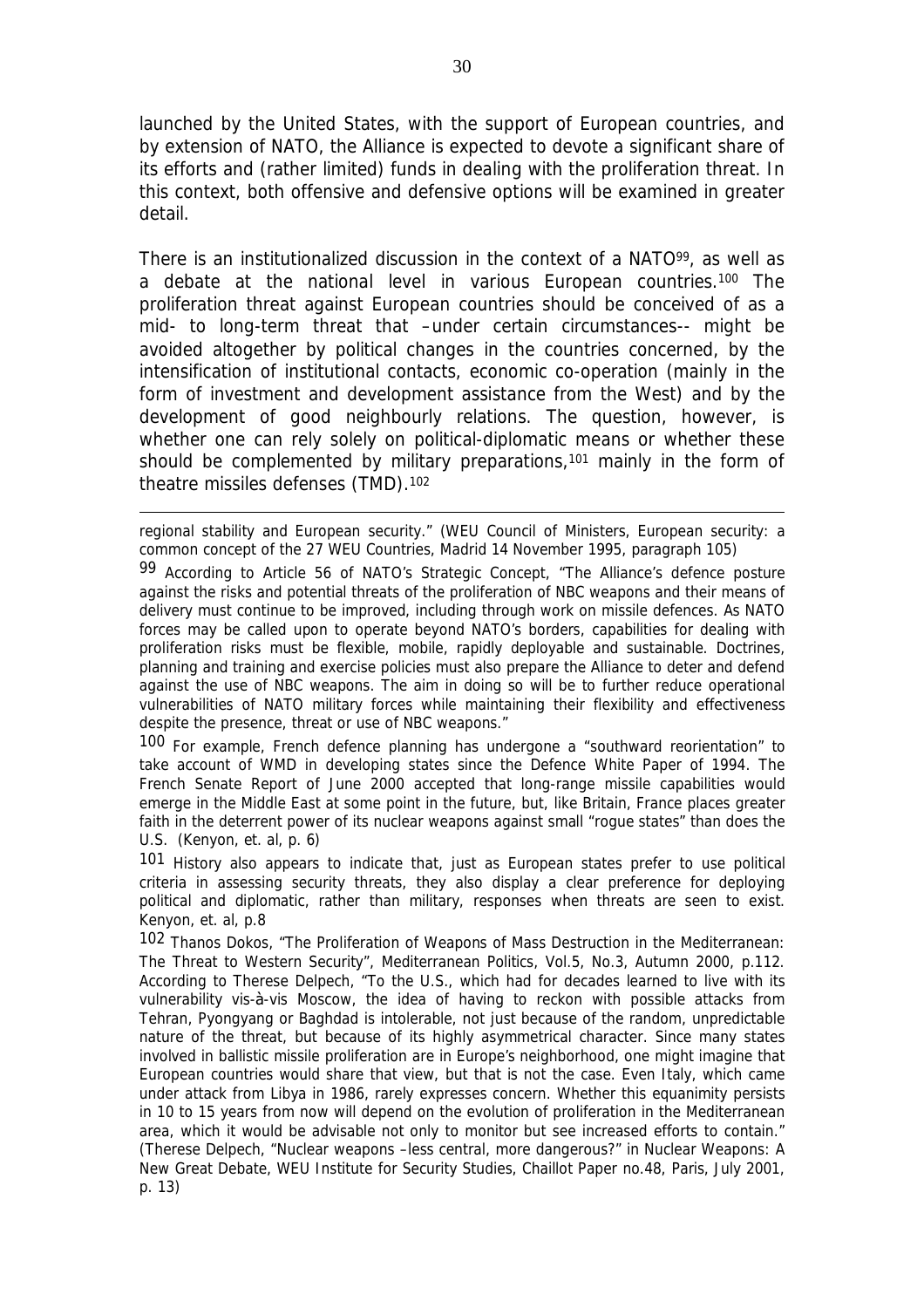In this context, it should be kept in mind that in the near future, the WMD capabilities of proliferants may have advanced significantly, particularly if abetted by the purchase or illicit transfer of weapons, delivery systems and related technologies (which would result to the sudden introduction of WMD or long-range missile systems on NATO's periphery). Furthermore, there is considerable uncertainty about the political stability of several regimes in the region, which are faced with strong internal challenges, mainly from Islamic (fundamentalist) groups.

In the opinion of this author, NATO's emphasis should continue to be on political-diplomatic means and on non-proliferation, but these should be complemented by military preparations (mainly of a defensive nature such as training, decontamination capabilities, availability of protective equipment, etc; the deployment of theatre ballistic missile defences should be also seriously considered). In fact, the "*Alliance Policy Framework on Proliferation of Weapons of Mass Destruction*", including the "*Assessment of Proliferation Risks to NATO*", provides a basis for Allied defence efforts against proliferation and argues that as a defensive Alliance, NATO must maintain a range of capabilities needed to discourage WMD proliferation and use and to protect NATO territory, populations and forces against such use.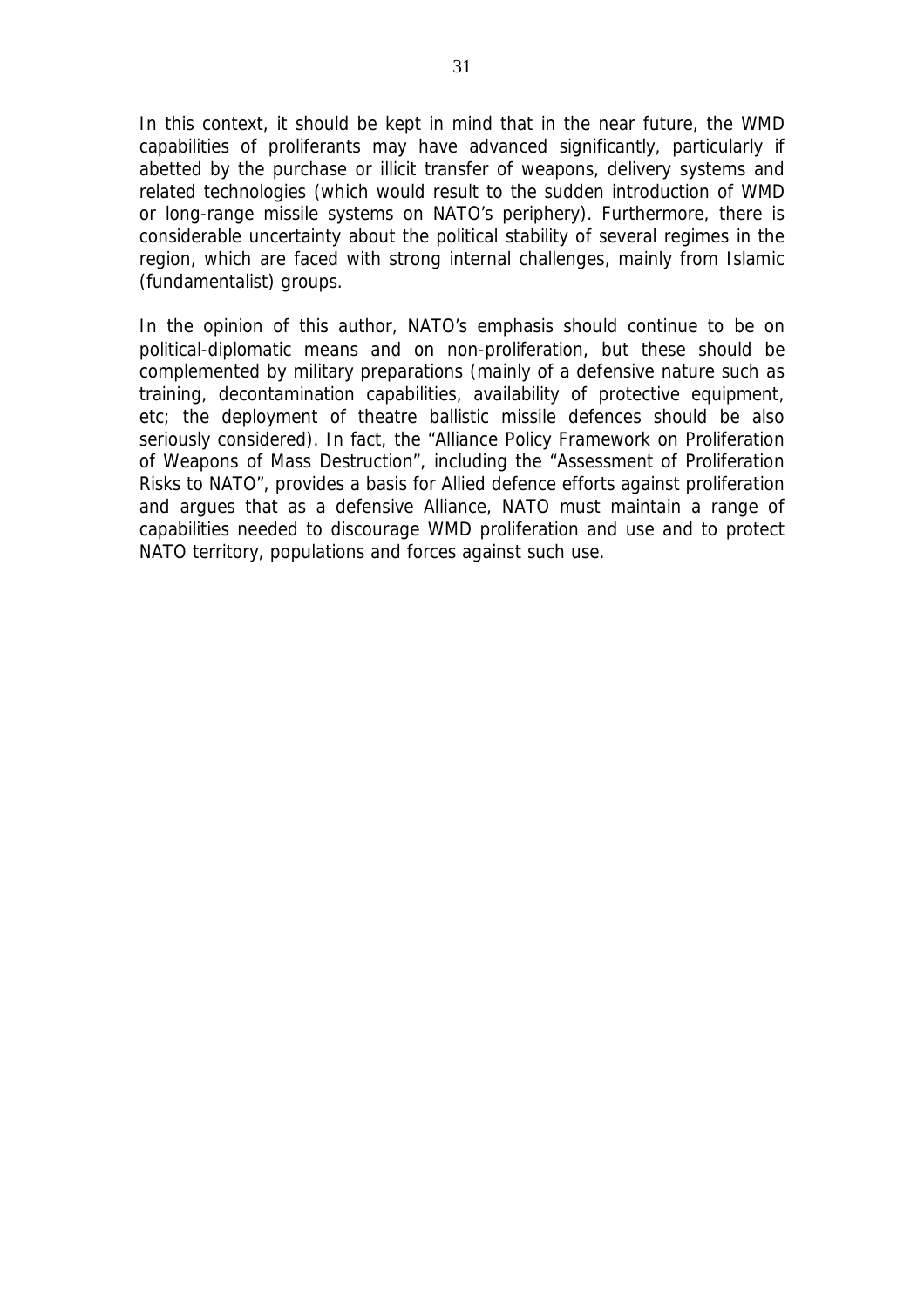# **3. Multilateral cooperation in the Mediterranean**

#### **(a) Regional cooperation in the Mediterranean: Problems and prospects**

The end of the Cold War has lifted many of the constraints on regional cooperation in the Mediterranean. There are several diplomatic initiatives under way, and this raises the issue of cooperation among organisations. Antagonism and overlap among them may be unavoidable, but should be kept to a minimum. Better coordination is essential if Euro-Atlantic initiatives are to be complementary and mutually reinforcing.

Various initiatives have made limited progress, so far. The relative lack of success in efforts for regional co-operation in the Mediterranean can be attributed to the following factors:

(1) The existence of the Arab-Israeli conflict (and to a much lesser extent other conflicts such as the Greek-Turkish one) frustrates efforts to explore cooperative arrangements in CSBM and arms control fields;

(2) Some of the rivalries and conflicts in the region are overlapping with out-of-region antagonisms and conflicts, complicating ongoing efforts for conflict resolution and co-operation);

(3) The lack of homogeneity between the North and the South and of shared values (like in the case of the CSCE/OSCE), where states despite their ideological differences had strong historical and cultural links. In addition, as already mentioned, there are great differences in the level of development, in the sizes of states and their military capabilities;  $103$ 

(4) The relative dearth of south-south relations;

<sup>103</sup> According to Stephen Calleya, "The three sub-regions encompassing the Mediterranean are southern Europe, the Maghreb, and the Mashreq. Each of the sub-regions continues to follow different evolutionary patterns and there is very little to indicate that any of them will integrate with their counterparts across the Mediterranean any time soon. Relations across Southern Europe are largely co-operative dominant, with this group of countries increasing their intergovernmental and transnational ties with the rest of Europe on a continuous basis. In contrast, conflictual relations have consistently hindered closer co-operation between countries in both North Africa and the Levant. Relations in these two sub-regions of the Mediterranean remain primarily limited at an intergovernmental level, with cross-border types of interaction limited to the energy sector and Islam" (Stephen Calleya, *Is the Barcelona Process Working? EU Policy in the Eastern Mediterranean*, Paper presented at a conference on the Barcelona Process, Athens, April 1998, p. 7).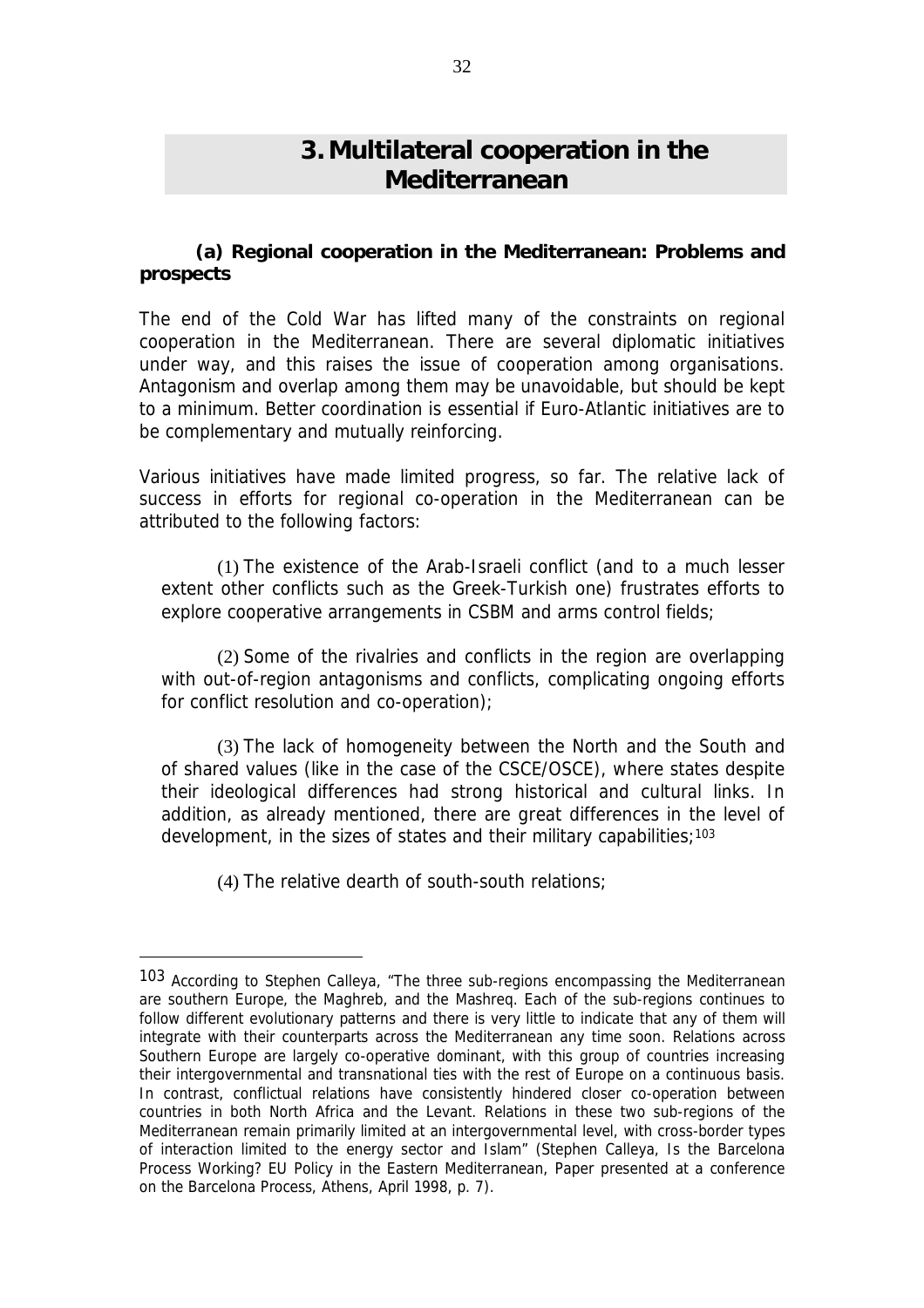(5) The lack of territorial contiguity among the two shores of the Mediterranean (at least by land), although this can be seen as an advantage in some cases;

(6) Colonial memories in the south of the Mediterranean.<sup>104</sup> Of course, not all of the above factors weigh equally.

### *(b) NATO's Mediterranean Dialogue: A synopsis of activities*

NATO began to focus on the Mediterranean in the 1960s with the establishment of the Expert Working Group on the Middle East and the Maghreb, and later –at a more political level— of the *Ad Hoc* Group on the Mediterranean.<sup>105</sup> However, until the end of the Cold War there was little common NATO policy toward the Mediterranean to speak of, beyond a basic commitment to common defense of allied territory, maritime space and sealanes. The primary concern for the Atlantic Alliance in the Mediterranean during the Cold War was the growing presence of a Soviet maritime capability developed for deployment in the region (the *Sovmedron* or *Fifth Eskadra*), the deployment of Soviet military personnel and equipment in friendly states around the littoral and the deployment of Soviet forces on the Greek-Turkish borders.<sup>106</sup>

The shift by the Alliance beyond a primary concern with military security to a concern with multiple security threats was manifest in the Alliance's new Strategic Concept of 1991, which declared that "The stability and peace of the countries on the southern periphery of Europe are important for the security of the Alliance, as the 1991 Gulf War has shown. This is all the more so because of the build-up of military power and the proliferation of weapons technologies in the area, including WMD and ballistic missiles capable of reaching the territory of some member-states of the Alliance".

In December 1994, NATO Foreign Ministers stated their willingness "to establish contacts, on a case-by-case basis between the Alliance and Mediterranean non-member countries with a view to contributing to the strengthening of regional stability". The Alliance's Mediterranean Dialogue was launched with six Mediterranean partners, namely Egypt, Israel, Jordan, Mauritania, Morocco and Tunisia. Algeria joined the Dialogue in February 2000.

<sup>104</sup> Thanos Dokos, "Sub-Regional Cooperation in the Mediterranean: Current Issues and Future Prospects" in Andrew Cottey (ed.), *Subregional Cooperation in the New Europe*, Institute for East-West Studies, MacMillan Press, London, 1999.

<sup>105</sup> Lesser, Green, Larrabee & Zanini, RAND, 2000, p. 45.

<sup>106</sup> The Mediterranean south played a rather marginal role in the East-West strategic competition and NATO strategy. (Whitman, p. 5; Lesser, p. 5)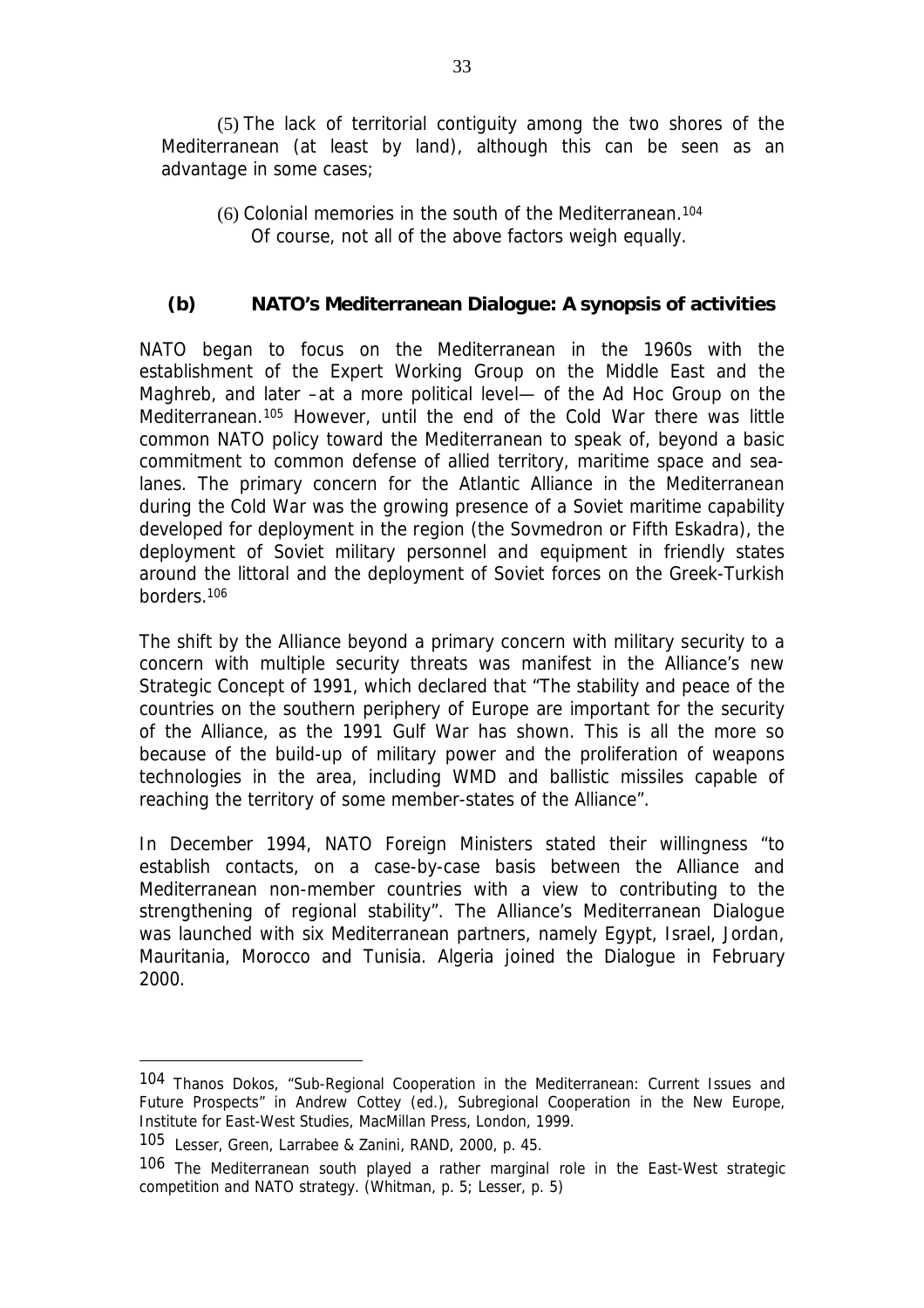According to NATO, the Dialogue is aimed at "creating good relations and better mutual understanding throughout the Mediterranean, as well as promoting regional security and stability. It provides for political discussions with the participating countries. Its work is organised through an annual Work Programme focusing on practical cooperation in security and defence-related areas, information, civil-emergency planning and science."<sup>107</sup>

In this regard, NATO's contribution should be to continue to strengthen the Mediterranean Dialogue by concentrating on fields where it has a clear comparative advantage: defence and security. This will complement the initiatives of other organizations and contribute to constructive relations with NATO's Mediterranean neighbours.<sup>108</sup> It is argued that the Mediterranean Dialogue does not signal a redirection of the Alliance's priorities, but instead a modest addition to its numerous and fast-growing functions<sup>109</sup> and that it is "divorced from NATO's broader security and defence agenda in the Mediterranean", which involves "such important security issues as CP, counterterrorism, peacekeeping, and humanitarian assistance".

In a North Atlantic Assembly (NAA) report in 1996, rapporteur Pedro Moya of Spain noted that the MD had been "received as a mixed blessing by the Mediterranean countries because most Arab countries exhibit an ingrained mistrust against the west in general, and its embodiment in the Alliance in particular; few in Arab countries understand what NATO is and does…"<sup>110</sup>

In May 1997 in Sintra, the North Atlantic Council (NAC) declared: "We want to further enhance this dialogue and improve its overall political visibility as an effort of confidence-building and cooperation that contributes to stability".<sup>111</sup> In the Madrid summit of July 1997, the Mediterranean Cooperation Group was established to have the overall responsibility of the Mediterranean Dialogue.

Another step in the effort to exchange information was the decision taken by Alliance foreign ministers in 1998 to establish "Contact Point Embassies" in Mediterranean Dialogue countries. Under this system, similar to that which has been successfully operating in Central and Eastern Europe since 1992, the embassy of a NATO member country will represent the Alliance in each Dialogue country. The programme has fully operational since the 1st of January 1999.

<sup>107</sup> <http://www.nato.int/docu/facts/2000/med-dia.htm>. For a detailed history of the Mediterranean Dialogue see, Whitman, p. 11-12.

<sup>108</sup> Alberto Bin, "Strengthening Cooperation in the Mediterranean: The Contribution of the Atlantic Alliance", Presentation at the 1999 International Halki Seminars, organised by the Hellenic's Foundation for European & Foreign Policy (ELIAMEP), p. 15.

<sup>109</sup> Menotti, p. 1.

<sup>110</sup> Menotti, p. 7

<sup>111</sup> Winrow, p. 178.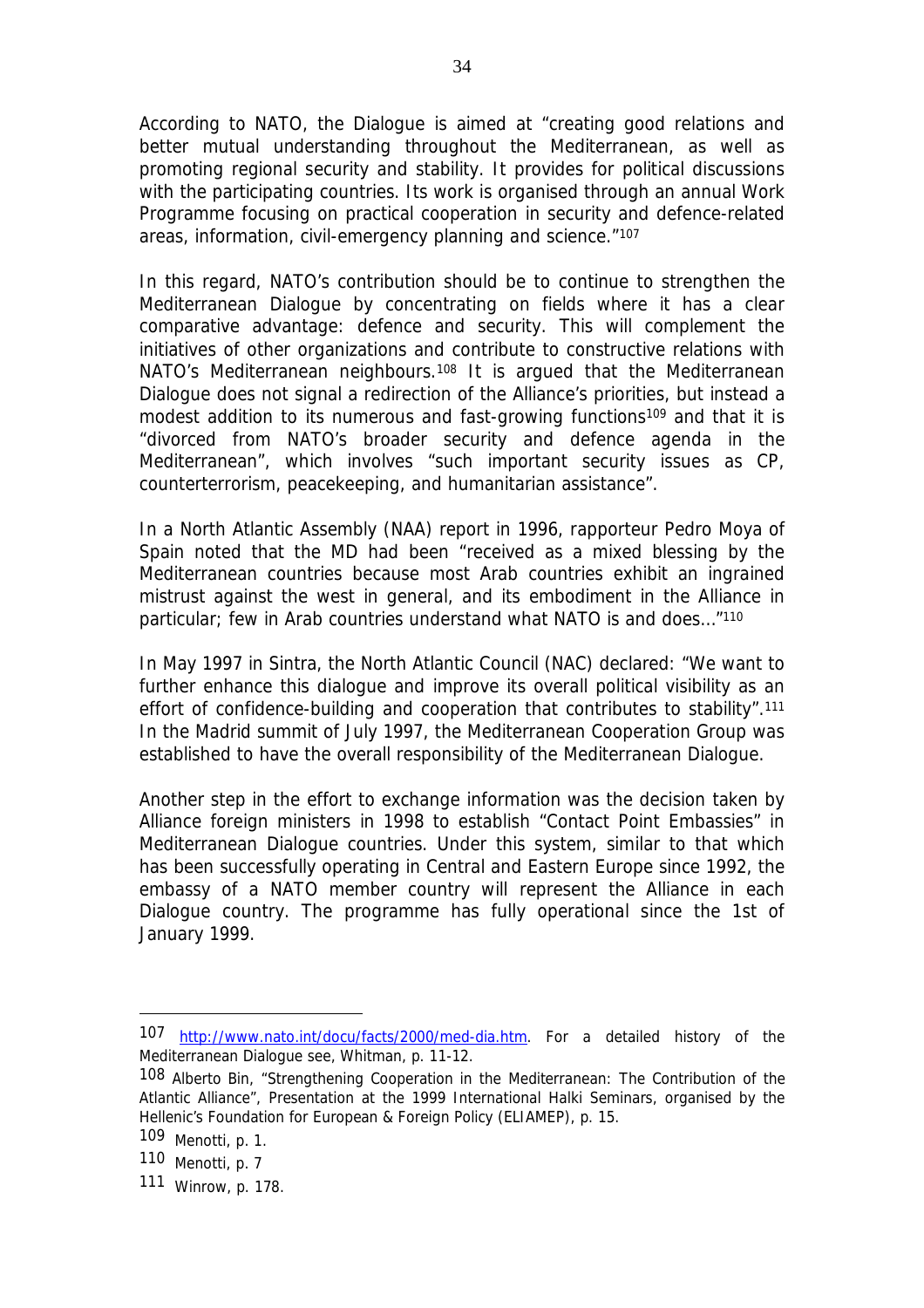NATO's military authorities have devised a military concept specifically designed for the Mediterranean Dialogue countries which includes three main components: courses at the NATO Defence College (NDC) in Rome, and specific activities to be conducted under the responsibility of Allied Command Europe (ACE) and Allied Command Atlantic (ACLANT).<sup>112</sup> The NDC offers General and Flag Officers Courses specifically intended for Mediterranean Dialogue country representatives. In terms of exercises, NATO's two major commands –ACE and ACLANT—offered 34 and 49 military activities in 1998 and 1999 respectively, to Mediterranean Dialogue countries. These included PfP activities in the fields of Search and Rescue (SAR), maritime safety and medical evacuation, as well as exercises related to peace support and humanitarian relief.

Reducing misunderstanding and improving the overall climate of relations between the two shores of the Mediterranean was the primary motivation behind the Dialogue. This attempt came against the background of growing concern among NATO members about the risk of WMD proliferation, as well as more diffuse types of instability emanating from the South and Southeast. However, assessments of the implications of such risks have varied considerably in the course of the 1990s among the allies, making it difficult to develop unambiguous policies in support of common goals.

As Roberto Menotti put it, "There is still limited agreement regarding the goals of the Dialogue, its scope and the substantive issues it ought to deal with. Thus, the initiative suffers from weak support among some key allies and a continuing lack of focus, in spite of recent efforts to enhance the level of activities included in the Dialogue. Additional factors that have constrained the evolution of the initiative include the politically fragmented character of the Mediterranean region, the priority of NATO's Eastward enlargement, the constant spillover of the Middle East peace process, and the institutional overlap between NATO's Dialogue and the EU's Barcelona process."<sup>113</sup>

As mentioned above, not all NATO member states regard the initiative with the same degree of enthusiasm.<sup>114</sup> The greatest support for the dialogue comes, unsurprisingly, from NATO's Southern members. But the Northern members have far less interest in the initiative. Apparently Canada and the north European members of the Atlantic Alliance only threw their weight behind the initiative when they were assured that the exercise would be costfree, would remain at the diplomatic level for the foreseeable future and would not divert NATO's attention away from central and eastern Europe. Furthermore, not all of the Southern NATO countries support the initiative

<sup>112</sup> Bin, p. 12.

<sup>113</sup> Menotti, abstract.

<sup>114</sup> Internal consensus on MD is a delicate one. Some regard it as a simple public relations effort, others think of it as a useful channel to discuss security questions, while the more ambitious would like the dialogue to consider how NATO could address the security concerns of the Mediterranean partners. (Lesser, Green, Larrabee & Zanini, RAND, 2000, p. 50)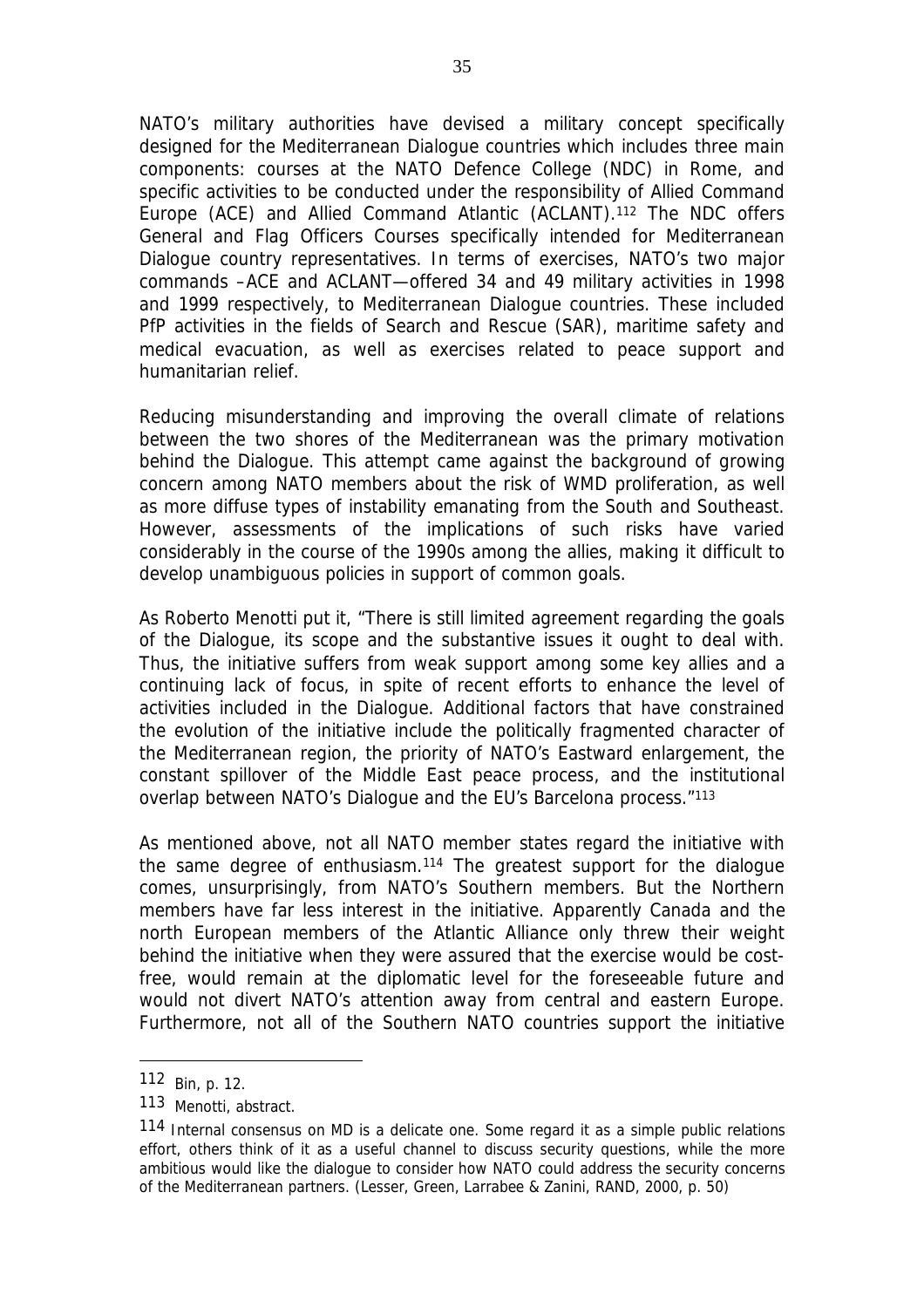with equal ardor. France's position differs from that of Italy and its commitment is tempered by its own idiosyncratic perception of its interests in the region as well as its attitude toward NATO's transformation and evolution.<sup>115</sup>

The lack of a solid consensus over the essence of the Dialogue has not deterred its sponsors, which is in itself an indication of the unique characteristic of this consultative forum: the unspoken premise seems to be that a weak dialogue is better than no dialogue at all.<sup>116</sup>

The success or failure of NATO's Mediterranean Initiative will be determined to a considerable extent by the degree to which it addresses the concerns and fears of the dialogue partners themselves. How do they regard the initiative? Are they enthusiastic about it or simply indifferent? To what extent does it address their security concerns? How can the initiative be made more relevant and effective? As a general principle, none of the dialogue states is opposed to the initiative per se, and each of them regards it with a varying degree of interest. At the same time, there is a variety of uncertainties, questions, and concerns that need to be addressed if the dialogue is to achieve its objectives and promote greater transparency for and understanding of NATO's goals.<sup>117</sup>

Some Arab Dialogue partners view with concern what they the perceive as the "lack of basic requirements for conducting a healthy and constructive dialogue, such as the absence of a concrete agenda as well as the lack of common definition or even understanding of the main aspects of security in the Mediterranean such as risks, threats and modalities of tackling security issues, particularly when NATO is undergoing significant conceptual transformations, including resorting to "soft security" which is unconventional to its modalities and operations".<sup>118</sup>

Another analyst has noted that in Egypt the Mediterranean Dialogue came to be considered mainly as an attempt to confront and avoid the negative phenomena stemming from the South of the Mediterranean and the Middle East (such as illegal migration, drug smuggling, terrorism, proliferation of WMD) without seeking the cooperation of the countries in the South in solving such problems.<sup>119</sup> Thus, Egypt saw the real purpose of the initiative to be

<sup>115</sup> Lesser, Green, Larrabee & Zanini, RAND, 2000, p. 59; Winrow, p. 154.

<sup>116</sup> Menotti, p. 12.

<sup>117</sup> Lesser, Green, Larrabee & Zanini, RAND, 2000, p. 57.

<sup>118</sup> Raouf Saad, "Egypt and the North Atlantic Treaty organization. Perceptions and Prospects" in Maurizio Coccia (ed.), *The 50 Years of NATO Seen From the Mediterranean Region*, Rome, 1999, p. 77-78.

<sup>119</sup> According to RAND Corporation study, "Many see that the initiative is primarily designed to prevent unfettered migration, drug smuggling, terrorism, and other "unhealthy" influences from crossing into Europe from North Africa. While this view relates more to the policies of the EU than to those of NATO, it also carries over to perceptions of the purposes of NATO's dialogue as well. Many dialogue countries feel that NATO is essentially seeking a way to keep the North African states and their problems at arm' length, rather than genuinely trying to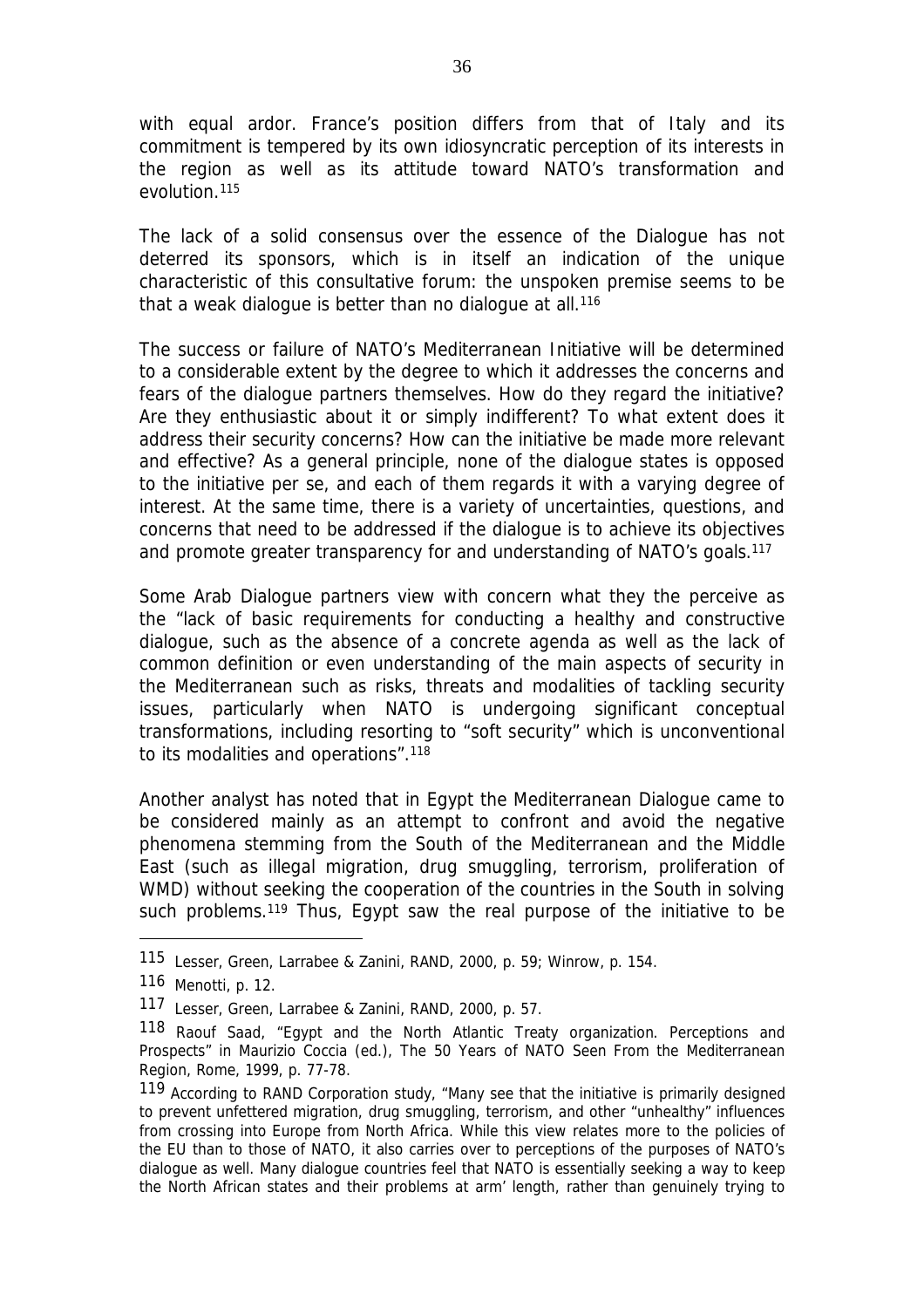merely keeping the problems away from Europe. In addition, excluding some Arab countries (such as Syria, Lebanon, Libya and Algeria) while excluding Israel, made Israel suspect that another purpose behind the initiative was to merge Israel in the region's security structure before reaching a comprehensive settlement on the Israeli-Palestinian conflict.<sup>120</sup>

Indeed, one of the critical issues for the dialogue countries is the composition of the group itself –why each was chosen to participate in the dialogue and why others were excluded.<sup>121</sup> Each of the six countries realizes that it was chosen because it was perceived to be a moderate, Western-looking, constructive (as defined by the West) participant in regional affairs. Furthermore, all six have diplomatic and political ties with one another, which is no small matter given the fractious quality of political life in the Middle East and North Africa.<sup>122</sup>

The initiative is, therefore, of necessity a multi-bilateral discussion between a highly organized and capable Western institution and a group of states –some regionally powerful, other not— on the other side of the Mediterranean. According to a RAND study, "as the initiative has evolved, its center of gravity has subtly shifted from the western and central Mediterranean to the east. Noticeable differences in interest and engagement have emerged. Egypt, Israel, and Jordan are now the most active participants in Initiative activities, with a lively if now always positive debate about relations with the Alliance. Mauritania is favorably disposed. Morocco and Tunisia are, for the moment, more cautious. In short, attitudes toward the Initiative are becoming more highly differentiated, arguing for a greater degree of flexibility and "variable geometry".<sup>123</sup>

One of the most important problems is that while the Mediterranean Dialogue focuses on north-south interstate relations, Arab governments are more concerned with south-south interstate relations and with "security" and "stability" problems within their state. These concerns of Arab leaders would seem to set limits and place bounds on the possible effectiveness of the NATO-Mediterranean dialogue.<sup>124</sup>

engage in closer partnerships with them". Even worse, it is argued that for some in the Middle East, NATO and the West are the security threat. Thus, continued deep-seated suspicion about the dialogue is likely to persist until its goals can be better articulated and more broadly understood. (Lesser, Green, Larrabee & Zanini, RAND, 2000, p. 59 & 61)

<sup>120</sup> Emad Gad Badras, "NATO's Role in the Mediterranean: A View from Egypt" in Coccia (ed.), p. 81.

<sup>121</sup> According to Roberto Menotti, potential Dialogue partners include "grey" countries Syria, Lebanon, Algeria, "black" countries or "rogue states" Iraq, Iran, Libya and countries belonging to a de facto "American reservoir" in the Persian Gulf and the Arab peninsula. (Menotti, p. 8)

<sup>122</sup> Lesser, Green, Larrabee & Zanini, RAND, 2000, p. 29 & 57.

<sup>123</sup> Lesser, Green, Larrabee & Zanini, RAND, 2000, p. x.

<sup>124</sup> Winrow, p. 20.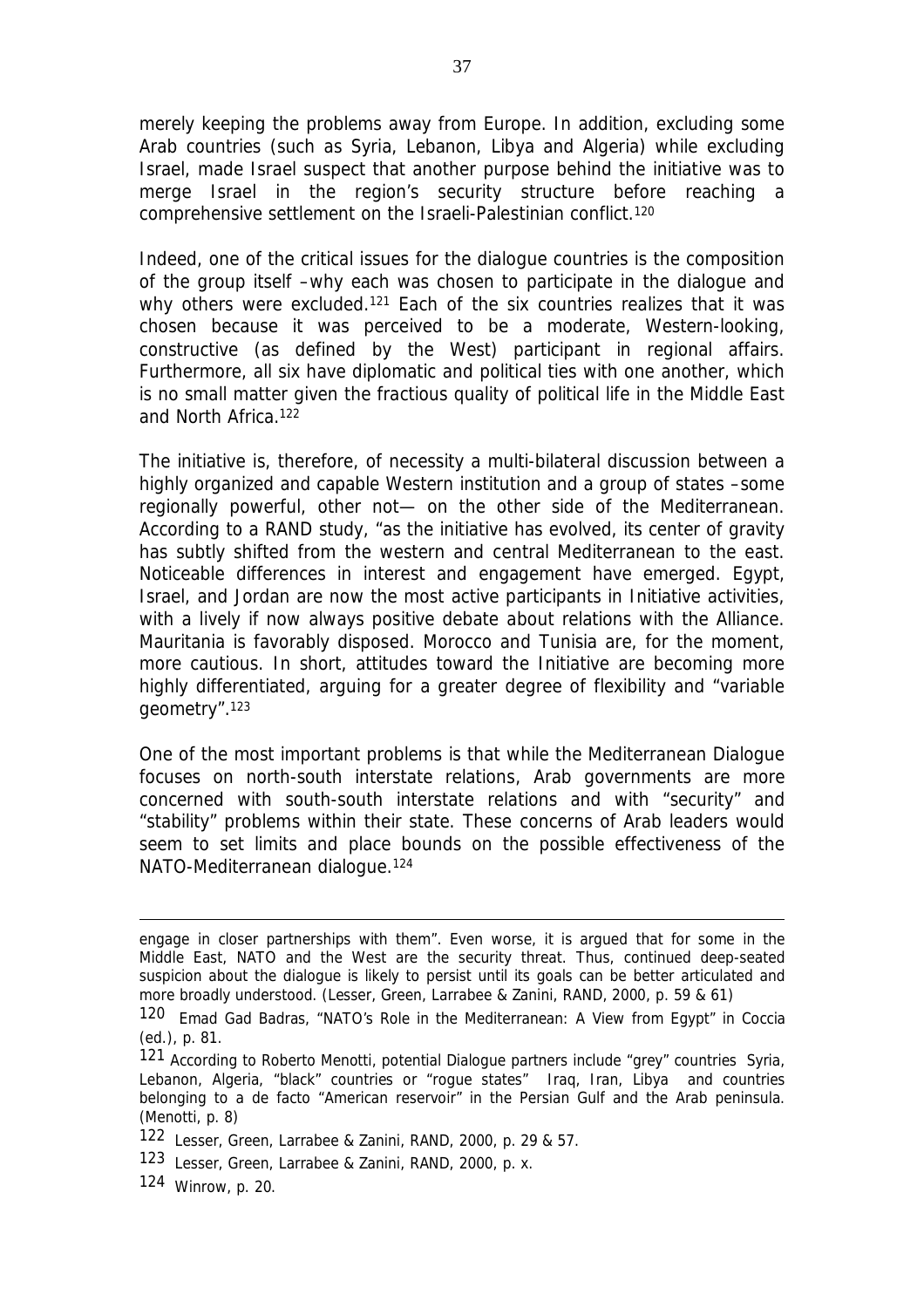### c. *Other initiatives: EU, WEU, OSCE*

The wide variety of official and unofficial Mediterranean initiatives continues to give rise to confusion and dialogue fatigue, although most see this as preferable to the strategic neglect of previous decades. There is also an observable spillover effect from disputes in other fora, most notably in relations with the EU.<sup>125</sup>

The Euro-Mediterranean Partnership aims at the establishment of a truly comprehensive relationship among the participants in three different baskets: (a) political and security (b) economic and financial (c) social and cultural. The EMP entails a multilateral political, economic and social dialogue between the EU and its 12 Mediterranean partners [all southern Mediterranean countries with the exception of Libya]; strengthened cooperation between the civil societies of the participating countries; and a series of association agreements. To support economic development, the EU supplemented the agreements with financial assistance. In 2001, the EMP has been re-launched for another five-year period.

We appear to be approaching a rather critical point concerning the future development and direction of EU's Mediterranean (EMP) and security (ESDP) policies. Even after the initial period of implementation of the Barcelona Process, by far the most important and successful –in relative terms cooperation initiative in the Mediterranean region, there is no clear answer to the question of whether and to what extent Europe should and will give greater priority to the Mediterranean.

Finally, it should be mentioned that the EMP has no military dimension because the Mediterranean partners' armed forces are rather reluctant to engage in multilateral military cooperation.<sup>126</sup> According to Martin Ortega, "This is not always clearly stated but some declarations do express sentiments that reveal a perception of neo-interventionism and neo-colonialism, which may be considered as a lack of desire to establish military dialogue and cooperation".<sup>127</sup> However, there has been some degree of military cooperation between European and Mediterranean countries in the context of participation in peacekeeping missions under UN auspices and NATO command.<sup>128</sup>

<sup>125</sup> Lesser, Green, Larrabee & Zanini, RAND, 2000, p. x.

<sup>126</sup> Although the EMP security dialogue is multilateral, it encounters a similar obstacle to that of the NATO dialogue in confronting security problems in the Mediterranean. Syria and Lebanon refuse to discuss security in any official institutional framework where Israel also participates. (Vasconcelos, p. 7)

<sup>127</sup> Martin Ortega, *Military Dialogue in the Euro-Mediterranean Charter: An Unjustified Absence,* EuroMeSCo, October 1999, p.3.

<sup>128</sup> Egypt, Jordan and Morocco participated in NATO-led IFOR/SFOR operations in Bosnia and the UAE participated to *Operation Allied Harbour* in Albania and KFOR in Kosovo.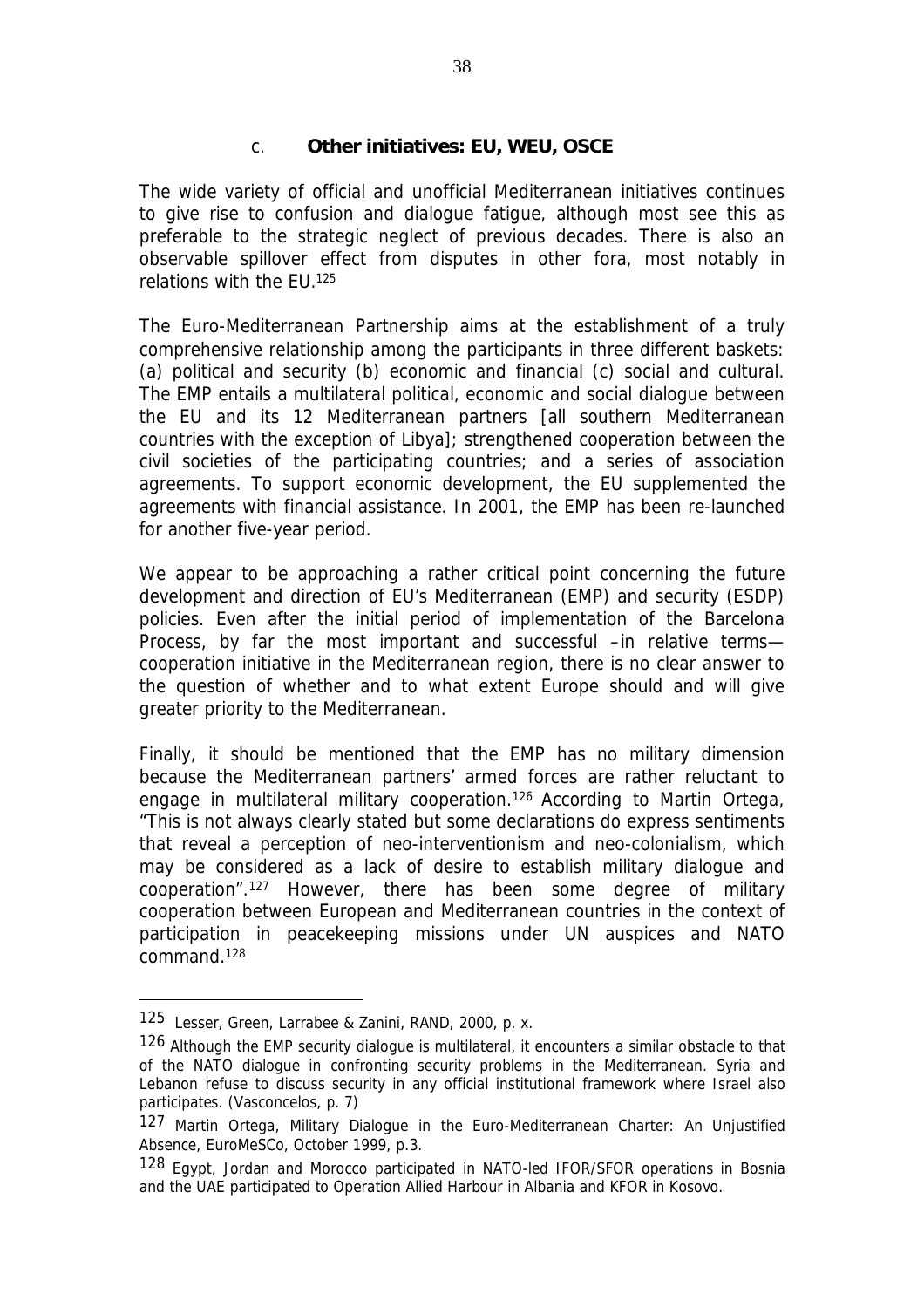The main purpose of the WEU's Mediterranean Dialogue, which was conducted between the WEU Secretariat General and six Mediterranean partners (Algeria, Morocco, Tunisia, Egypt, Mauritania and Israel), was to conduct an exchange of views on developments in security and defence issues affecting the Mediterranean region, with a view to establishing transparency and bolstering confidence on both sides.<sup>129</sup>

According to Gareth Winrow, the WEU Mediterranean Dialogue "both at the level of experts and at the diplomatic level, was based on seven principles: transparency in military activities and military doctrine; the emulation of CSCE/OSCE mechanisms for consultation, confidence-building and fact finding; conflict prevention; sufficiency in conventional armed forces; nonproliferation; the peaceful settlement of disputes; and common security perceptions concerning the region. The focus was thus on the military aspects of security".<sup>130</sup> The WEU's Mediterranean Dialogue was even less successful than NATO's, mainly because of the perceived weakness of the WEU as a defence organization.<sup>131</sup> Whether the EU will decide to continue the Dialogue is an open question at this stage.

Since March 1994, the OSCE has established an open-ended contact group, at expert level, with a number of Mediterranean countries (Algeria, Egypt, Israel, Jordan, Morocco and Tunisia).<sup>132</sup> OSCE can play a role in fostering Mediterranean cooperation. But the OSCE's principal focus is elsewhere, and the organization is unlikely to substantially increase its involvement in the Mediterranean.<sup>133</sup>

There are other regional initiatives such as the Mediterranean Forum and the Middle East-North Africa (MENA) Summits,<sup>134</sup> which, unfortunately, have a very limited contribution in efforts to increase confidence and cooperation between the north and the south of the Mediterranean.

<sup>129</sup> For a more detailed description of the WEU initiative, see Whitman, pp. 18-20.

<sup>130</sup> Winrow, p. 150.

<sup>131</sup> It is also arqued that the great weakness of EUROFOR and EUROMARFOR was the absence of a framework within which to operate. Given its limited substance and lack of cooperation on concrete issues, the WEU's Mediterranean Dialogue did not constitute such a framework. Nor does the EMP, so long as it fails to involve arrangements for Euro-Mediterranean military operations aimed at conflict prevention or crisis management. (Sven Biscop, Network or Labyrinth? The Challenge of Co-ordinating Western Security Dialogues with the Mediterranean, *Mediterranean Politics*, Vol.7, No.1, Spring 2002, p. 97)

<sup>132</sup> *OSCE Handbook*, pp. 163-166.

<sup>133</sup> Lesser, Green, Larrabee & Zanini, RAND, 2000, p. 39.

<sup>134</sup> MENA was a potentially useful vehicle for extending the peace process in the economic arena, which has essentially collapsed, a victim of stalemate in the implementation of the Arab-Israeli peace agreement.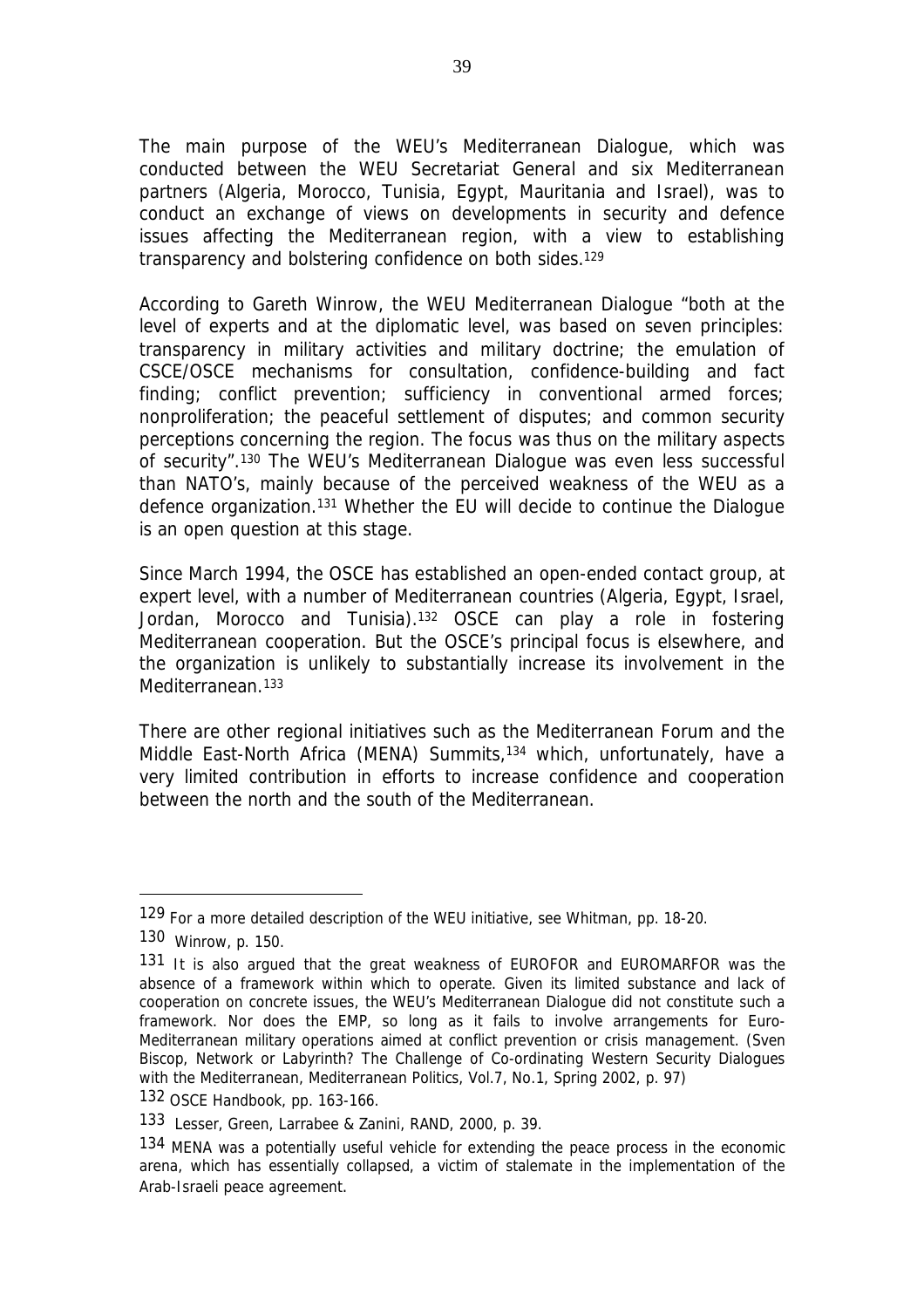# **4. NATO and the Mediterranean in the 21st century: Future prospects, conclusions and policy recommendations**

There is general agreement that because of the complexity of problems no single initiative can address both the longer-term and proximate sources of instability in the region. Only a combination of institutions and policy tools can produce most of the desired results.<sup>135</sup> Complementarity is the key word and each organisation should concentrate its efforts on fields where it has a clear comparative advantage and something constructive to offer as a contribution to the solution of the problems in the Mediterranean region. In other words, we should look for the "added value". We must ascertain the capabilities of each organization in order to achieve the most efficient division of labour and avoid duplication of effort.<sup>136</sup> The best means of preventing many future crises in the Mediterranean is to address their root causes before the situation reaches the crisis stage. Because most of the problems are of a socioeconomic nature, the European Union is the best actor to deal with these problems and ensure that they do not escalate into major crises requiring military action. The EU approach may, in the medium- to long-term, be more efficient because it is comprehensive, while NATO, by nature, cannot deal with socio-economic problems.

But NATO also has a potentially significant role to play. Although the EU may be more acceptable to some countries, especially when the problem is of a socio-economic nature, NATO is perceived as more credible when it comes to hard security issues. Therefore, the role of each organization has to be determined on a case-by-case basis.<sup>137</sup> Eventually the EU and NATO will have to agree on a coordinating mechanism regarding their Mediterranean activities.<sup>138</sup> Sven Biscop argues that "eventually NATO may be able to agree on a Mediterranean strategy, fully aligned with the EMP.<sup>139</sup> As a North-South

<sup>135</sup> It should also be pointed out that NATO's Mediterranean Initiative is not taking place in a vacuum, but will be influenced to a large extent by developments taking place within the framework of two other important initiatives: the European Union's Euro-Mediterranean Partnership (EMP), also known as the Barcelona Process, and the Middle East peace process.

<sup>136</sup> It is argued, however, that any attempt to coordinate NATO and EU initiatives in the Mediterranean will be extremely difficult because of the lack of internal consensus within the EU over the development of a CFSP. (Lesser, Green, Larrabee & Zanini, RAND, 2000, p. 42)

<sup>137</sup> There is also mounting confusion about roles and agendas, a situation which could be described as "dialogue fatigue". Furthermore, disenchantment with aspects of cooperation in one fora (e.g. the EMP) can easily affect the climate in other settings, including the NATO initiative (a kind of domino effect).

<sup>138</sup> Bin agrees that "It seems possible to envisage regular briefings and exchanges of information on each organization's activities in the area of security and stability in the Mediterranean region; and expert-level meetings between organizations on the complementary Mediterranean dialogues and partnerships". (Bin, p. 119)

<sup>139</sup> Care must be taken to avoid a situation in which NATO and the EU might give contradictory messages to their Mediterranean interlocutors. (Biscop, p. 104)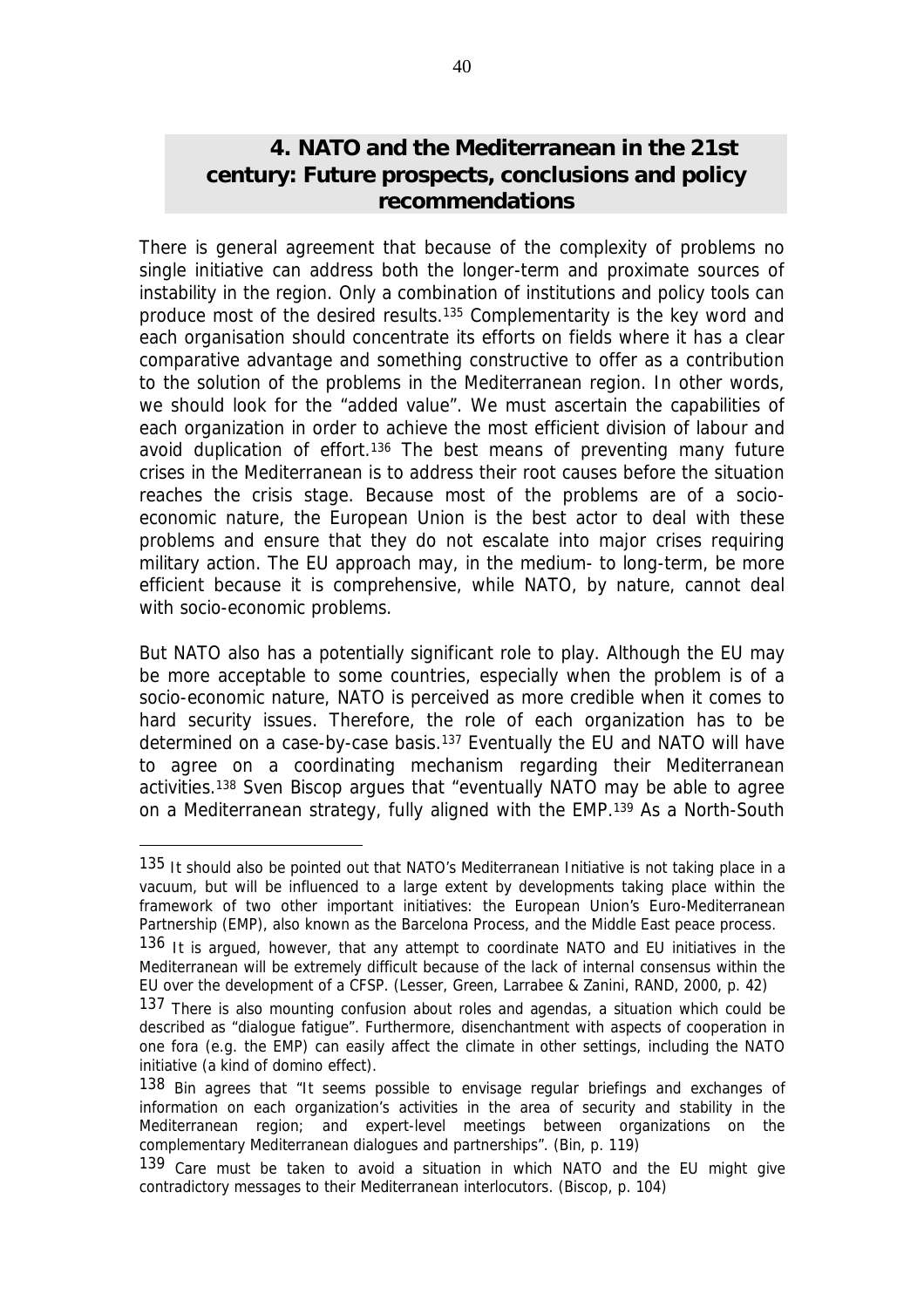CBM, intended to improve NATO's image in the South, the Dialogue is complementary to the EMP. A Mediterranean strategy for the Alliance should take care however to avoid the confrontational tone that is apparent in the NSC, which is contradictory to the spirit of cooperation and partnership advocated by the Barcelona Process. A view of the Mediterranean restricted to the perception of threats cannot be the basis for security cooperation and, as a self-fulfilling prophecy, would only serve to alienate the southern Mediterranean countries from the West and increase suspicions and distrust".<sup>140</sup> Indeed, although NATO's position is that wants to put an end to the image of the Mediterranean as a new dividing line141, it is argued that because NATO's Mediterranean Dialogue has an exclusive rather than an inclusive character, it has created a dividing line between the Mediterranean and the West and have confirmed the prevailing view in the southern Mediterranean countries that the West essentially sees the Mediterranean as a source of security threats.<sup>142</sup>

Focusing on NATO, the central issue is the future of the Alliance's Mediterranean Dialogue. What is NATO's comparative advantage and specific contribution to Mediterranean security? In chapter 1, the current challenges were presented and discussed. Based on that analysis, what should be the future objectives? Can NATO's Mediterranean Dialogue achieve those objectives in its current form? What changes need to be made? What would a "road map" about its next stages look like?

An extremely important issue is the real value of the Dialogue for the Mediterranean Partners, in addition to its "public relations" dimension. It can be argued that Mediterranean Dialogue is a useful starting point and that its central contribution in its current and somewhat minimalist format is probably that of providing a "light" and yet formal –i.e. institutionalized"—channel for an exchange of ideas and proposals. Furthermore, public relations and "peaceful offensives" can be good for regional stability by marginally improving the political climate. Yet, it is argued that the much more demanding goal of building partnerships should be kept distinct from the ongoing effort to improve mutual understanding.

According to Alberto Bin, a NATO official heavily involved in the Alliance's Mediterranean Dialogue, "The number of co-operative activities has grown from just a few to a few hundred. These are laid out in the annual Work Programme whose contents include: information, civil emergency planning, science and environment, crisis management, defence policy and strategy,

<sup>140</sup> Biscop also argues that "Given the need to find a division of labour between the EU and the crisis management tasks of NATO, it seems equally logical that in the future security issues arising in the European periphery will first be dealt with in the framework of the Union, with NATO only to be involved if EU means prove sufficient". (Biscop, p. 105).

<sup>141</sup> Bin, p. 116.

<sup>142</sup> Dominic Fenech, "The Relevance of European Security Structures to the Mediterranean (and Vice Versa)", *Mediterranean Politics*, Vol.2, No.1, pp. 170-171; Biscop, p.110.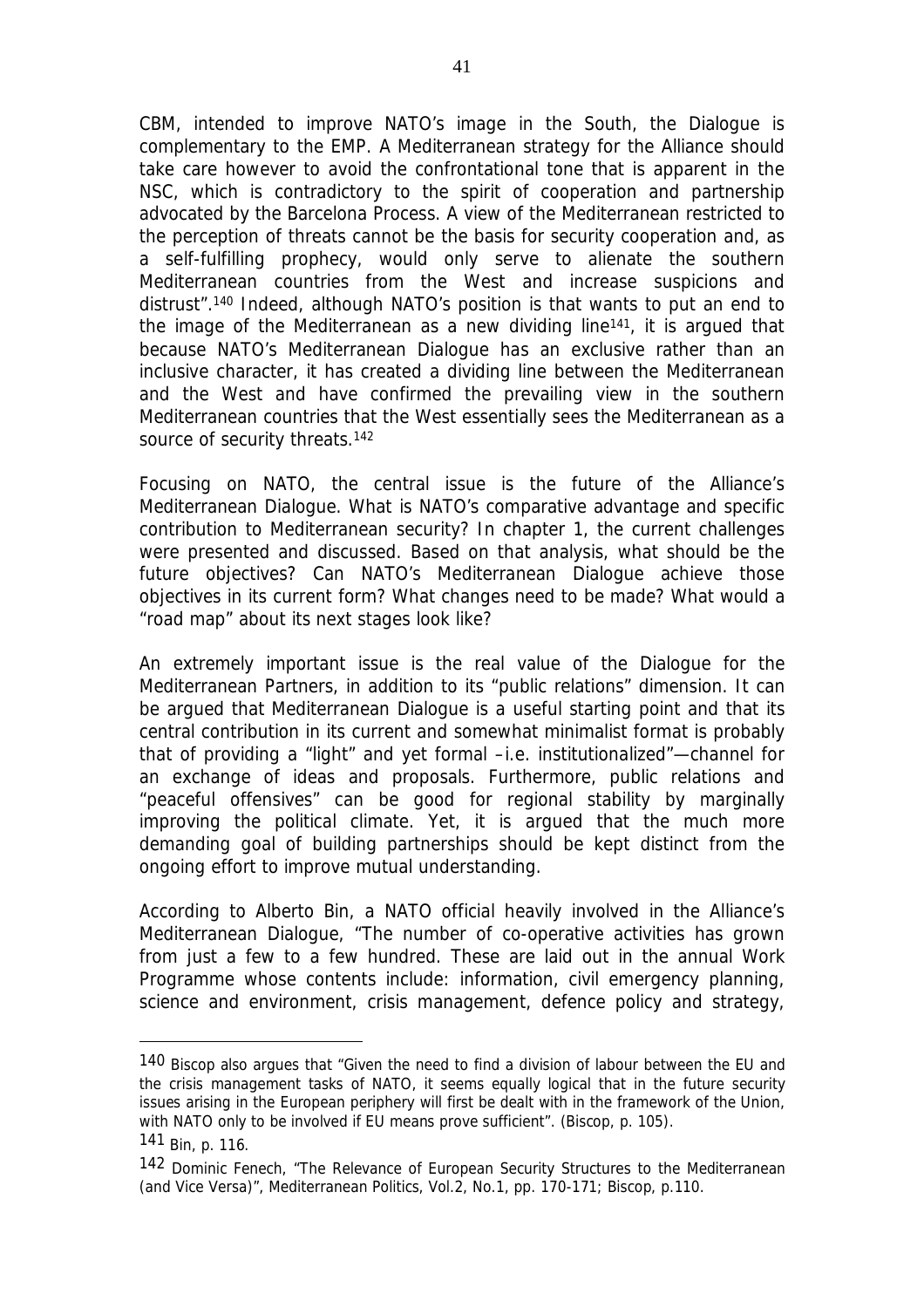small arms and light weapons, global humanitarian mine action, proliferation and fully-fledged programme of cooperation in the military field. Notwithstanding this progress, the Dialogue has remained a big step behind NATO's other outreach efforts, notably the Euro-Atlantic Partnership Council (EAPC) and the Partnership for Peace (PfP). It is still an exercise in confidence-building rather than a true partnership."<sup>143</sup>

It is correctly argued by Roberto Menotti that the Mediterranean Dialogue "lacks the virtue of clarity of purpose: the logic of the exercise is flexible enough to allow for "learning by doing", but fails to provide consistent guidelines to participants or prospective participants. This is both the strength and the weakness of the initiative. On the one hand, constructive ambiguity may be required to keep the parties interested in the dialogue; on the other hand, a talking shop may also generate some frustration especially if it encourages frank discussion of controversial issues while failing to offer strong incentives to reach compromises and make firm commitments".<sup>144</sup>

Regarding the initiative's objectives, a very penetrating analysis by RAND Corporation concluded that "in order for the Mediterranean Dialogue to succeed, attempts must be made to reconcile a history of distrust between the Middle East and the West. This can be accomplished if NATO rigorously defines what it wants the dialogue to accomplish and then invests adequate resources to educate opinion-makers in the dialogue countries about its goals. It must also confront the challenge of close interaction with states that are politically, culturally, historically and economically quite different from NATO's core membership. The goals of the dialogue must serve the needs of both sides. Thus, close attention must be paid to what the Middle Eastern and North African states want from the dialogue, as well as to NATO's ability to marshal adequate resources to make this an appealing policy option for the governments of these states. NATO must also take pains to make clear that the dialogue is sponsored by the organization in its entirety and not just certain members of it".

From a NATO perspective, the Alliance's Mediterranean Dialogue and, more generally, its strategy towards the Mediterranean region should focus on areas of comparative advantage for the Alliance: hard security issues and defence-related cooperation. Such a strategy would have four basic elements:

(1) understanding better the South's strategic perceptions;

(2) informing the partners about its concerns and plans in order to clear misperceptions (on both sides);

(3) influencing the perceptions of elites involved in the dialogue;

(4) promoting military and intelligence cooperation whenever feasible and realistic.

<sup>143</sup> Alberto Bin, "NATO's Mediterranean Dialogue: A Post-Prague Perspective", *Mediterranean Politics*, Vol. 7, No. 2, Summer 2002, pp. 116-117.

<sup>144</sup> Menotti, p. 10.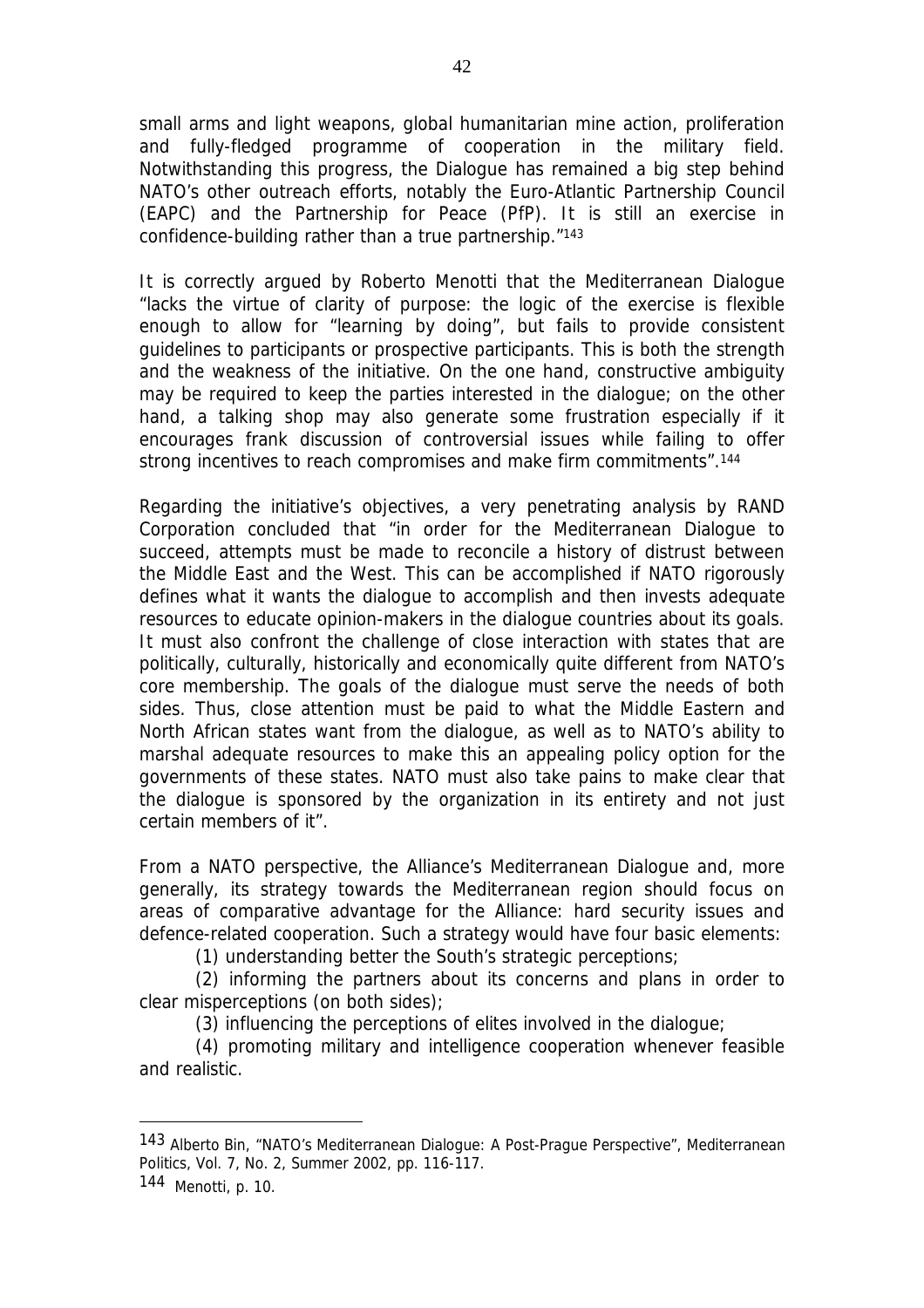The main, and perhaps more feasible, objective of the Mediterranean Dialogue is to improve NATO's image in the Mediterranean South. In this context, NATO's Office of Information and Press has embarked on a public information campaign targeting Opinion leaders of Mediterranean Dialogue countries. While NATO has appropriated some funding for public information activities, the amount of money has been relatively modest and not sufficient to conduct a large outreach effort that could significantly affect perceptions in the dialogue countries.<sup>145</sup>

The major problem in this context is American support for Israel. NATO, in the eyes and minds of the "Arab street" (but also many officials) is a U.S.-led alliance (which is not far from an accurate perception). Any American "mistake" almost automatically burdens NATO as well. Therefore, as long as there is no solution to the Palestinian problem, public relations efforts by NATO would almost *a priori* have limited objectives and expectations and rather modest results.

<sup>145</sup> Lesser, Green, Larrabee & Zanini, RAND, 2000, p. 47.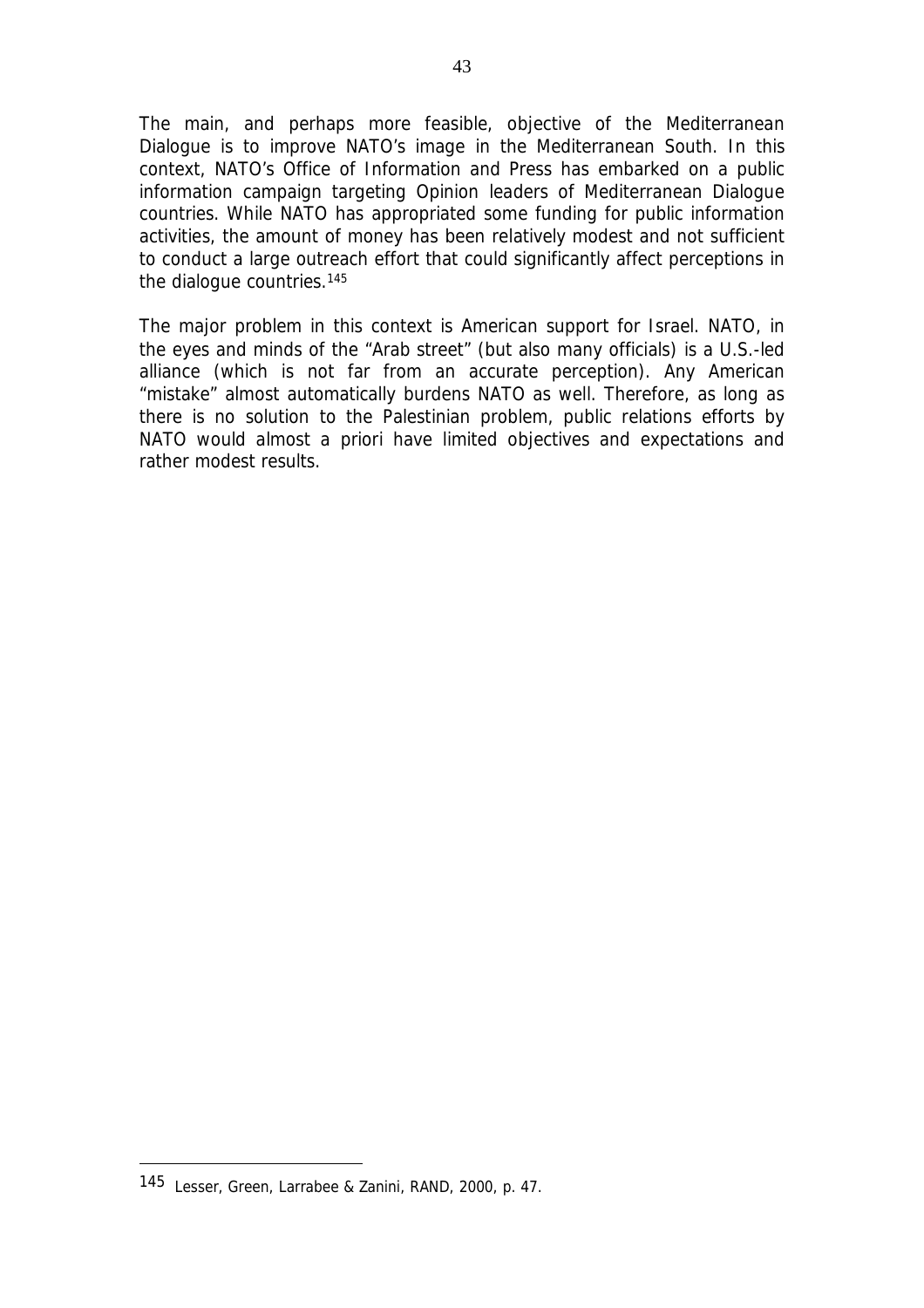# **R E C O M M E N D A T I O N S**

The following list addressing political and military issues is far from comprehensive:

- ♦ Countries across the Mediterranean should be treated as full partners in any security arrangements in which they are involved or concerned;<sup>146</sup>
- ♦ The spread of Islamic movements in the Arab and the Muslim world is an undeniable fact. Islam as a political force in the Muslim world will play an important role in shaping relations between Europe and the southern Mediterranean countries. Therefore, the West should seek to better understand the political culture of Islam and cease to demonize this religion;
- ♦ The alliance needs an outreach programme for both partner and selected non-partner countries along the Mediterranean. While these countries are unlikely to become NATO members, their security will increasingly impinge on broader Alliance interests.<sup>147</sup> It should be clear from the beginning, however, that cooperation with non-partner countries will be very limited under present circumstances;
- ♦ The Mediterranean region possesses its own specific dynamics and security challenges. The European model of cooperative security, with all its conditionalities, can be proposed to, but not imposed upon, the Mediterranean region. Although some elements of NATO's PfP initiative, which was quite successful in Central and Eastern Europe, may be applicable to the Mediterranean, the relative heterogeneity of the region would require specifically tailored solutions;
- ♦ Topics for cooperation should be acceptable to the partners and workable in practice.<sup>148</sup> No progress can be achieved without the active participation and contribution of NATO's Mediterranean partners. It cannot be a onesided process;<sup>149</sup>

<sup>146</sup> Vasconcelos, p. 9.

<sup>147</sup> Asmus, R., Larrabee, S., Lesser, I. «Mediterranean Security: New Challenges, New Tasks». *NATO Review*, No. 3, May 1996, p. 31.

<sup>148</sup> It appears that so far there is a tendency for NATO officials to lead the discussions while the representatives of the non-NATO Mediterranean countries appear to assume a more passive and reactive role. (Winrow, p. 33)

<sup>149</sup> Bin correctly argues that NATO's Mediterranean partners should increase their level of active participation in the Dialogue. This could be achieved –*inter alia*—by emphasizing prior consultation with them; by further involving them in the preparation of the annual Work Programme; and by establishing individual cooperation programmes to be jointly developed and agreed. While fully respecting the principle of non-discrimination embedded in the Mediterranean Dialogue and personified by the common Work Programme, this would help promote greater flexibility, recognizing that the needs of each Dialogue country vary and that it is for each one of them to identify the kind of cooperative activities most suited to those needs. (Bin, p. 118)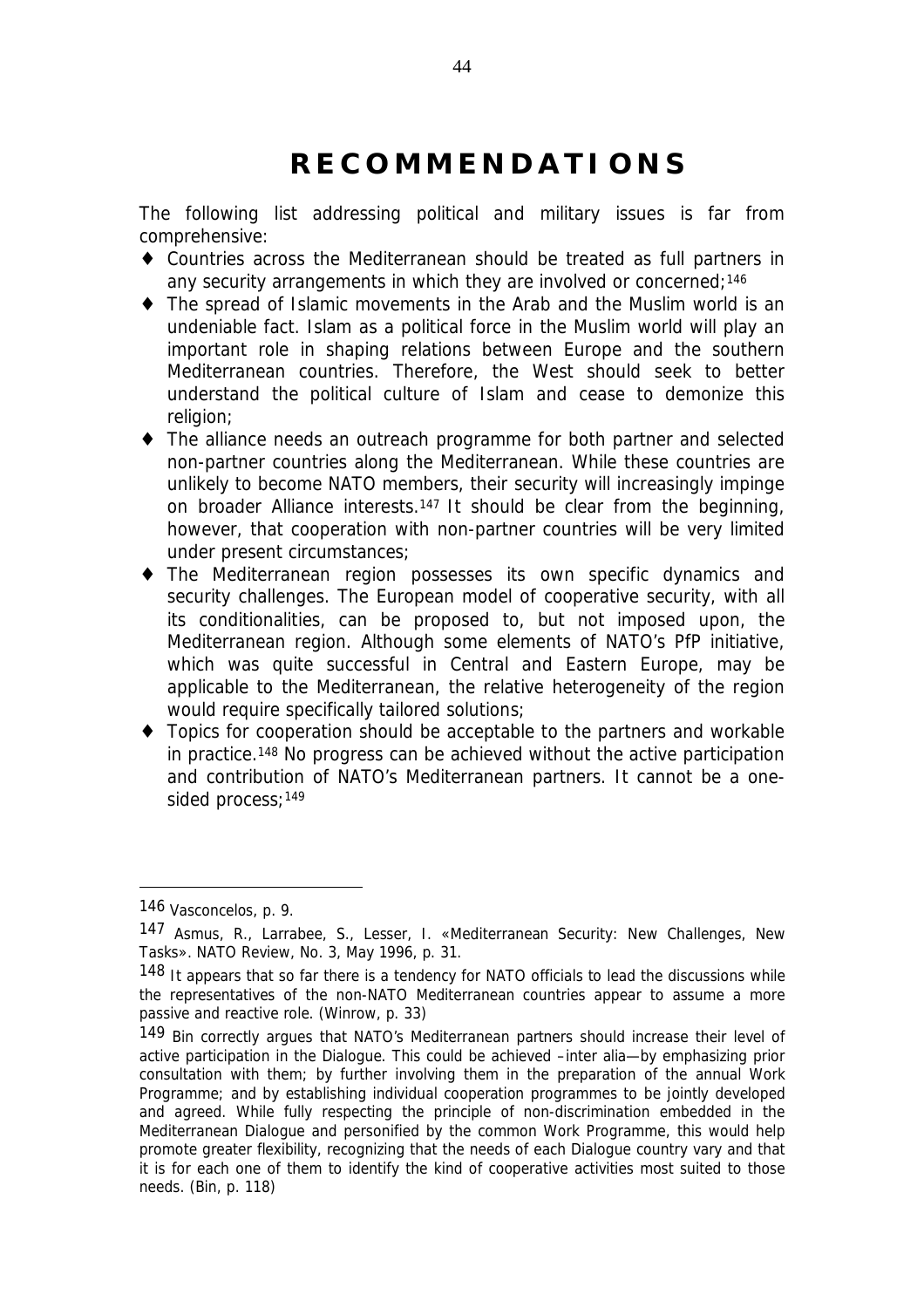- ♦ Dialogue activities have been conducted on a self-funding basis. If NATO's Mediterranean Initiative is to succeed, NATO will have to devote greater financial resources to it;
- ♦ NATO should address the dilemma of deepening its activities with partners, or expanding the scope of the initiative geographically (otherwise, it could be argued, it might inadvertently draw a new dividing line). However, one should realise there are very few, if any, candidates that currently meet the criteria. Expanding the dialogue's membership without the necessary preconditions might create serious problems and inhibit further progress. Therefore, the emphasis should be on deepening the Dialogue, while, at the same time, keeping the door open for new partners (with the parallel establishment of conditionality criteria for future partners);
- ♦ However, there is a country that could benefit from membership to both NATO's Mediterranean Dialogue and the European Union's Euro-Mediterranean Partnership (EMP): **Iraq** (although not, from a strict geographical point of view, a Mediterranean country, the precedents of Jordan and Mauritania qualify Iraq for membership to both initiatives). In the same context, admission of an Iraqi institute (assuming that there is one that meets the basic criteria) to Euro-Mediterranean Study Commission (EuroMeSCo), an EU-funded network of foreign policy institutes from the EU and the south of the Mediterranean, should be an immediate priority (even if the Iraqi institute would first be admitted with an observer status).
- ♦ Countries with an interest in active engagement should be able to pursue the Initiative within a flexible framework. In short, cooperation should be developed on a case-by-case basis.<sup>150</sup>
- ♦ It may be wiser to focus attention on emerging, younger elites. In other words, to invest in the future. Although one cannot afford to ignore the present leadership, it may be unrealistic to expect a significant change of attitude vis-à-vis NATO and the West. Educational opportunities should be offered to young intellectuals, officers, parliamentarians, government and NGO officials and journalists from partner countries.
- ♦ Officials in the West should be mindful of the problem of "conditionality". For instance, they may insist that certain conditions such as political reform be met before Western economic aid is extended to a particular country. Economic sanctions may even be threatened in an effort to encourage democratization. However, Arab public opinion would most probably react vehemently to economic sanctions by claiming that the West was seeking to impose its values on their societies.<sup>151</sup>

<sup>150</sup> It was suggested by RAND that NATO should: (a) Adopt a regional approach to military cooperation; (b) Let interested partners participate in activities on a "variable geometry" basis to allow a more ambitious agenda (c) Strike a balance between bilateral and multilateral approaches; and (d) Promote the incremental development of the initiative. (Lesser, Green, Larrabee & Zanini, RAND, 2000, pp. xiii, 46, 75, 92-96).

<sup>151</sup> Winrow, p. 92.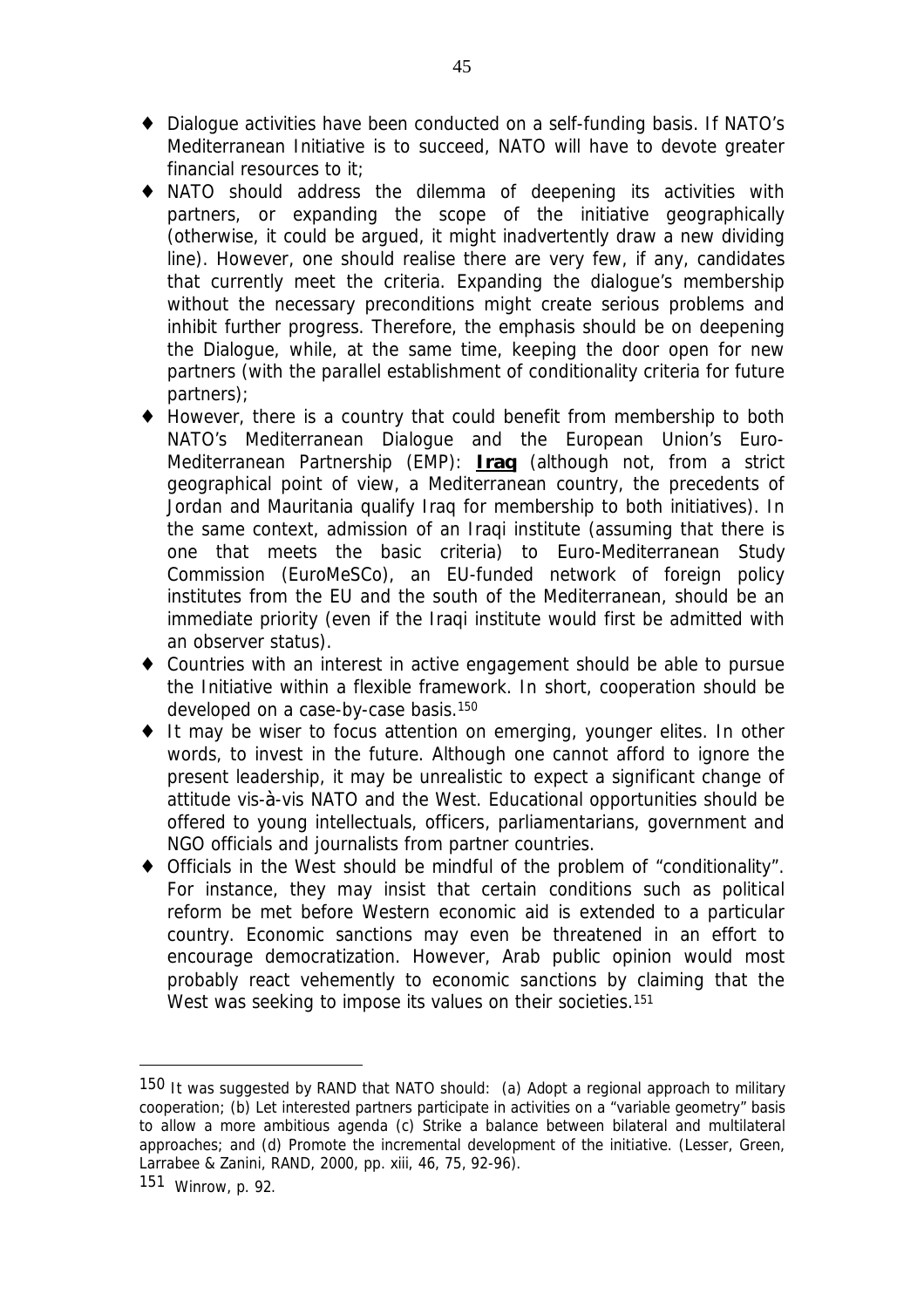♦ In addressing WMD and missile risks, it will be important to engage Dialogue states that are themselves exposed --perhaps most exposed— to WMD use around the Mediterranean.<sup>152</sup> An exchange of information, to be accompanied by a frank dialogue on proliferation and terrorism issues might also greatly facilitate intelligence, police and even judicial cooperation to combat terrorism in general (and prevent NBC terrorism).

The following table is a compilation of ideas and suggestions for activities in the framework of NATO's Mediterranean Dialogue (and as such it is only indicative and non-comprehensive):

| <b>TYPE OF ACTIVITY</b>                                               |
|-----------------------------------------------------------------------|
| Introduce educational courses and visits                              |
| Conduct civil emergency planning                                      |
| Increase participation of the of the Dialogue countries in CEP        |
| activities related to Disaster management                             |
| Translate and disseminate key NATO materials and documents            |
| into Arabic                                                           |
| Develop and strengthen ties to research and defense institutions      |
| in the dialogue countries                                             |
| Promote "low cost" confidence-building and transparency               |
| measures: for example, the notification of future military            |
| activities, discussion of a code of conduct for military activities & |
| exchange of information among military staff                          |
| Invite Dialogue countries to send observers to large-scale NATO       |
| exercises                                                             |
| Sponsor fellowships and exchanges for researchers from Dialogue       |
| countries at major institutes in NATO countries dealing with          |
| defense and security matters                                          |
| Continue support for visits to NATO by key opinion-makers from        |
| the Dialogue countries, especially journalists, academics and         |
| parliamentarians                                                      |
| Encourage greater participation in the courses, especially            |
| peacekeeping courses at the NATO School in Oberammergau               |
| Move toward practical, PfP-like defense related activities (Mine      |
| clearance, SAR, evacuation, humanitarian and refugee control          |
| operations, etc.)                                                     |
| Reinforce the nongovernmental dimension and consider                  |
| establishment of a NATO Mediterranean defence studies network         |
| Consider establishing a crisis prevention and confidence-building     |

<sup>152</sup> WMD issues, for Egypt and other Arab Dialogue states, are seen first and foremost through the lens of the strategic competition with Israel. European and American WMD concerns, by contrast, rarely focus on Israeli programs, concentrating instead on the risky combination of proliferation and unstable or aggressive regimes. Israel's unconventional capabilities are no more of a concern to most Western observers and policymakers than the nuclear arsenals of Britain or France. Many in the Dialogue states view this as evidence of a double standard. (Lesser, Green, Larrabee & Zanini, RAND, 2000, pp. ix & 27)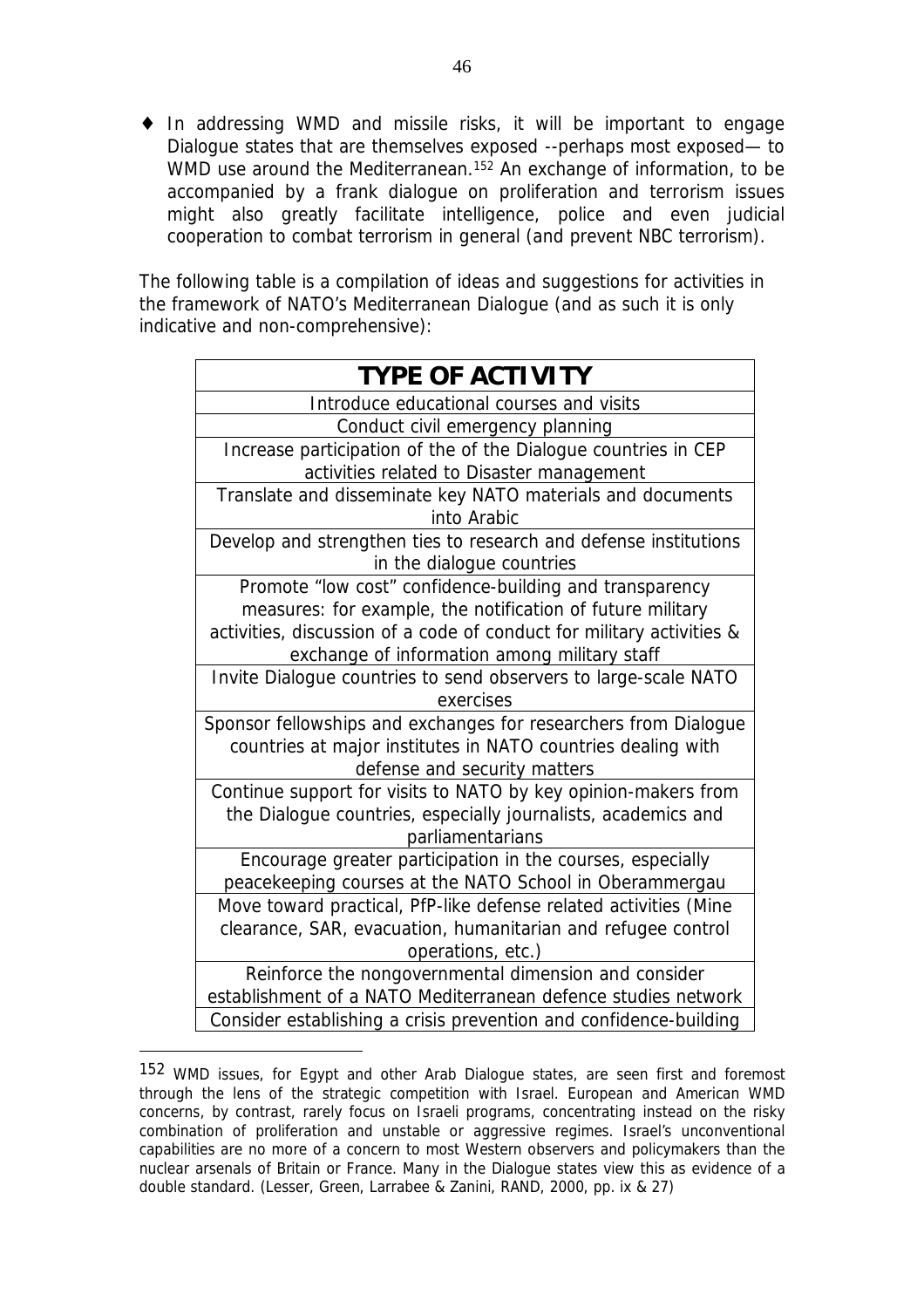| network for the Mediterranean                                       |  |  |  |
|---------------------------------------------------------------------|--|--|--|
| Ensure that the Alliance harmonises its political and military      |  |  |  |
| strategy in the Mediterranean is closely harmonized. <sup>153</sup> |  |  |  |
| Institutionalise air and maritime SAR                               |  |  |  |
| Give the Initiative a parliamentary dimension by embracing the      |  |  |  |
| NATO Parliamentary Assembly's well-established Mediterranean        |  |  |  |
| Dialogue. <sup>154</sup>                                            |  |  |  |

A number of analysts have also advocated a PfP-type programme for the Mediterranean partners. Although one can hardly disagree with the general principle of partnership, it should be noted that the Mediterranean region possesses its own specific dynamics and security challenges. The European model of cooperative security, with all its conditionalities, can be proposed to, but not imposed upon the Mediterranean region. Although some elements of NATO's PfP initiative, which was quite successful in Central and Eastern Europe, may be applicable to the Mediterranean, the relative heterogeneity of the region would require specifically tailored solutions. Additionally, proponents of the PfM idea will have to resolve the issue of how to deal with different degrees of interest in military cooperation among the dialogue countries.<sup>155</sup>

It has been argued that cooperation between the armed forces of Mediterranean countries for non-traditional military purposes should now be promoted. Potential areas of cooperation would include natural disasters, control of sea-lanes, illicit traffic of all kinds, intelligence cooperation against terrorism, police cooperation against transnational crime156, civil reconstruction and eventually crisis management and peace support operations.

Indeed, peacekeeping has frequently been mentioned as an area of possible cooperation between NATO and its Mediterranean partners.157 However, it

<sup>153</sup> Efforts to enhance NATO's power projection capabilities could create new anxieties and fears among the dialogue countries and inhibit efforts to intensify cooperation with them. Thus, it is important that any changes in NATO's military strategy and command structure be carefully explained to these countries ahead of time to reduce the chances of misperception and misunderstanding. (Lesser, Green, Larrabee & Zanini, RAND, 2000, p. 100-101) According to Whitman, this is the central ambiguity in NATO's Mediterranean policy: for the non-NATO member state partners dialogue is in progress whilst other measures are being undertaken which seem directly threatening, such as the reconfiguration of NATO forces for the Mediterranean and NATO's non-proliferation strategy. (Whitman, p. 14)

<sup>154</sup> Lesser, Green, Larrabee & Zanini, RAND, 2000, p. xiii-xiv.

<sup>155</sup> Menotti, p. 5-6; Winrow, p. 185; Lesser, Green, Larrabee & Zanini, RAND, 2000, p. 52.

<sup>156</sup> See for instance, Alessadro Politi, *European Security: The New Transnational Risks*, Chaillot Papers 29, Paris, WEU-ISS, October 1997.

<sup>157</sup> Dr. Guido Lenzi, former director of (W)EU's Institute for Security Studies put forward the idea of a common European and Arab assistance to sub-Saharan countries, for conflict prevention and crisis management under the aegis of OAU. Indeed, in the last few years, we witnessed several conflicts (mainly civil wars in the Sub-Saharan Africa: in Mali, Niger, Chad, Guinea-Bissau, Sierra Leone, Liberia, Central African Republic, Rwanda, Burundi, Democratic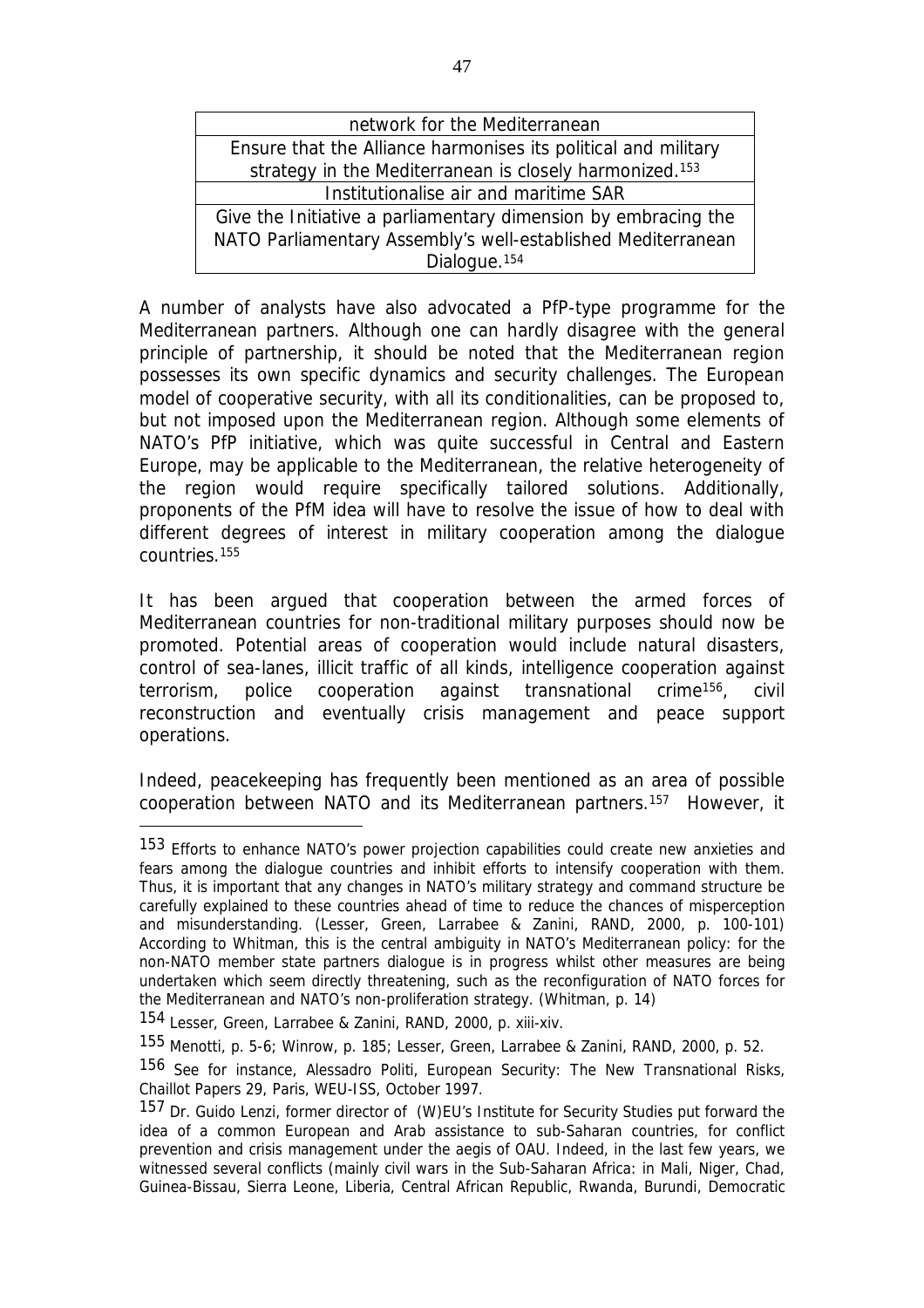could be argued that the difficulties NATO has faced in acting as the military arm of the UN in the management of the crisis in the former Yugoslavia would pale in comparison to those NATO will be confronted with in case of peace support operations in the Mediterranean region. Moreover, its potential roles are bound to be further complicated by the continuing anti-NATO bias of some Arab countries.<sup>158</sup>

Finally, as already mentioned in chapter 1, issues of democratization create a difficult dilemma for NATO (and the EU). Should NATO promote democratization in the southern littoral? To what degree should the legitimacy of political elites be a concern of NATO? It is correctly pointed out that most of the individual rulers and elites in North Africa and in the Middle East tend to be more knowledgeable of, and more sympathetic to, the West than are their publics. These governing elites are concerned about a possible serious challenge to their authority from a mass movement, most probably inspired by radical Islamist forces. This fear, if not obsession, with societal security places obstacles in the path of democratization and creates a dilemma for governments in Europe and the U.S. NATO officials would not wish to be perceived as helping to shore up unpopular and illegitimate, but at the same time pro-Western, governments in the southern Mediterranean and in the Middle East. Yet, clearly NATO policy-makers would not be at ease if radical Islamist groups were swept to power in these states through free and open elections.<sup>159</sup>

In the November 2002 Prague summit, NATO decided, among other things, to upgrade the Mediterranean Dialogue. According to Alberto Bin, "A substantial package of measures aimed at upgrading the political and practical dimensions of the Mediterranean Dialogue was endorsed by the NATO heads of state and government at their summit meeting in Prague in November 2002. Such measures include: the possibility of further exploiting the

Republic of Congo, etc). What is more, new worrisome tendencies are making themselves felt which will affect both sides of the Mediterranean: migration from sub-Saharan Africa of economic, political and environmental refugees. (Guido Lenzi, "Cooperative Security in the Mediterranean". Paper presented at a Conference on the "Future of NATO's Mediterranean Initiative", Rome, November 1997, p. 3)

Dr. Lenzi's proposal was about WEU-Arab cooperation, but perhaps it could be considered in the context of NATO's Mediterranean Initiative as well. Already three Mediterranean Dialogue countries –Egypt, Jordan, and Morocco—have experience in cooperation in peacekeeping operations through their participation in NATO-led IFOR/SFOR in Bosnia. NATO could provide additional training for peacekeeping operations to military units from Mediterranean partner countries or even create multinational European-Arab peacekeeping units. The establishment of a peacekeeping training centre could be contemplated, perhaps in the model of the recently established Balkan Peacekeeping Force. The peacekeeping force could under certain circumstances be deployed in other regions. Such cooperation would serve a dual target: (a) deal with Sub-Saharan conflicts through peacekeeping/peace-support operations; (b) increase confidence between northern and southern Mediterranean states.

<sup>158</sup> Maurizio Cremasco, "Fifty Years of NATO in the Mediterranean: A Historical Review" in Coccia, p. 65.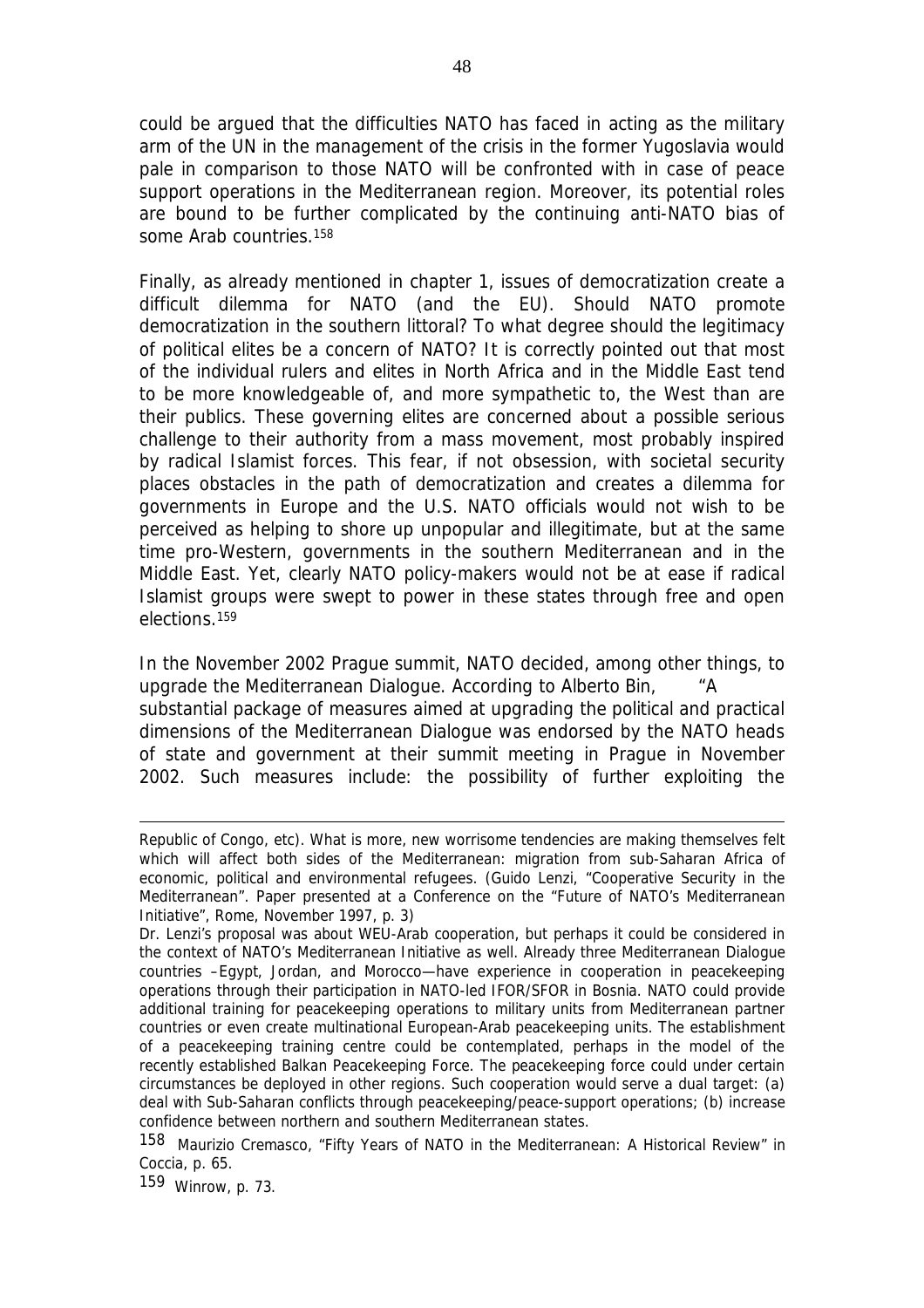opportunities offered by the existing multi/bilateral (NATO+7/NATO+1) dialogue with a view to establishing a more regular and more effective consultation process; intensifying the political relationship through high-level contacts and the involvement of decision-makers; taking advantage of the EAPC framework, including by associating the Mediterranean partners with selected EAPC activities; and further developing practical cooperation in security matters of common concern through more focused activities, a tailored approach to co-operation, and a continuous process of consultation at the level of experts.

The latter applies especially to areas where NATO has a recognized comparative advantage and can add value, and where Dialogue partners have expressed interest. These activities might include: military education, training and doctrine to address basic interoperability requirements, with a view to making Mediterranean partners being prepared to participate in military exercises and related training activities; crisis management; participation in the Conference of National Armaments Directors (CNAD)'s Partnership Group on the NATO Codification System (NCS); Global Humanitarian Mine Action; military medicine including NBC-related preventive measures; defence reform and defence economics including best practice in the economic and civilian management of defence forces; terrorism; proliferation of WMD; border security, especially in connection with terrorism, the smuggling of small arms and light weapons and other illegal activities; civil emergency planning including disaster management; science and environment including activities in the fields of desertification, drought, management of water and other natural resources, and environmental pollution. Under certain circumstances, such enhanced practical cooperation could be achieved by taking advantage of the PfP framework, including by opening selected PfP activities to the Mediterranean partners of adapting those activities to the Dialogue's specific requirements."<sup>160</sup>

It is also suggested that "NATO's information effort should further engage the civil society in the Dialogue countries, with the twofold objective of providing a better understanding of NATO's policies (including the Mediterranean Dialogue) and of stimulating the growth of a "security community" in these countries. Parallel to that, the Dialogue's parliamentary dimension should be strengthened with a view to widening its scope and increasing its visibility, including by further involving public opinion in both NATO and the Mediterranean partner countries. In this regard, the role of the NATO Parliamentary Assembly (NPA) is paramount."161

Finally, this section will be concluded with four suggestions about military matters:

<sup>160</sup> *Upgrading the Mediterranean Dialogue Including an Inventory of Possible Areas of Cooperation*, November 2002 [\(www.nato.int/med-dial\)](http://www.nato.int/med-dial)). Also, Bin, pp. 117-118. 161 Bin, p. 118.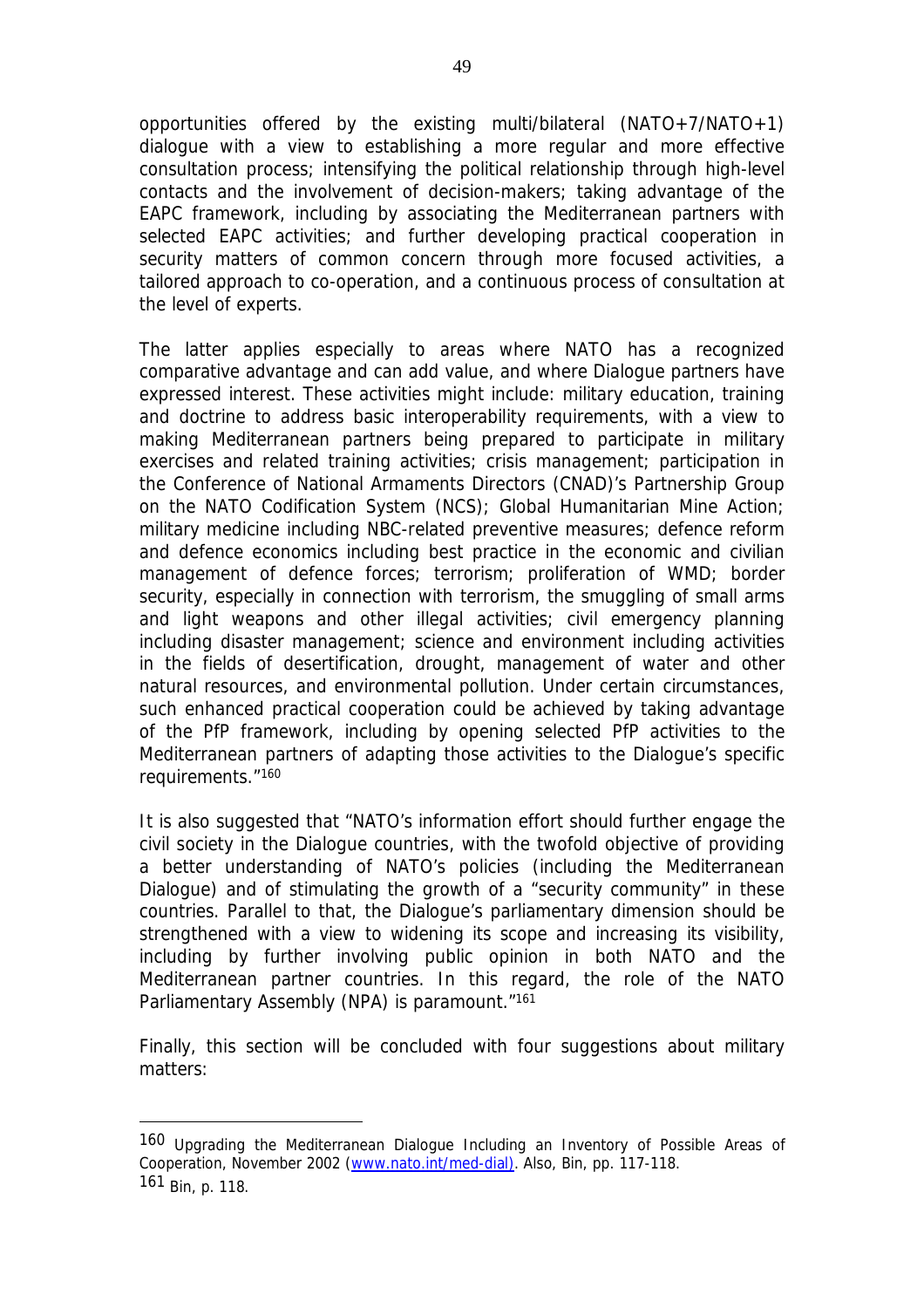First, the alliance must continue to prepare itself for potential military setbacks while ensuring that its actions do not appear hostile. This dilemma will likely increase as NATO's planning for non-Article 5 operations matures.<sup>162</sup>

Second, NATO should be prepared to deal with the proliferation of weapons of mass destruction, without, however, exaggerating this threat. NATO should avoid the impression that it is searching for a new "*raison d'etre*"; some might be tempted to conclude that the alliance was trying to replace the old Soviet menace with a new combination of Islamic fundamentalism and weapons of mass destruction. This would unnecessarily antagonize and isolate the Islamic or the Arab world and become a self-fulfilling prophecy.

Third, offensive counter-proliferation action presents significant political and military problems and should be seen as an option of last resort. Defensive measures, such as theatre missile defences are more feasible both politically and militarily although they may be less efficient and have a higher economic cost.

Fourth, the threat of terrorism involving the use weapons of mass destruction constitutes a serious risk to Western states, including the United States, than a ballistic missiles attack by a rogue state. The best chance to prevent such incidents is to work with the states in the region (especially in the field of intelligence).

<sup>162</sup> It is argued that if in fact such missions do become a priority for the Alliance, the «procurement of systems by member states to facilitate regional intervention will be required, possibly giving the Alliance an offensive posture in the eyes of some Mediterranean countries». (Institute for Foreign Policy Analysis, p. ix.)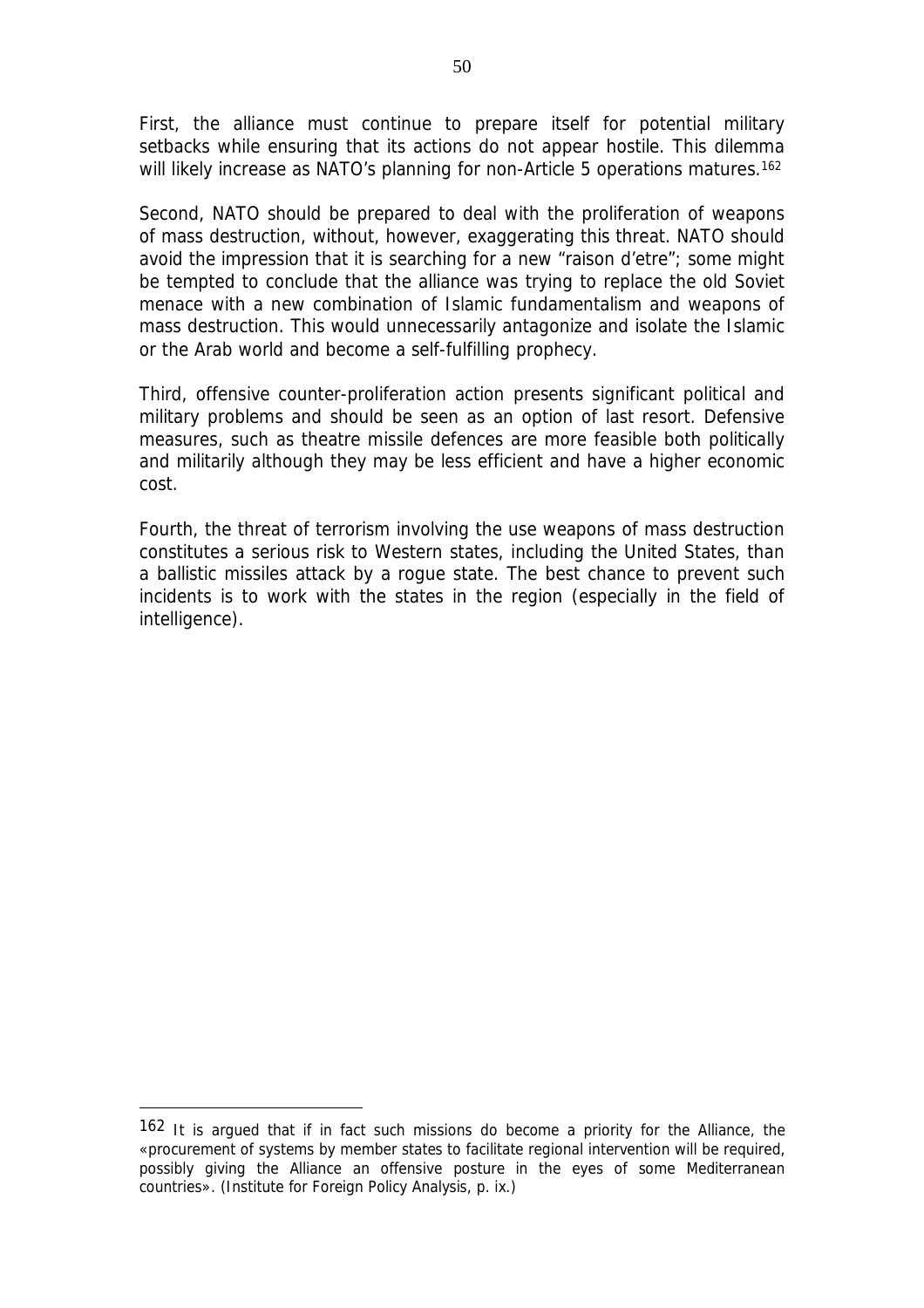# **C O N C L U S I O N S**

It is the official position of NATO and the EU (as well as the WEU, until this organization's dissolution) that security and stability in Europe are closely linked to events in the Mediterranean basin. Europe's attention will increasingly be shifting towards the Mediterranean because, unfortunately, this is the faultline between the worlds of stability and instability.

The Mediterranean remains a fragmented and highly unstable region.<sup>163</sup> Problems of political, economic and social modernization<sup>164</sup> in the Mediterranean and the Middle East are becoming even more complex because of the continued existence of traditional security problems. The main issue of concern is the Israeli-Palestinian problem, but there are additional flashpoints such as Iraq.

Despite the alarmist predictions of some analysts, which are becoming fashionable because of events in the United States and subsequently in Afghanistan (and it is almost certain that there will be new phases in the "war against terrorism"), there is no direct military threat (in the form of "clash of civilizations") from the South towards the North, in the Mediterranean region. Terrorism, religious extremism and the proliferation of weapons of mass destruction constitute a threat as much to the southern Mediterranean regimes as to NATO and the West. Furthermore, most security challenges and problems in the Mediterranean are of a non-military nature and therefore cannot be dealt with by military means. Indeed, the multi-dimensional character of the security environment in the Mediterranean suggests a need for a comprehensive vision of security and a holistic problem-solving approach.165

Although the European Union seems to be the best actor to deal with these problems and ensure that they do not escalate into major crises requiring military action, NATO still has a potentially significant role to play. Although the EU may be more acceptable to some countries, especially when the

<sup>163</sup> The situation in the Mediterranean from a security perspective can best be described as "Cold peace". There is little prospect in the foreseeable future for the formation of a security regime let alone a security community in the Mediterranean. (Winrow, p. 116)

<sup>164</sup> The pressures for political and economic change in Mediterranean societies will be accommodated in different ways and with different degrees of success. Given the experience of Algeria and the lower-level crises ongoing elsewhere, from the Western Sahara to the Caucasus, however, it is reasonable to expect that the future Mediterranean security environment will be characterized by multiple instances of turmoil within societies, with the attendant risk of spillovers. (Lesser, Green, Larrabee & Zanini, RAND, 2000, p. 9)

<sup>165</sup> The best means of preventing many future crises in the Mediterranean is to address their root causes before the situation reaches the crisis stage. Because most of the problems are of a socio-economic nature, the European Union is the best actor to deal with these problems and ensure that they do not escalate into major crises requiring military action. The EU approach is quite efficient because it is comprehensive, while NATO, by nature, cannot deal with socio-economic problems.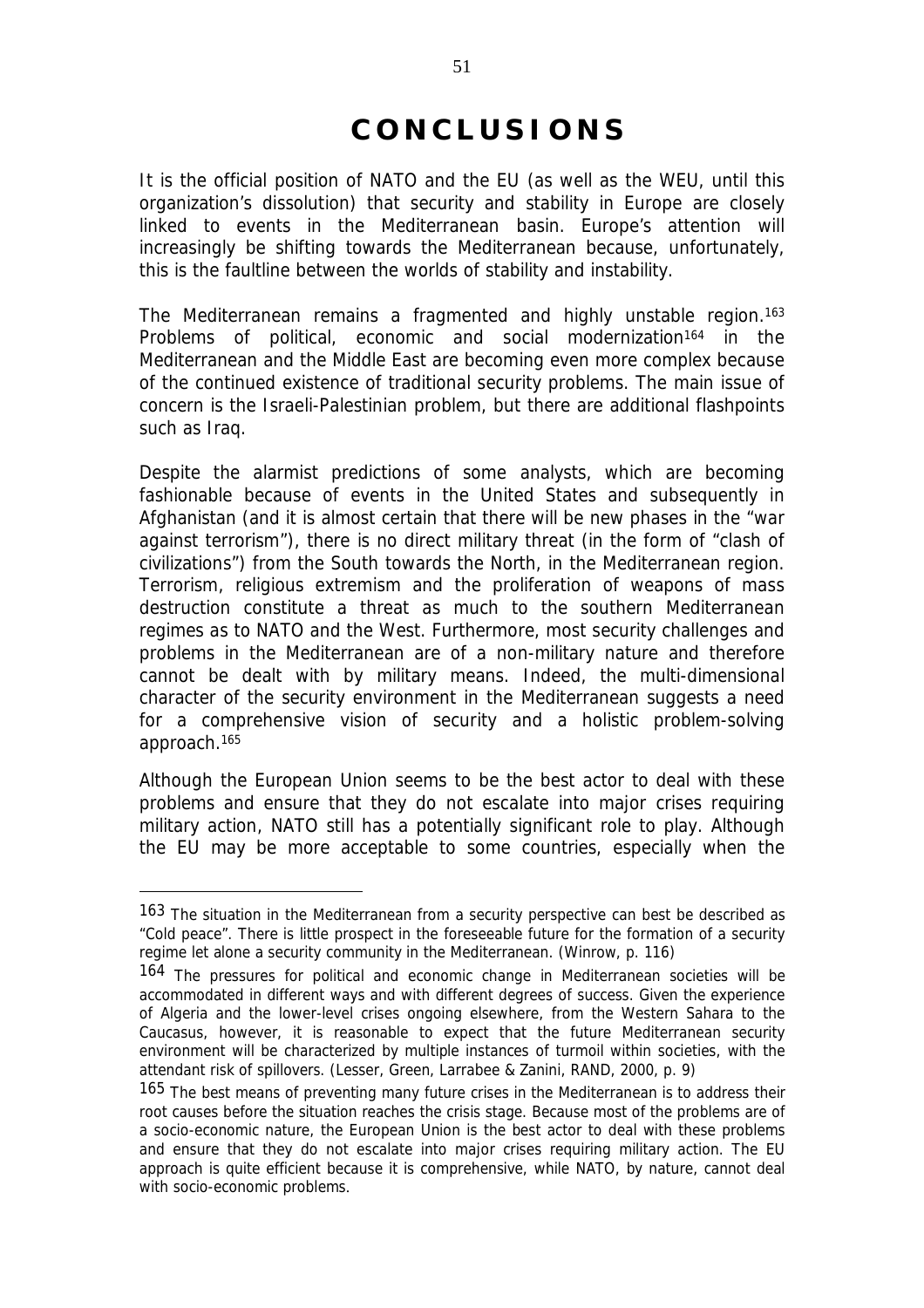problem is of a socio-economic nature, NATO is perceived as more credible when it comes to hard security issues. Therefore, the role of each organization has to be determined on a case-by-case basis.

As the most active and powerful military organization in the Mediterranean basin, NATO has the capacity to influence the patterns of relations across and around the basin.<sup>166</sup> The greatest challenge for Western institutions in the 21st century is to expand the world of stability. More specifically for NATO, the main task for the Alliance in various crisis regions (such as the Mediterranean, the Balkans, etc.) is to provide a framework of regional stability by "containing" military conflicts, thus creating a suitable environment for other organisations (such as the EU) to address economic, social and other problems and challenges.

Regarding the Alliance's Mediterranean Dialogue objectives and future prospects, the following remarks can be made:

- 1. Despite its ambition to become the guarantor of stability in regions around Europe, the Mediterranean is not yet very high in NATO's agenda. It is unclear whether this will change. There are opposing trends in this context. With NATO's recent round of enlargement, several new countries joined the Alliance. They are rather indifferent to security developments in the Mediterranean. Despite NATO's recent rapprochement with Russia, central and eastern European members are still be concerned about the Russian Bear. On the other hand, war against international terrorism and the threat of the proliferation of WMD are the highest American and (to a significant extent) NATO priorities.
- 2. There are several obstacles to cooperation in the Mediterranean. Perhaps the most important is the existence of the Arab-Israeli conflict which frustrates efforts to explore cooperative arrangements in CSBM and arms control fields. One should also mention that some of the rivalries and conflicts in the region are overlapping with out-of-region antagonisms and conflicts, complicating even more the efforts for conflict resolution and cooperation; And the lack of homogeneity between the North and the South and of shared values (like in the case of the CSCE/OSCE), where states despite their ideological differences had strong historical and cultural links. In addition, as already mentioned, there are great differences in the level of development, in the size of states and their military capabilities.

<sup>166</sup> Blank, p. 95. The security environment around the Mediterranean basin and beyond will be strongly affected by, and will also affect, the process of NATO adaptation. (Lesser, p. 43) A changing NATO is one of the key influences on the strategic landscape and among the most important factors in the future of the Initiative. (Lesser, Green, Larrabee & Zanini, RAND, 2000, p. viii)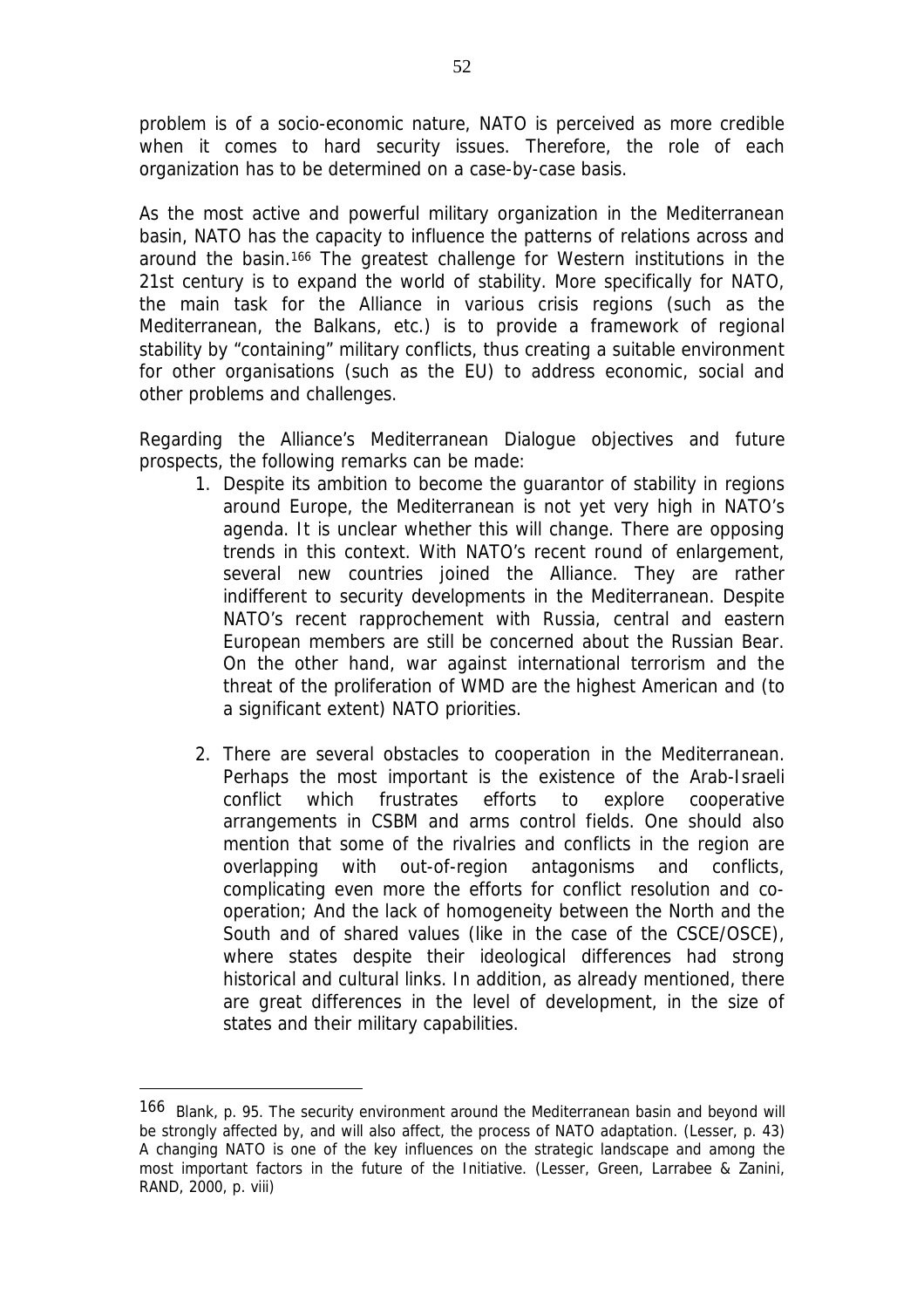- 3. There is general agreement that because of the complexity of problems in the Mediterranean, no single initiative can address both the longer-term and proximate sources of instability in the region. A combination of institutions and policy tools can better produce most of the desired results.
- 4. The role that NATO officially claims for itself is auxiliary to that of the EU, as clearly pointed out by then Secretary-General Solana: "To help stabilize the Mediterranean region and build a peaceful, friendly, economically vibrant area is … a major strategic objective for all Euro-Atlantic institutions. The EU must take the lead, yet NATO, too, can lend a helping hand".<sup>167</sup>
- 5. The Euro-American relationship is a major determinant of the entire political landscape in the Mediterranean region. A challenge facing NATO is the increasing divergence between American and European perceptions on the various international issues, particularly in the Mediterranean.<sup>168</sup>
- 6. U.S. attitudes (and policies vis-à-vis the region) will critically affect the future of the initiative. Especially after the war and occupation of Iraq by Coalition forces, the only short-term action that could transform the "heavy" atmosphere in the Middle East and change negative Arab attitudes towards the U.S. is an active and balanced American involvement in the resolution of the Palestinian problem (although initial signals after the publication of the "roadmap" are not terribly encouraging).
- 7. In the eyes of European and Mediterranean non-member states, ΝΑΤΟ is perceived as militarily more powerful and efficient than the EU. However, the EU is perceived as less "invasive". In fact, U.S.'s non-membership to the EU may in some cases be a disadvantage, although in other cases may be an advantage.<sup>169</sup> Last, but certainly not least, Mediterranean partners perceive the EU not only as their main trading partner, but also as the only credible source of developmental aid (EU's "soft" power).

<sup>167</sup> Menotti, p. 9; A conclusion shared by RAND which acknowledges the central role of the EU in the longer-term stability of the Mediterranean. (Lesser, Green, Larrabee & Zanini, RAND, 2000, p. xii)

<sup>168</sup> Sidi Brahim Ould Mohamed, "NATO: Half a Century in the Mediterranean. A Mauritanian View" in Coccia, p. 109.

<sup>169</sup> The U.S. may be disliked or even hated for a number of reasons, but it is generally accepted that it remains the dominant security actor in this region and its military might commands respect in the Mediterranean and the Middle East than the perceived as lacking a single voice on issues of hard power EU. American membership and its *dominant position in* NATO are perceived as a positive factor by both Arabs and Israelis (for different reasons). On Arab views regarding NATO, see Aliboni, *Security Cooperation in the Mediterranean: Perceptions and Notions in Mediterranean and Arab Countries*, p. 9.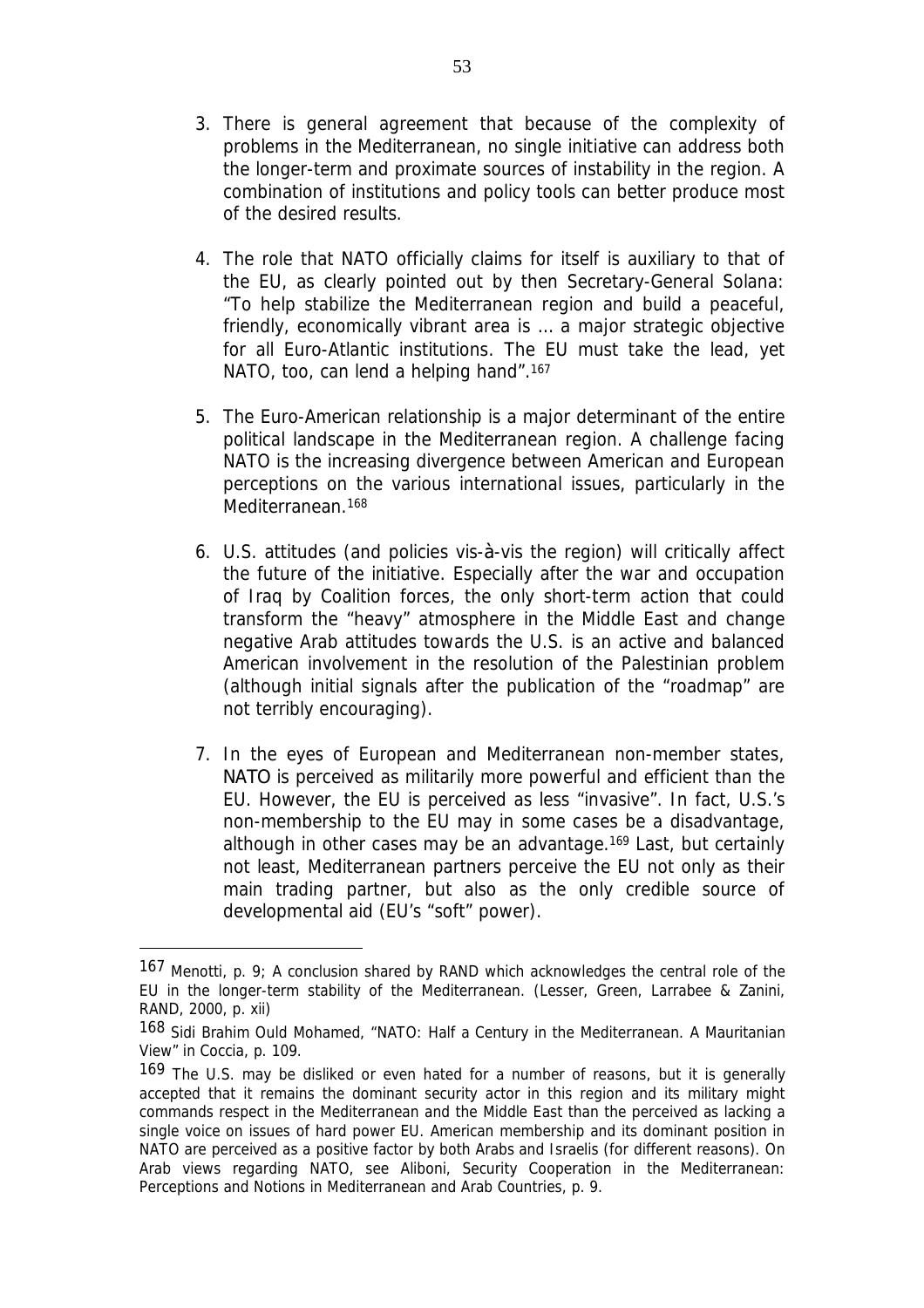- 8. NATO's Mediterranean Dialogue, and more generally, its strategy towards the Mediterranean region should focus on areas of comparative advantage for the Alliance: hard security issues and defence-related cooperation. NATO's primary task in the Mediterranean will be to intervene during a regional crisis and, under certain circumstances, to deal with the proliferation of weapons of mass destruction. Its secondary activities would include, among other, cooperation initiatives such as the Mediterranean Dialogue.
- 9. It is argued that the real value of NATO's Mediterranean Dialogue as a confidence-building device is only likely to be realized in a true multilateral format.<sup>170</sup> With the current state of affairs in the Palestinian-Israeli conflict, however, the prospects for multilateral activities (including Israel) are rather poor.<sup>171</sup>
- 10.The main, and perhaps more feasible, objective of the Mediterranean Dialogue is to improve NATO's image in the Mediterranean South and to inform the partners about its concerns and plans in order to clear misperceptions (on both sides). In this context, it will continue to be addressed only to the elites, not the general publics.
- 11.Even a marginal contribution to the reduction of the level of mistrust toward the "West" among the elites of those states<sup>172</sup> and –a much more difficult task—their societies, would be a significant achievement.<sup>173</sup> In this context, NATO's Mediterranean Dialogue is a useful tool of preventive diplomacy and a potentially important CBM.<sup>174</sup> However, it cannot evolve into a partnership.
- 12.U.S. policy vis-à-vis the Middle East and the Muslim world is a major factor. NATO, in the eyes and minds of the "Arab street" (but also of many officials) is a U.S.-led alliance (which, after all, is an accurate perception). Any American "mistake" almost automatically burdens NATO as well. Therefore, as long as there is no solution to the Palestinian problem, any public relations effort by NATO would almost *a priori* have limited effectiveness.

<sup>170</sup> Lesser, Green, Larrabee & Zanini, RAND, 2000, p. 20.

<sup>171</sup> So far, it was a rare exception when NATO (or the WEU) managed to organize a multilateral meeting or activity.

<sup>172</sup> A medium-term objective should be the "banalization" of practical, multi-dimensional cooperation with NATO among decision-makers in Mediterranean countries.

<sup>173</sup> Menotti, p. 8, 15 & 17.

<sup>174</sup> Winrow, p. 2.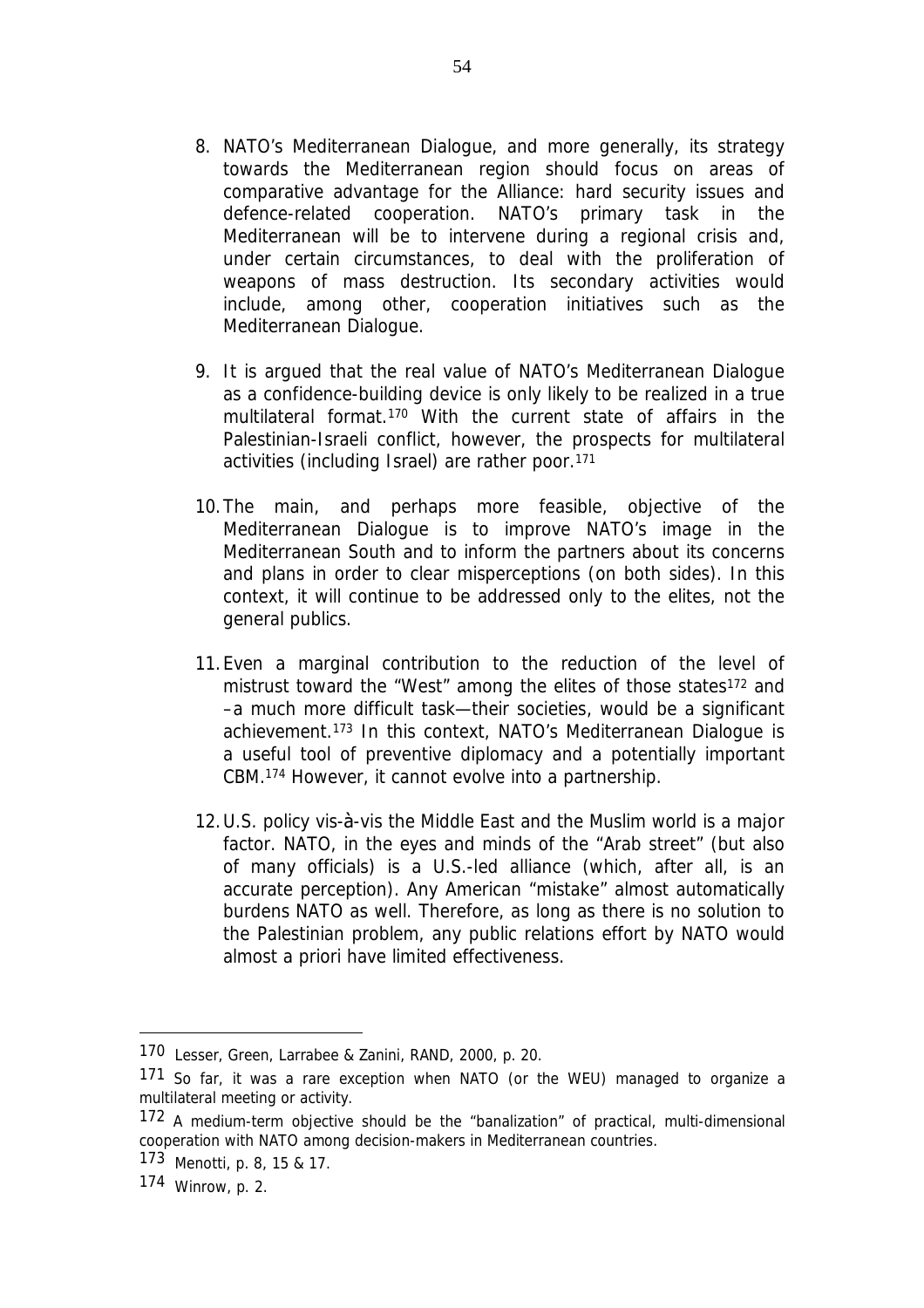- 13.The West's best chance to prevent NBC terrorism is to work closely with the states in the region (especially in the field of intelligence).
- 14.Western policies with regard to political reform, human rights, and civil military relations may severely constrain the scope for cooperation and may make dialogue on these issues difficult. On the other hand, can NATO (or the EU) remain indifferent about the autocratic record of Mediterranean partners' governments? Only very skillful policies would get NATO and the West out of this "loselose" situation.
- 15.There is a very lively debate under way concerning Europe's new defence identity. Whatever the final outcome of this long-term process, we cannot afford to "europeanize" Mediterranean security efforts. The U.S. has what it perceives as vital interests in the Mediterranean, and so does the EU. Therefore, both the EU and the U.S. must remain involved and work together to protect their interests and project stability. The critical question is "what are the modalities of cooperation and the division of labour". On the other hand, we cannot afford to "northernize" Mediterranean security. The active participation of countries in the southern rim of the Mediterranean Sea is absolutely necessary if cooperation efforts to succeed in the long term. Otherwise, the whole exercise will remain one-sided and futile.
- 16.The Dialogue should be expanded as soon as possible with the admission of Iraq (which should also be invited to join the European Union's Euro-Mediterranean Partnership).
- 17.Finally, attempting to answer the question "Is NATO's Mediterranean Dialogue useful or irrelevant" after September 11, 2001, one easily concludes that although one should have rather limited expectations, the Initiative, in its present format, is clearly useful as a confidence-building measure.

OOOOOOOOOOOOOOOOOO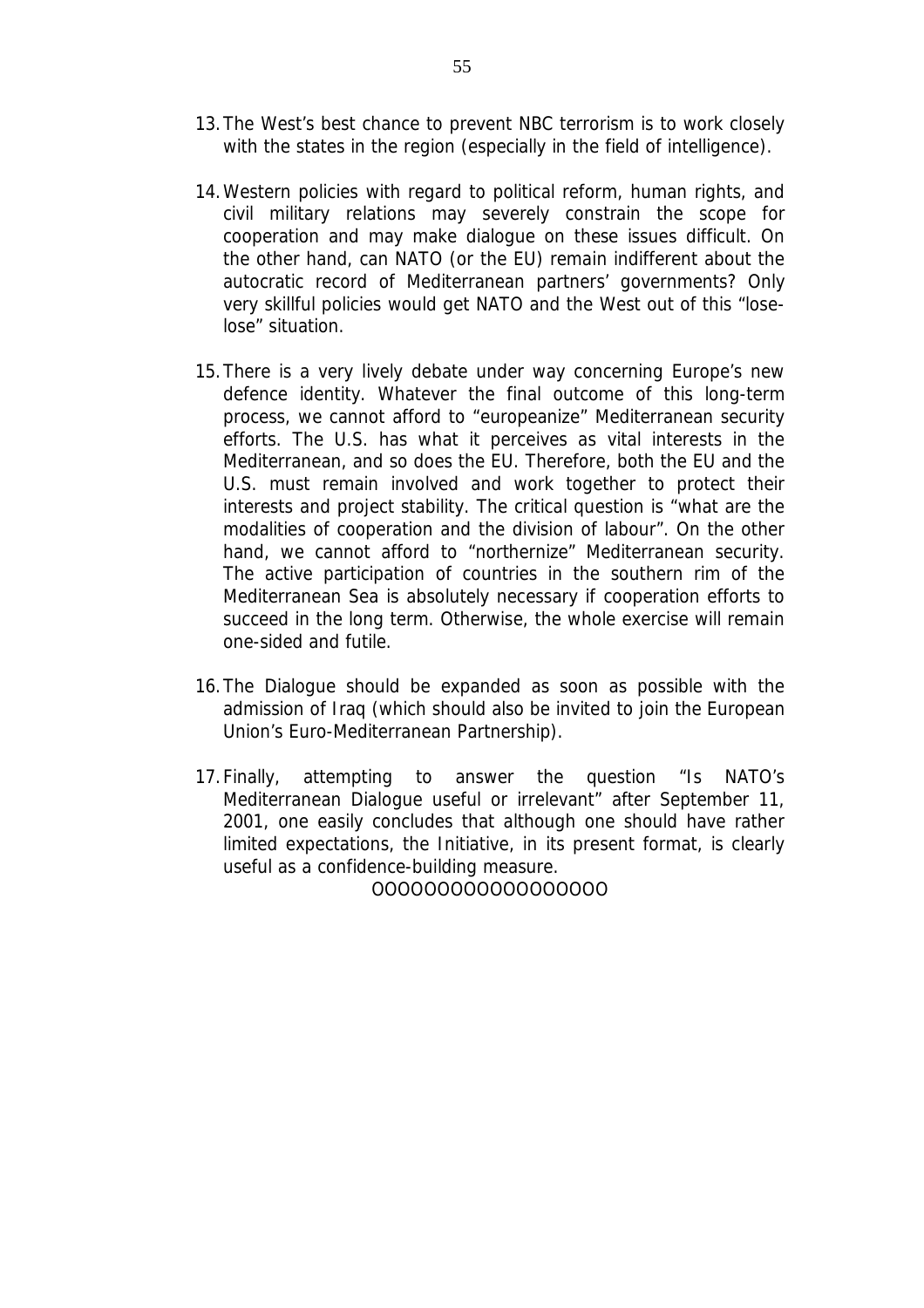# **SELECTED BIBLIOGRAPHY**

#### **BOOKS**

Aguirre, Marioano & Johnstone, Diana*. Militarisation et Conflits en Mediterranee.* GRIP. Bruxelles, 1989.

Aliboni, Roberto (ed.). *Southern European Security in the 1990s*. London, 1992.

Appleby, Scott. *Religious Fundamentalisms and Global Conflict.* Foreign Policy Association. New York, 1994.

Atkeson, Edward. *The Powder Keg. An Intelligence Officer's Guide to Military Forces in the Middle East 1996-2000.* Nova Publications. Virginia, 1996.

Ayubi, N. *Political Islam: Religion and Politics in the Arab World.* London, 1991.

Blackwill, Robert & Stuermer, Michael (eds.). *Allies Divided: Transatlantic Policies for the Greater Middle East.* The MIT Press. Cambridge, MA, 1997.

Braudel, Fernand. *The Mediterranean and the Mediterranean World in the Age of Philip II* (Vols. 1 & 2). New York, 1972.

Brzezinski, Zbigniew. *The Grand Chessboard: American Primacy and its Geostrategic Imperatives.* Basic Books. New York, 1997.

Buzan, Barry. *People, States and Fear. An Agenda for International Security Studies in the Post-Cold War Era.* New York, 1991.

Chandler, Robert. *Tomorrow's War, Today's Decisions*. AMCODA Press. Virginia, 1996.

Chubin, Shahram. *Iran's National Security Policy: Capabilities, Intentions and Impact.* Washington, 1994.

Clawson, Patrick (ed.). *Iran's Strategic Intentions and Capabilities.* McNair Paper No. 29.

Collinson, Sarah. *Europe and International Migration.* RIIA. London, 1993.

Cordesman, Anthony. *After the Storm: The Changing Military Balance in the Middle East.* Boulder, 1993.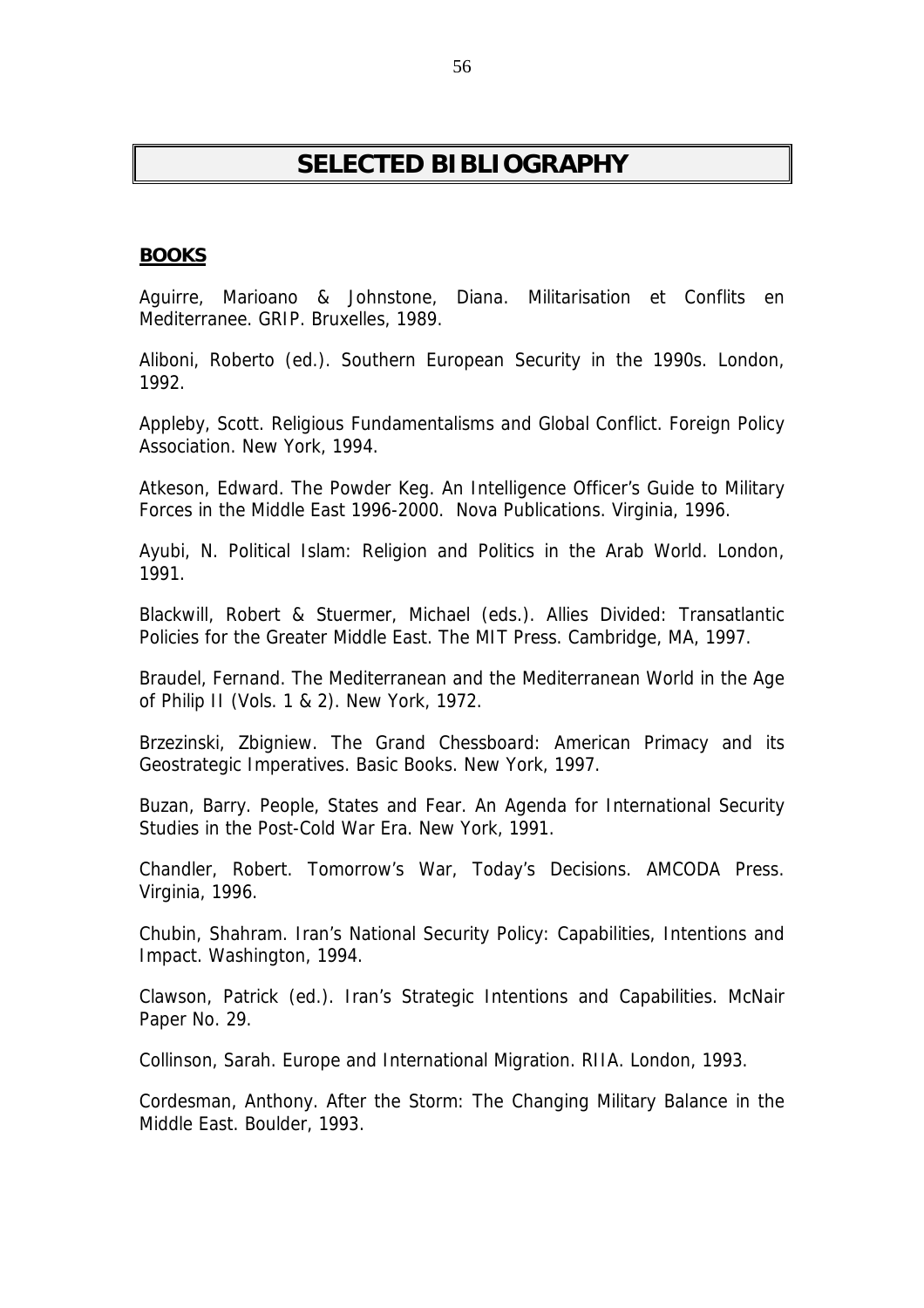Cordesman, Anthony. *Weapons of Mass Destruction in the Middle East.* London, 1991.

Couloumbis, Theodore & Dokos, Thanos (eds). *Arms Control and Security in the Middle East and the CIS Republics.* ELIAMEP, Athens, 1995.

Crouzatier, Jean-Marie. *Geopolitique de la Mediterranee.* Toulouse, 1988.

De Bauw, R., Frangakis Nikos & Papayannides, A.D. (eds.). *Energy Options in a Changing World: A European Perspective.* Sakkoulas/Kluwer, 1994.

De Dowall, David. *Europe and the Arabs, Discord or Symbiosis?* Royal Institute of International Affairs. London, 1992.

Dembinski, Matthias, Kelle, Alexander & Muller, Harald. *NATO and Nonproliferation: A Critical Appraisal.* PRIF Reports No.33, April 1994.

Dumoulin, Andre. *Risques et Menaces Dans un Monde en Mutation.* GRIP. Brussels, 1993.

Esposito, John. *Islam and Politics.* New York, 1991.

Esposito, John. *The Islamic Threat: Myth or Reality?* New York, 1992.

Esposito, John, *Islam: the Straight Path.* Oxford, 1994.

Esposito, John (ed.). *The Oxford Encyclopedia of the Modern Islamic World.* Oxford, 1995.

Fox, Robert. *The Inner Sea. The Mediterranean and its People.* London, 1991.

Fuller, Graham. *The Center of the Universe. The Geopolitics of Iran*. Boulder, 1991.

Fuller, Graham & Lesser, Ian. *A Sense of Siege: The Geopolitics of Islam and the West*. Westview Press, Boulder, 1995.

Gause, F. Gregory III. *Oil Monarchies. Domestic and Security Challenges in the Arab Gulf States.* New York, 1994.

Gazit, Shlomo (ed.). *The Middle East Military Balance 2000-2001*. Tel-Aviv, 2001.

Greenwood, Ted. *US and NATO Force Structure and Military Operations in the Mediterranean.* McNair Paper Fourteen. National Defense University. Washington DC, 1993.

Hamilton, Kimberly (ed.). *Migration and the New Europe*. The Center for Strategic and International Studies. Washington D.C., 1994.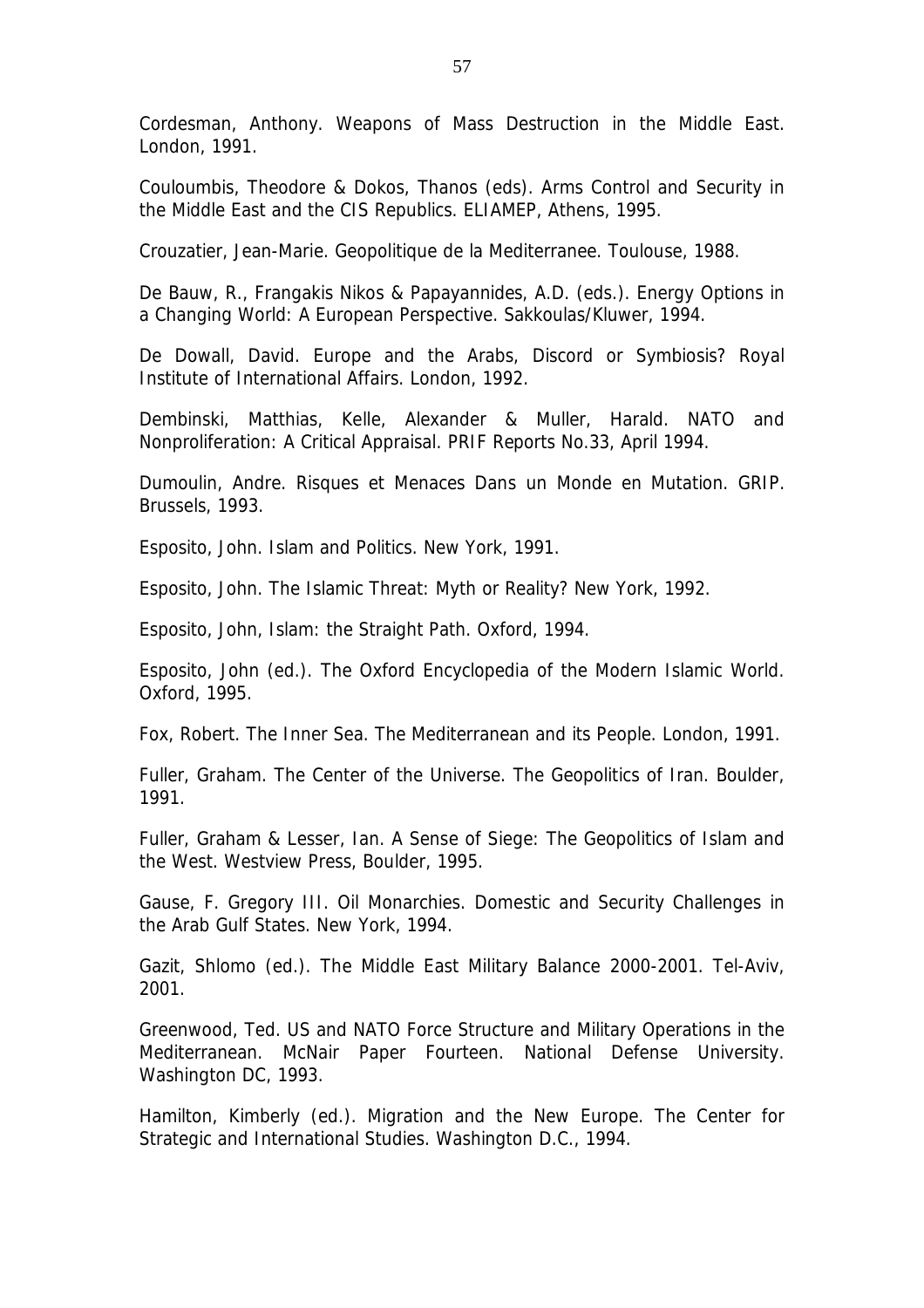Holmes, John (ed.). *Maelstrom: The United States, Southern Europe and the Challenges of the Mediterranean.* Cambridge, Mass., 1995.

Hunter, Shireen. *The Future of Islam and the West: Clash of Civilizations or Peaceful Coexistence*? Praeger Publishers. Westport, Connecticut, 1998.

Huntington, Samuel. *The Clash of Civilizations and the Remaking of World Order*. Simon & Schuster. New York, 1996.

IISS, *New Dimensions in International Security*. Adelphi Papers 265-266. London, 1992.

Inbar, Efraim & Sandler, Shmuel. *The Changing Israeli Strategic Equation: Toward a Security Regime*. BESA, Ramat Gun, 1995.

Institute for Foreign Policy Analysis. *Southern Region Workshop on TMD, Counter-Proliferation Planning and Security Collaboration in the New Era.* November 1995.

*Jane's Sentinel: Eastern Mediterranean*. London, 2001.

Kahan, Jerome. *Nuclear Threats From Small States.* Strategic Studies Institute. U.S. Army War College. Carlisle Barracks, PA, 1994.

Kahan, Jerome. *Regional Deterrence Strategies for New Proliferation Threats.* Strategic Forum no. 70. INSS. National Defense University, April 1996.

Kemp, Geoffrey & Harkavy, Robert. *Strategic Geography and the Changing Middle East*. Brookings Institution Press. Washington D.C., 1997.

Kerdun, Azzouz. *La Securite en Mediterranee*. Paris, 1995.

Khader, Bichara (ed.). *L'Europe et la Mediterranee. Geopolitique de la proximite*. Paris, 1994.

Khader, Bichara. *L'Europe Face aux Nouveaux Risques: Le Defi du Maghreb*. Bruxelles, 1993.

Korany, Bahgat, Noble, Paul & Brynen, Rex (eds.). *The Many Faces of National Security in the Arab World*. New York, 1993.

Kovalski, Nicolai. *The Mediterranean Process: Dimensions of the 90s*. Occasional Paper No.8, International Institute for Peace, Vienna, 1995.

Kushner, Harvey (ed.). *The Future of Terrorism: Violence in the New Millennium.* Sage Publications. London, 1998.

Landau, Jacob. *The Politics of Pan-Islam*. Oxford, 1994.

Larrabee, S., Green, J., Lesser, I. & Zanini, M. *NATO's Mediterranean Initiative: Policy Issues and Dilemmas.* RAND. Santa Monica, September 1997.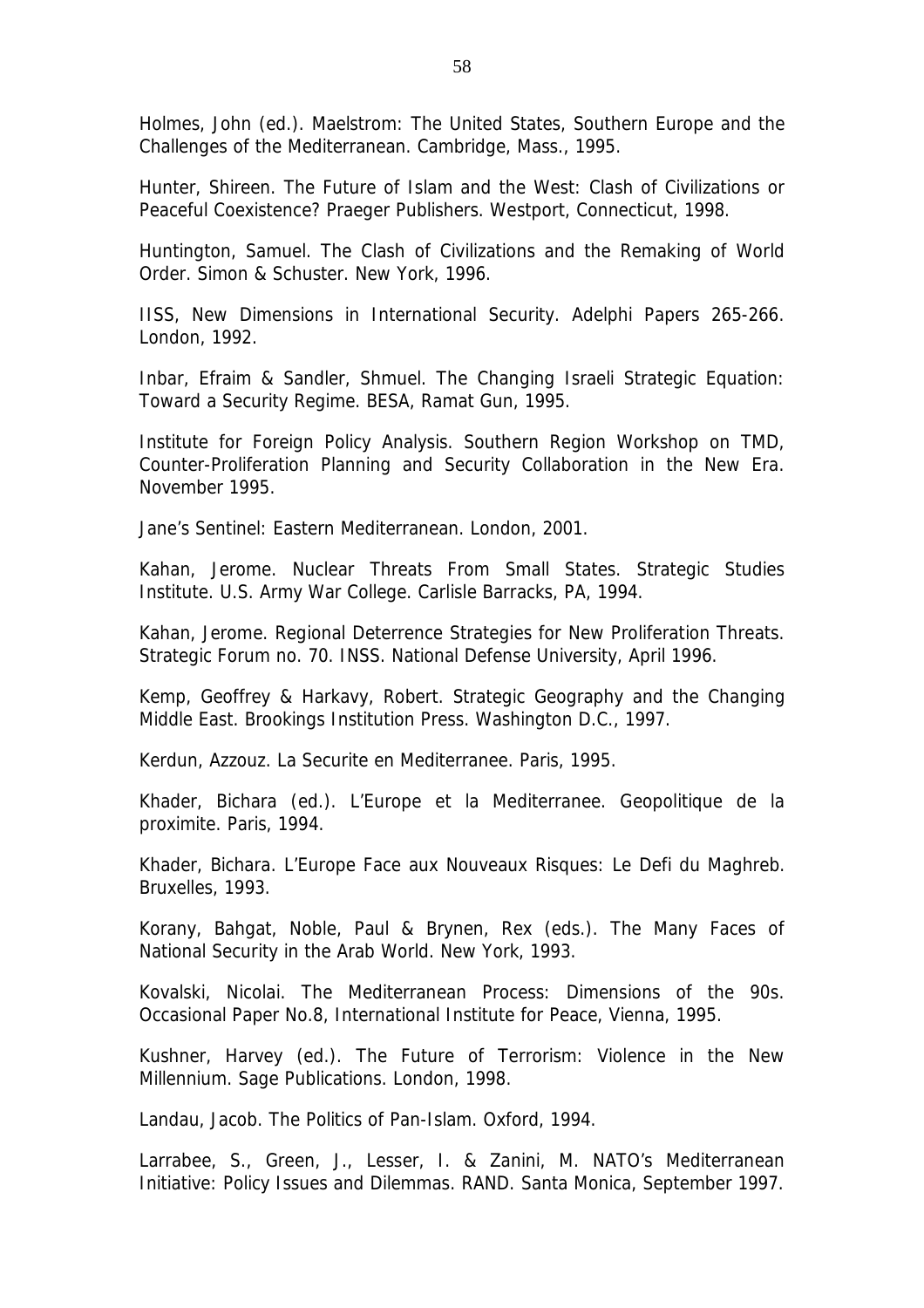Larrabee, S. & Thorson, C. *Mediterranean Security: New Issues and Challenges.* RAND. Santa Monica, April 1996.

Latter, Richard. *Mediterranean Security*. Wilton Park Papers 48. London, 1991.

Latter, Richard. *The Mediterranean Security Crisis*. Wilton Park Paper 103, London, July 1995.

Lesser, Ian, Green, Jerrold, Larrabee, Stephen, Zanini, Michele. *The Future of NATO's Mediterranean Initiative. Evolution and Next Steps*. RAND Corporation, Santa Monica 2000.

Lesser, Ian. *Mediterranean Security: New Perspectives and Implications for U.S. Foreign Policy*. RAND. Santa Monica, 1992.

Lesser, Ian. *Southern Region Perspectives on Security and International Affairs*. RAND. Santa Monica, 1992.

Lesser, Ian & Tellis, Ashley. *Strategic Exposure: Proliferation Around the Mediterranean.* RAND. Santa Monica, 1996.

Lewis, William & Johnson, Stuart (eds.). *Weapons of Mass Destruction: New Perspectives on Counterproliferation.* INNS. National Defense University. Washington, D.C., 1995.

Ludlow, Peter (ed.). *Europe and the Mediterranean*. London, 1994.

Nye, Joseph & Smith, Roger (eds.). *After the Storm: Lessons from the Gulf War*. Lanham, 1992.

O'Brien, Mike (ed.). *Security Issues in the Mediterranean Basin*. Conference Proceedings, Institute for National Strategic Studies, Washington, 1992.

*Proliferation: Threat and Response.* Office of the Secretary of Defense, November 2000.

Purver, Ron. *Chemical and Biological Terrorism. The Threat According to the Open Literature.* June 1995.

RAMSES 2001*. Synthese annuelle de l' actualite mondiale*. IFRI. Paris, 2001.

Ravenel, Bernard. *Mediterranee: Le Nord contre le Sud?* Paris, 1990.

Rebolledo, Vicente Garrido. *NATO and the Counterproliferation: A New Role for the Alliance.* NATO. Individual Research Fellowship 1995-1997. Madrid, June 1997.

Rosenau, James. *Turbulence in World Politics: A Theory of Change and Continuity*. New York, 1990.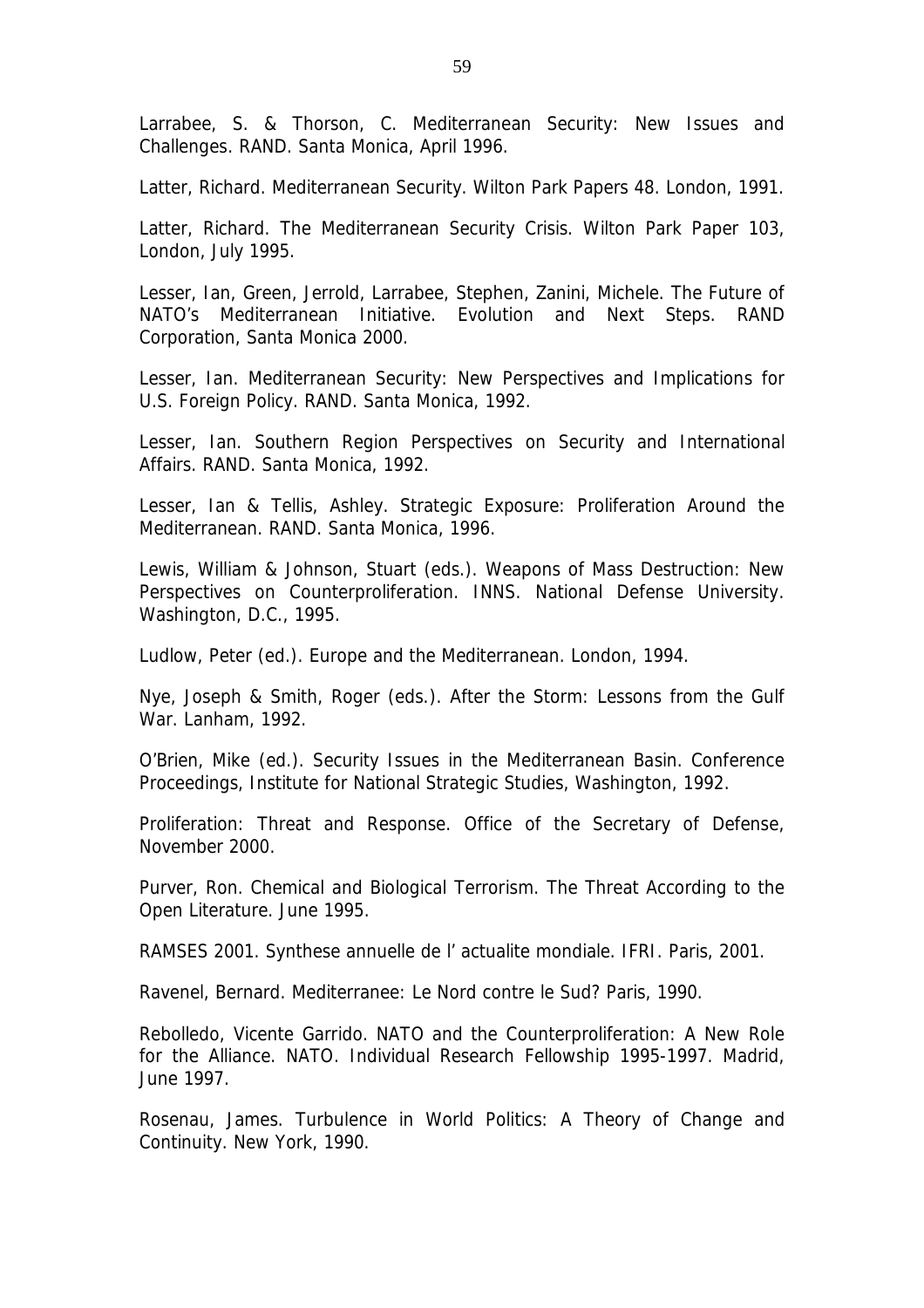Schneider, Barry. *Radical Responses to Radical Regimes: Evaluating Preemptive Counter-Proliferation.* McNair Paper 41, May 1995.

Spencer, Claire. *The Maghreb in the 1990s*. Adelphi Papers No. 274, IISS. London, 1993.

*The Military Balance 2001-2002*. IISS. London, 2002.

Yergin, Daniel*. The Prize. The Epic Quest for Oil, Money & Power*. New York, 1991.

Winrow, Gareth. *The Role of NATO's Mediterranean Initiative*, Garland Publishing, Inc. New York and London, 2000.

#### **ARTICLES**

Anderson, Lisa. "Peace and Democracy in the Middle East: The Constraints of Soft Budgets". *Journal of International Affairs*, Vol.49, No.1, Summer 1995.

Asmus, R., Larrabee, S., Lesser, I. "Mediterranean Security: New Challenges, New Tasks". *NATO Review*, No. 3, May 1996.

Ben Yahia, Habib. "Security and Stability in the Mediterranean: Regional and International Changes". *Mediterranean Quarterly*, Winter 1993.

Benson, Sumner. "Middle Eastern Missiles, NATO Missile Defences and Mediterranean Security". *Mediterranean Quarterly,* Vol. 8, No. 4, Fall 1997.

Bin, Alberto. "Strengthening Cooperation in the Mediterranean: The Contribution of the Atlantic Alliance". Presentation at the 1999 International Halki Seminars, organised by the Hellenic's Foundation for European & Foreign Policy (ELIAMEP).

Bin, Alberto. "NATO's Mediterranean Dialogue: A Post-Prague Perspective", *Mediterranean Politics*, Vol. 7, No. 2, Summer 2002.

Binnendjik, Hans. "Next, NATO Needs to Give Itself a Southern Strategy". *International Herald Tribune*, 17 March 1998.

Biscop, Sven. "Network or Labyrinth? The Challenge of Co-ordinating Western Security Dialogues with the Mediterranean". *Mediterranean Politics*, Vol. 7, No.1, Spring, 2002.

Blunden, Margaret. "Insecurity in Europe's Southern Flank". *SURVIVAL*, Summer 1994.

Bouchat IV, Clarence. "The North-South Divide Within Mediterranean Countries". *Mediterranean Quarterly*, Fall 1994.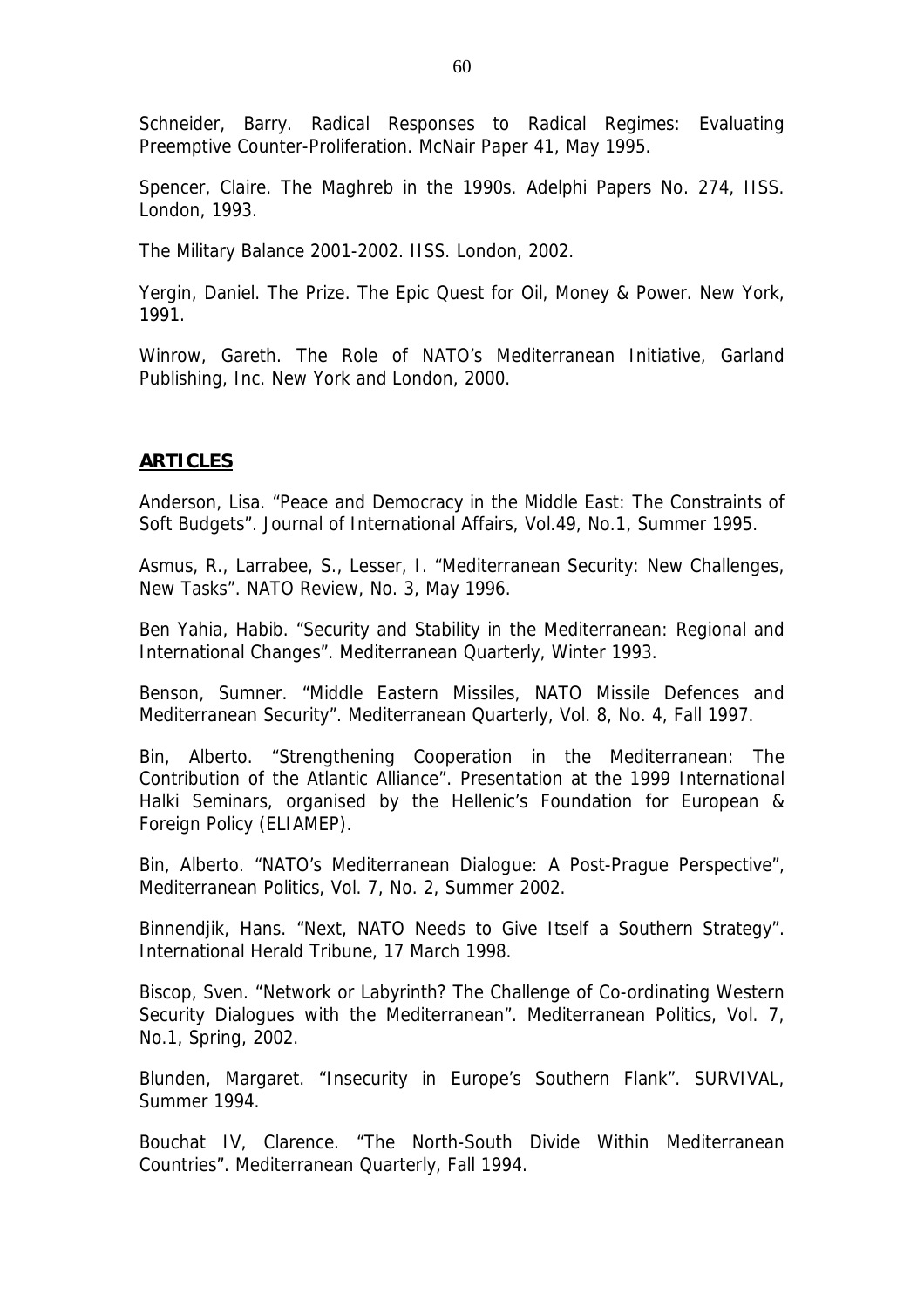Broomfield, William. "Unresolved Issues in the Eastern Mediterranean". *Mediterranean Quarterly*, Summer 1991.

Buzan, Barry. "New Patterns of Global Security in the Twenty-First Century". *International Affairs*, 1991.

Caligaris, Luigi. "Mediterranean Strategic Options". *Mediterranean Quarterly*, Spring 1990.

Calleya, Stephen. "Post-Cold War Regional Dynamics in the Mediterranean Area". *Mediterranean Quarterly*, Vol. 7, No. 3, Summer 1996.

Carter, Ashton & Omand, David. "Countering the Proliferation Risks: Adapting the Alliance to the New Security Environment". *NATO Review*, September 1996.

Chubin, Shahram & Green, Jerold, *NATO's New Strategic Concept and Peripheral Contingencies: The Middle East*, RAND Corporation and the Geneva Center Security Policy, Conference proceedings, 1999.

Connelly, Matthew & Kennedy, Paul. "Must It Be the Rest Against the West?". *The Atlantic Monthly*, December 1994.

de Santis, Nicola. "The Future of NATO's Mediterranean Initiative". *NATO Review*, Spring 1998.

Dokos, Thanos, "The Probability of the Deliberate Use of Nuclear Weapons in the Middle East", *Cambridge Review of International Affairs,* Spring 1989.

Drozdiak, William. "Is NATO's Southern Flank Exposed?". *International Herald Tribune*, 20 May 1997.

Entelis, John. "Political Islam in Algeria: The Nonviolent Dimension". *Current History*, January 1995.

Fenech, Dominic, "The Relevance of European Security Structures to the Mediterranean (and Vice Versa)". *Mediterranean Politics*, Vol.2, No.1.

Ghebali, Victor-Yves. "Toward a Mediterranean Helsinki-Type Process", *Mediterranean Quarterly*, Winter 1993.

Ghorbal, Ashraf. "Economic Security in the Mediterranean Region". *Mediterranean Quarterly*, Spring 1991.

Hovsepian, Nubar. "Competing Identities in the Arab World". *Journal of International Affairs*, Vol.49, No.1, Summer 1995.

Huntington, Samuel. "The Clash of Civilizations?". *Foreign Affairs*, Summer 1993.